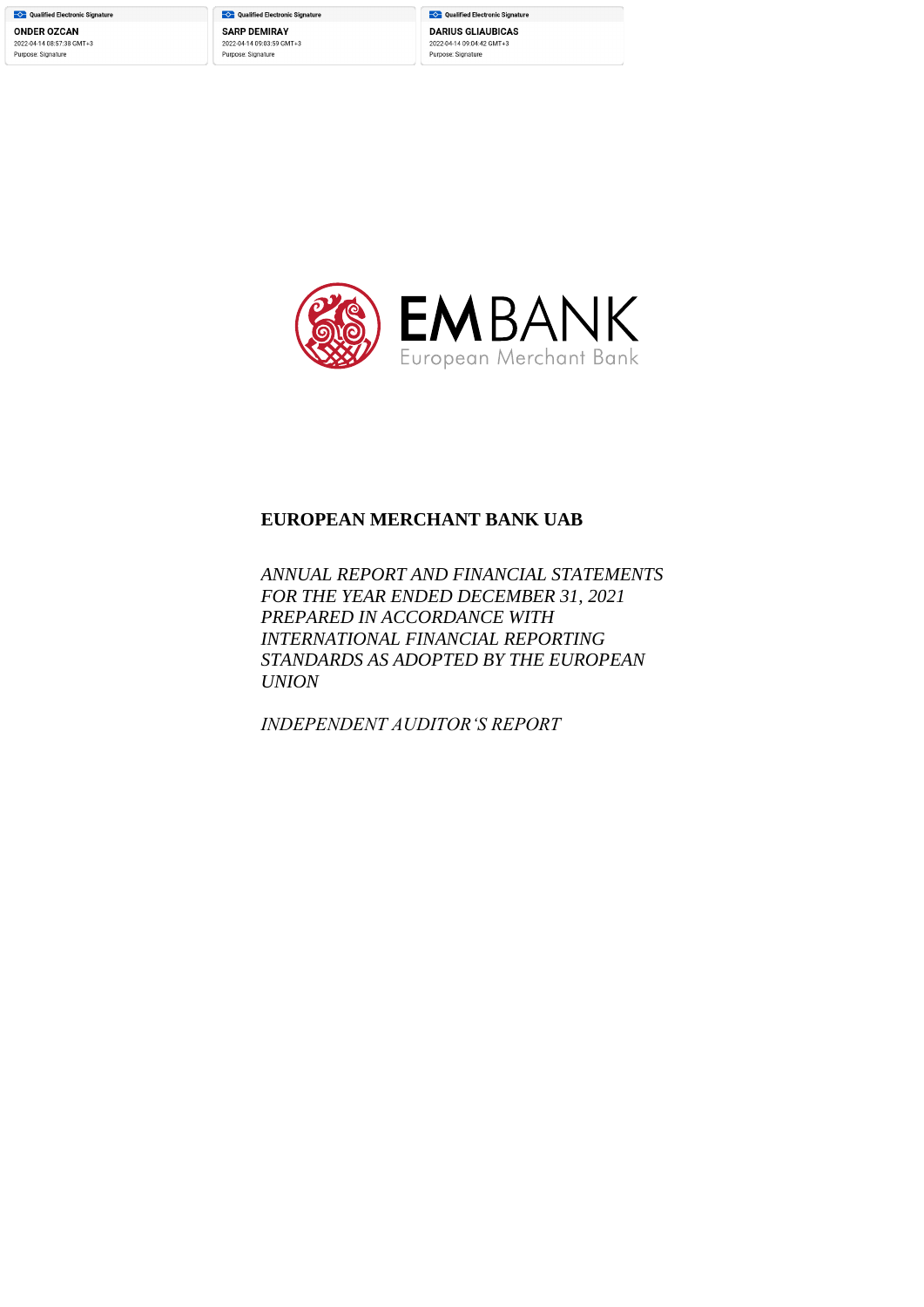# **TABLE OF CONTENTS**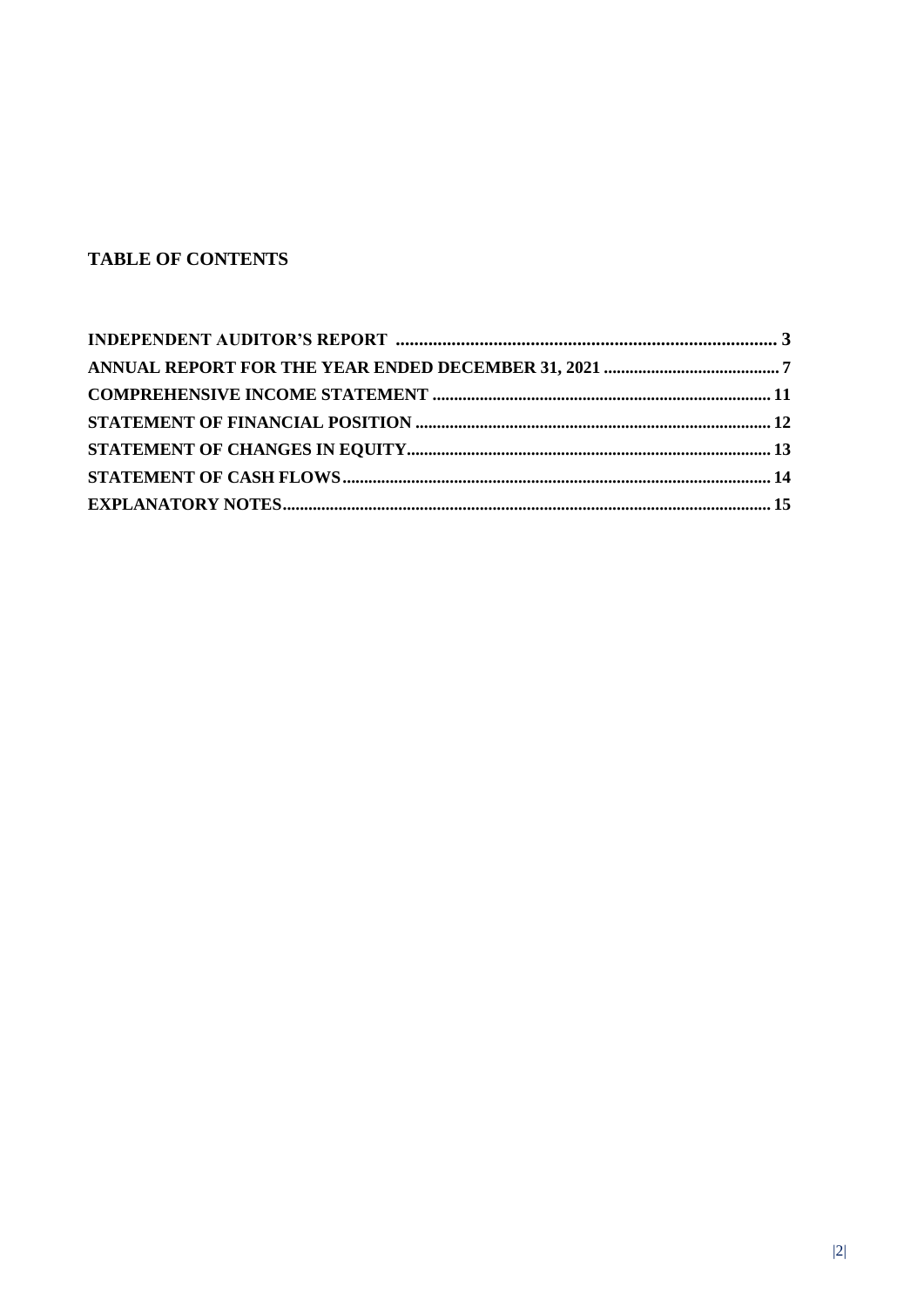

# GRANT THORNTON BALTIC UAB

Reg. Code 300056169 | VAT Code LT100001220914 | Register of Legal Entities of the Republic of Lithuania [www.grantthornton.lt](file://///gt.local/GTB/GTB%20Public/Informacija%20darbuotojams/Dokumentu%20sablonai/www.grantthornton.lt)

# **INDEPENDENT AUDITOR'S REPORT**

#### TO THE SHAREHOLDER OF EUROPEAN MERCHANT BANK UAB

#### **Report on the Audit of the Financial Statements**

#### **Opinion**

We have audited the financial statements of European Merchant Bank UAB (the Company), which comprise the statement of financial position as at December 31, 2021, and the statement of profit (loss) and other comprehensive income (expenses), the statement of changes in equity and the statement of cash flows for the year then ended, and notes to the financial statements, which include a summary of significant accounting policies and other explanatory notes.

In our opinion, the accompanying financial statements present fairly, in all material respects of the financial position of the Company as at December 31, 2021, and of its financial performance and its cash flows for the year then ended in accordance with the Law of the Republic of Lithuania on accounting and financial reporting, and International Financial Reporting Standards as adopted by the European Union.

#### **Basis for Opinion**

We conducted our audit in accordance with International Standards on Auditing (ISAs) and 2014 April 16 the European Parliament and of the Council Regulation (EU) No 537/2014 on specific statutory audit requirements for public interest entities (Regulation (EU) No 537/2014 of the European Parliament and of the Council). Our responsibilities under those standards are further described in the Auditor's Responsibilities for the Audit of the Financial Statements section of our report. We are independent of the Company in accordance with the International Code of Ethics for Professional Accountants (including International Independence Standards) (IESBA Code) together with the requirements of the Law on Audit of the financial statements of the Republic of Lithuania that are relevant to the audit in the Republic of Lithuania, and we have fulfilled our other ethical responsibilities in accordance with these requirements and the IESBA Code. We believe that the audit evidence we have obtained is sufficient and appropriate to provide a basis for our opinion.

#### **Key Audit Matters**

Key audit matters are those matters that, in our professional judgement, were of most significance in our audit of the financial statements of the current period. These matters were addressed in the context of our audit of the financial statements as a whole, and in forming our opinion thereon, and we do not provide a separate opinion on these matters.

We have fulfilled the responsibilities described in the Auditor's Responsibilities for the Audit of the Financial Statements section of our report, including in relation to these matters. Accordingly, our audit included the performance of procedures designed to respond to our assessment of the risks of material misstatement of the financial statements. The results of our audit procedures, including the procedures performed to address the matters below, provide the basis for our audit opinion on the accompanying financial statements.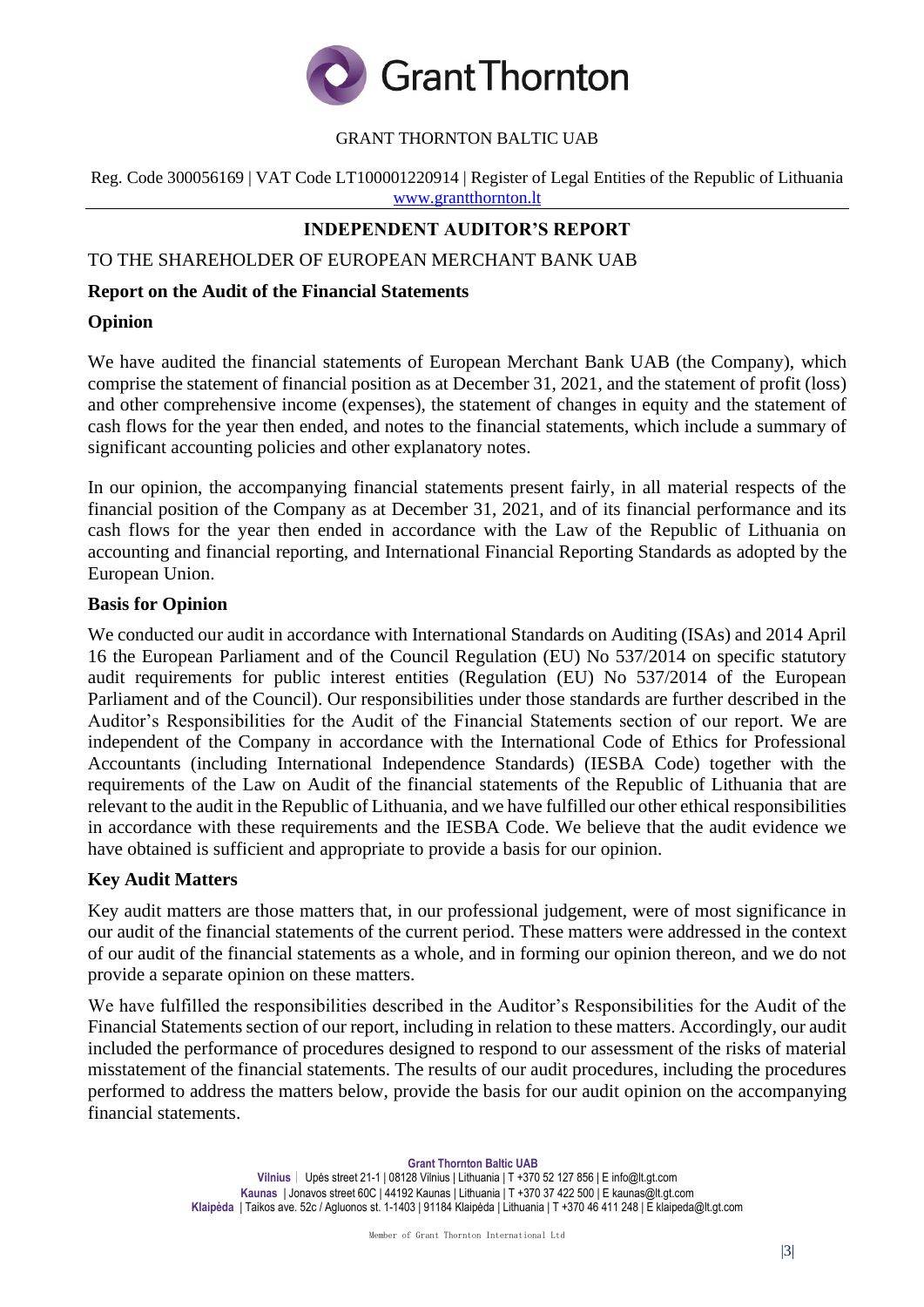

#### *Loans to customers*

As referred to in Note 8 the balance of loans granted to the Company's customers before impairment amounted to EUR 29 773 thousand, while the related impairment (expected credit losses, ECLs) was EUR 93 thousand. The Company's accounting policy on expected credit losses is disclosed in the financial statements under the section of accounting policies Impairment of Financial Assets.

Impairment of loans granted to customers is deemed subjective due to the management's judgement in determining the expected credit losses, which depend on the method and model chosen, significant assumptions and estimation uncertainty used.

The significant assumptions applied by the management in determining the stage of loan impairment include the choice of the appropriate method and model, the identification of significant increases in the credit risk.

This matter is considered to be a key audit matter due to significant balance of loans granted to customers and estimation uncertainty involved in impairment testing of loans.

#### *How the Matter Was Addressed in the Audit*

We, among other audit procedures, have obtained an understanding (including understanding of the assumptions, methods and models used) and performed testing of the operating effectiveness of internal controls over the process of estimation of expected credit losses for loans to customers.

We have considered whether current loan impairment testing policy is adequate and in line with the requirements of IFRS 9 Financial Instruments.

We have assessed loans through selective testing to determine whether the criteria for determining if expected credit losses are forecast to actually default in the next 12 months or over lifetime of the loan are in line with the applicable accounting policy. For selected loans, we have also assessed management's cash flow forecast, expected loan repayment in the event of default by the customer and other sources of repayment.

We have assessed forward-looking information applied in the impairment model by comparing the management's estimates to publicly available information.

Finally, we have considered the adequacy of related disclosures in the financial statements in accordance with the IFRS requirements.

#### **Other Information**

The other information comprises the information included in the Company's annual report of 2021 year, but does not include the financial statements and our auditor's report thereon. Management is responsible for the other information.

Our opinion on the financial statements does not cover the other information and we do not express any form of assurance conclusion thereon.

In connection with our audit of the financial statements, our responsibility is to read the other information and, in doing so, consider whether the other information is materially inconsistent with the financial statements or our knowledge obtained in the audit or otherwise appears to be materially misstated. If, based on the work we have performed, we conclude that there is a material misstatement of this other information, we are required to report that fact. We have nothing to report in this regard.

In addition, our responsibility is to consider whether information included in the Company's annual report for the financial year for which the financial statements are prepared is consistent with the financial statements and whether annual report has been prepared in compliance with applicable legal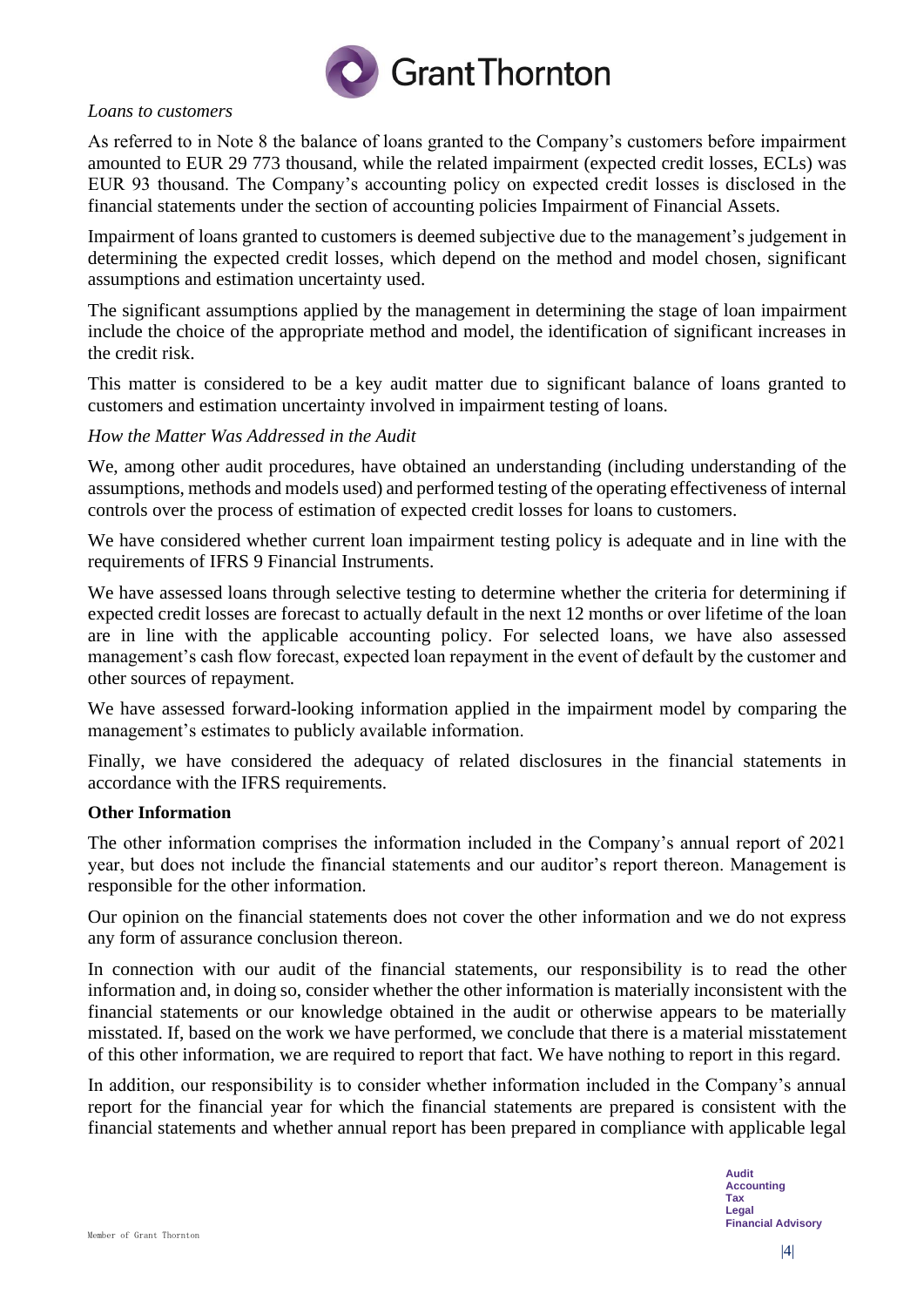

requirements. Based on the work carried out in the course of audit of financial statements, in our opinion, in all material respects:

- The information given in the Company's annual report for the financial year for which the financial statements are prepared is consistent with the financial statements; and
- The Company's annual report has been prepared in accordance with the requirements of the Law on Financial Reporting by Undertakings of the Republic of Lithuania.

#### **Responsibilities of Management and Those Charged with Governance for the Financial Statements**

Management is responsible for the preparation and fair presentation of the financial statements in accordance with the Law of the Republic of Lithuania on accounting and financial reporting, and International Financial Reporting Standards as adopted by the European Union, and for such internal control as management determines is necessary to enable the preparation of the financial statements that are free from material misstatement, whether due to fraud or error.

In preparing the financial statements, management is responsible for assessing the Company's ability to continue as a going concern, disclosing, as applicable, matters related to going concern and using the going concern basis of accounting unless management either intends to liquidate the Company or to cease operations, or has no realistic alternative but to do so.

Those charged with governance are responsible for overseeing the Company's financial reporting process.

#### **Auditor's Responsibilities for the Audit of the Financial Statements**

Our objectives are to obtain reasonable assurance about whether the financial statements as a whole are free from material misstatement, whether due to fraud or error, and to issue an auditor's report that includes our opinion. Reasonable assurance is a high level of assurance, but is not a guarantee that an audit conducted in accordance with ISAs will always detect a material misstatement when it exists. Misstatements can arise from fraud or error and are considered material if, individually or in the aggregate, they could reasonably be expected to influence the economic decisions of users taken on the basis of these financial statements.

As part of an audit in accordance with ISAs, we exercise professional judgment and maintain professional skepticism throughout the audit. We also:

- Identify and assess the risks of material misstatement of the financial statements, whether due to fraud or error, design and perform audit procedures responsive to those risks, and obtain audit evidence that is sufficient and appropriate to provide a basis for our opinion. The risk of not detecting a material misstatement resulting from fraud is higher than for one resulting from error, as fraud may involve collusion, forgery, intentional omissions, misrepresentations, or the override of internal control.
- Obtain an understanding of internal control relevant to the audit in order to design audit procedures that are appropriate in the circumstances, but not for the purpose of expressing an opinion on the effectiveness of the Company's internal control.
- Evaluate the appropriateness of accounting policies used and the reasonableness of accounting estimates and related disclosures made by management.
- Conclude on the appropriateness of management's use of the going concern basis of accounting and, based on the audit evidence obtained, whether a material uncertainty exists related to events or conditions that may cast significant doubt on the Company's ability to continue as a going concern. If we conclude that a material uncertainty exists, we are required to draw attention in our auditor's report to the related disclosures in the financial statements or, if such disclosures are inadequate, to modify our opinion. Our conclusions are based on the audit evidence obtained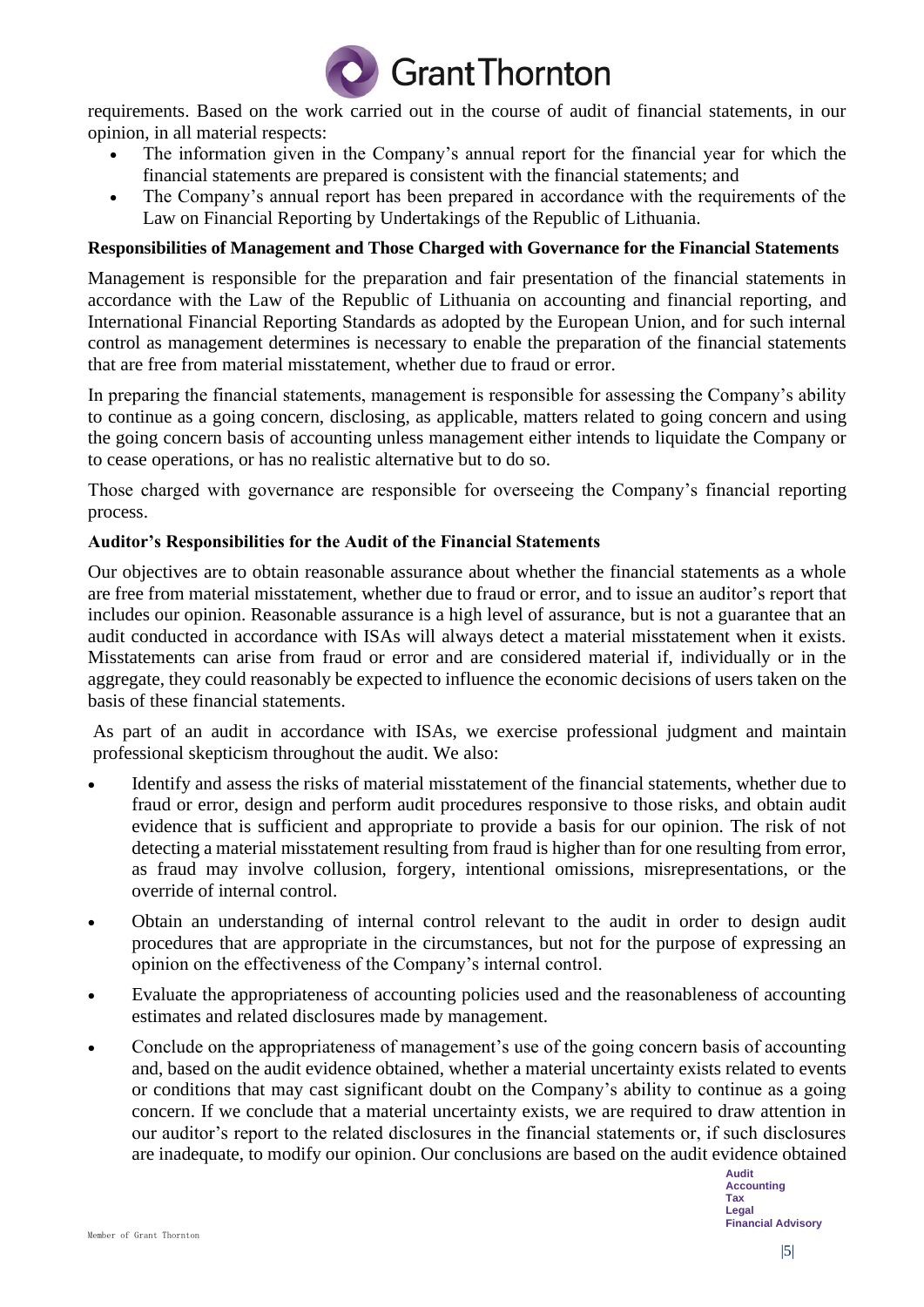

up to the date of our auditor's report. However, future events or conditions may cause the Company to cease to continue as a going concern.

• Evaluate the overall presentation, structure and content of the financial statements, including the disclosures, and whether the financial statements represent the underlying transactions and events in a manner that achieves fair presentation.

We communicate with those charged with governance regarding, among other matters, the planned scope and timing of the audit and significant audit findings, including any significant deficiencies in internal control that we identify during our audit.

We also provide those charged with governance with a statement that we have complied with relevant ethical requirements regarding independence, and to communicate with them all relationships and other matters that may reasonably be thought to bear on our independence, and where applicable, related safeguards.

From the matters communicated with those charged with governance, we determine those matters that were of most significance in the audit of the separate and the consolidated financial statements of the current period and are therefore the key audit matters. We describe these matters in our auditor's report unless law or regulation precludes public disclosure about the matter or when, in extremely rare circumstances, we determine that a matter should not be communicated in our report because the adverse consequences of doing so would reasonably be expected to outweigh the public interest benefits of such communication.

#### **Report on other legal and regulatory requirements**

Other requirements for the auditor's report under the European Parliament and of the Council Regulation No 537/2014.

In accordance with the decision made by audit committee on 25 February 2020 we have been chosen to carry out the audit of the Company's 2020 and 2021 year financial statements. The total uninterrupted term of appointment is 4 years.

We confirm that our opinion in the section 'Opinion' is consistent with the additional audit report which we have submitted to the Company and its audit committee.

We confirm that in light of our knowledge and belief, services provided to the Company and the Group are consistent with the requirements of the law and regulations and do not comprise non-audit services referred to in Article 5(1) of the Regulation (EU) No 537/2014 of the European Parliament and of the Council.

In the course of audit, we have not provided any other services except for audit of financial statements.

The engagement partner on the audit resulting in this independent auditor's report is Darius Gliaubicas.

Certified auditor Darius Gliaubicas<sup>1</sup> Auditor's certificate No. 000594 14 April, 2022 Vilnius, the Republic of Lithuania Grant Thornton Baltic UAB Audit firm certificate No. 001513

*This is a free translation into English of the Statutory Auditor's report issued in Lithuanian language*

<sup>&</sup>lt;sup>1</sup> An electronic document is signed with an electronic signature, has the same legal force as a signed written document and is a permissible means of proof. Only the independent auditor's report is signed with the electronic signature of the auditor.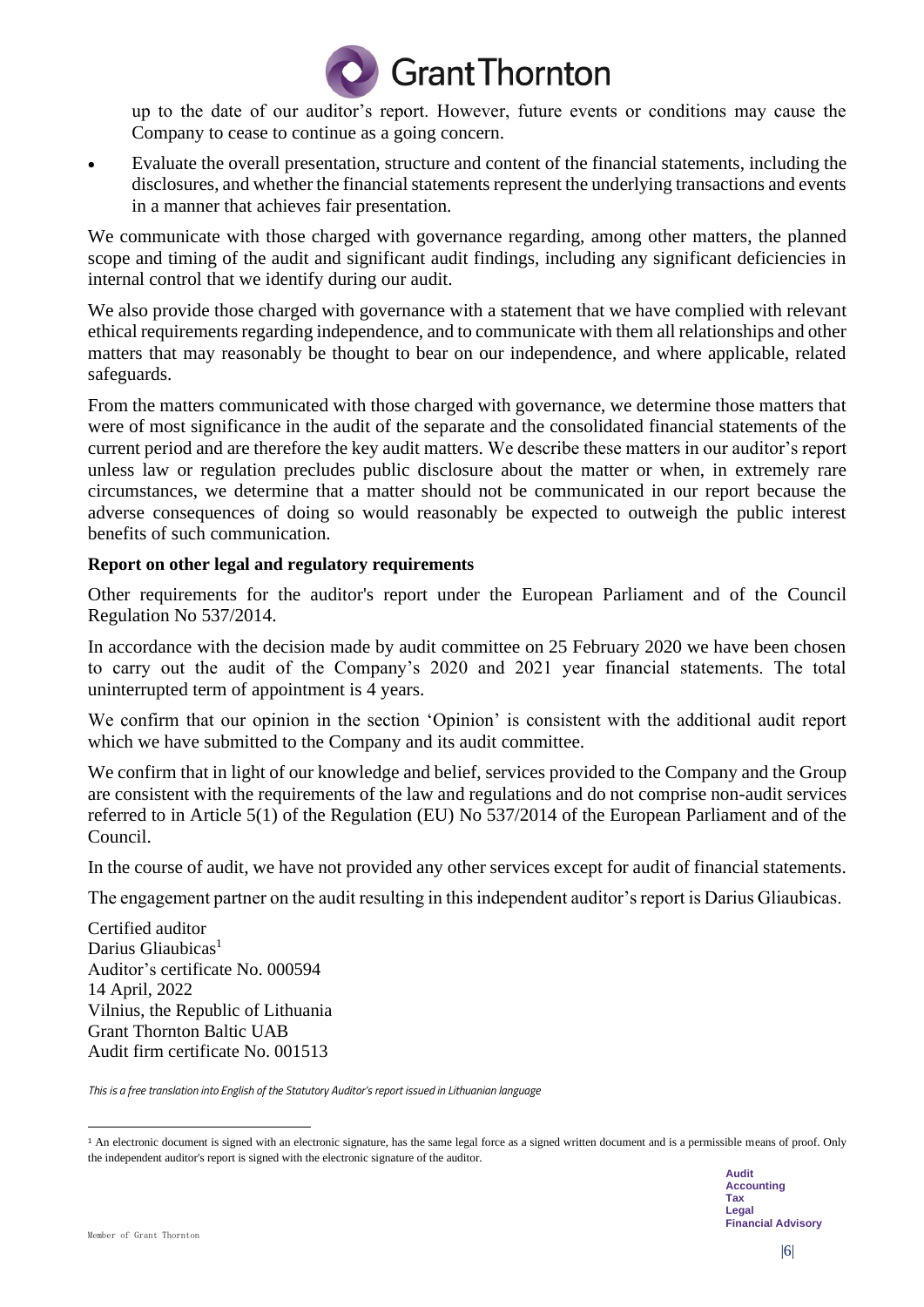# **ANNUAL REPORT FOR THE YEAR ENDED DECEMBER 31, 2021**

### <span id="page-6-0"></span>**Objective overview of the Company's condition, performance and development, description of key risks and uncertainties encountered**

In 2020 the Company started providing financial services for corporate customers (accounts, payment services, credits, etc.).

The Bank is committed to implementing appropriate strategies and processes that identify, analyse and manage the risks associated with its activities as a means of minimising the impact of undesired and unexpected events on the Bank's business activities. The Bank performs the following actions to ensure efficient risk management:

- identifies business strategy and business objectives that reflect the interests of its stakeholders;
- identifies the threats to the achievement of its business objectives;
- controls and manages its exposure to risk by appropriate risk reduction and mitigation actions;
- regularly reviews its exposure to all forms of risk and reduce it as far as reasonably practicable or achievable;
- educates and train its staff members on risk management processes and potential risk awareness;
- regularly reviews the risks the Bank faces as a result of its business activities and of the business and economic climate in which the Bank operates;
- identifies cost effective risk treatment options;
- identifies and regularly measures key risk indicators and takes appropriate action to reduce its risk exposure;
- ensures that risks are assessed for all new products and services before they are implemented;
- regularly reviews its key risk controls to ensure that they remain relevant, robust and effective.

The Management Board holds overall responsibility for implementing the risk management strategy and risk policies and adhering to the risk appetite approved by the Supervisory Board. Risk Management function is responsible for carrying out risk assessments, overall process of risk analysis and evaluation, recording findings, providing periodic reports to the management and initiating appropriate management actions in a timely manner.

Based on the Bank's current Business Plan and initial risk assessment, the following risks are distinguished as material:

- Credit risk;
- Liquidity risk:
- Money Laundering and Counter Terrorist Financing Risk;
- Operational Risk;
- Interest Rate Risk:
- Compliance Risk;
- Strategic Risk.

The Company's financial risks are disclosed in the financial statements.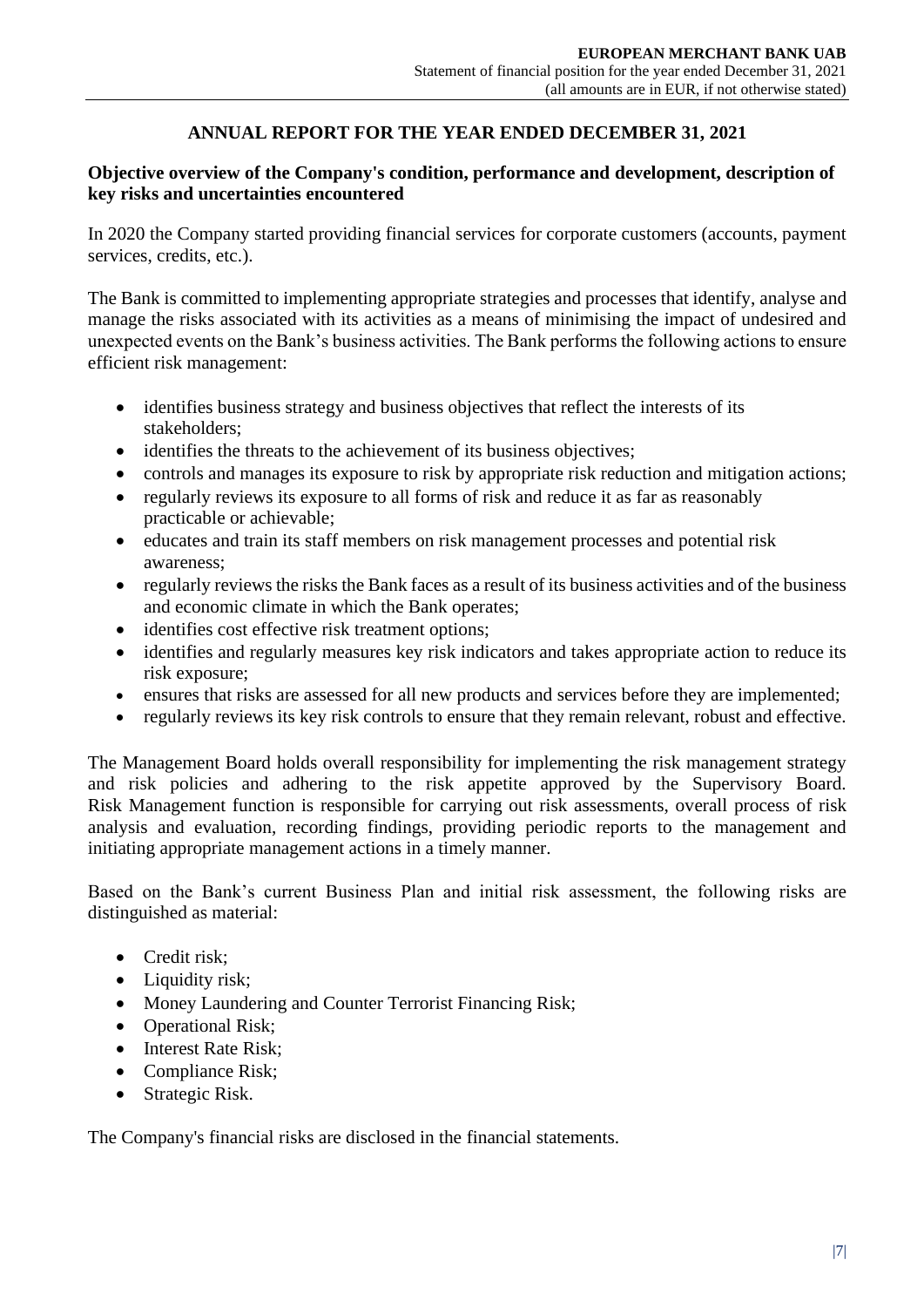### **Companies 2021 financial and non-financial performance analysis and personnel information**

On December 14, 2018 European Central Bank has granted European Merchant UAB a specialized Bank's license number 3. On June 6, 2019 the Company registered its Articles of Association at the Register of Legal Entities related to becoming a specialized Bank.

In 2019 the Company purchased a Core Banking System, carried out the preparation activities for the services provision according to the license (payments, term deposits, loans, etc.).

At the end of 2019 the Company started providing payment and lending services.

In 2021, we continue to built-up our balance sheet in-line with our strategy. Although the ongoing global pandemic and its challenges, we delivered responsive growth in 2021. After capital increase in January 2021 (5mn EUR), our loan portfolio reached to 29.7mn EUR end of 2021. Our deposit base continues to grow up with new customer acquisitions to 75,9mn EUR.

We continue to invest on digital and IT for our clients together with our employees to attract, increase customer satisfaction, create loyalty and keep them in bank. After the second half of the year we started to have positive results on monthly basis and earned 4.6mn EUR operating income in 2021.

Our key ratios related to balance sheet performance and earnings continue to improve like net interest margin, cost to income ratio, return on equity and asset.

In 2021 the Company generated 4 581 thousand EUR revenue. The expenses amounted to 5 186 thousand EUR. The 2021 result is 605 thousand EUR loss.

The average number of employees in 2021 was 47.

### **Subsidiaries**

The Company has not established any subsidiaries in 2021.

#### **Information about share capital**

As of December 31, 2021, the company's share capital was equal to 15 300 000 EUR. The share capital is divided into 15 300 000 ordinary registered shares with EUR 1 par value each.

The number of all own shares acquired and held by the Company and the nominal value thereof and the share of the authorized capital of these shares – in 2021 the Company did not acquire and did not own its own shares.

Number of own shares acquired and transferred during the reporting period and their nominal value and share of the authorized capital, which these shares constitute – in 2021 the Company did not acquire or transfer its own shares.

Information on payment for own shares, if they are acquired or transferred for remuneration – in 2021 the Company did not acquire or transfer its own shares.

Reasons for Acquisition of the Company's Own Shares during the Reporting Period – in 2021 the Company did not acquire or transfer its own shares.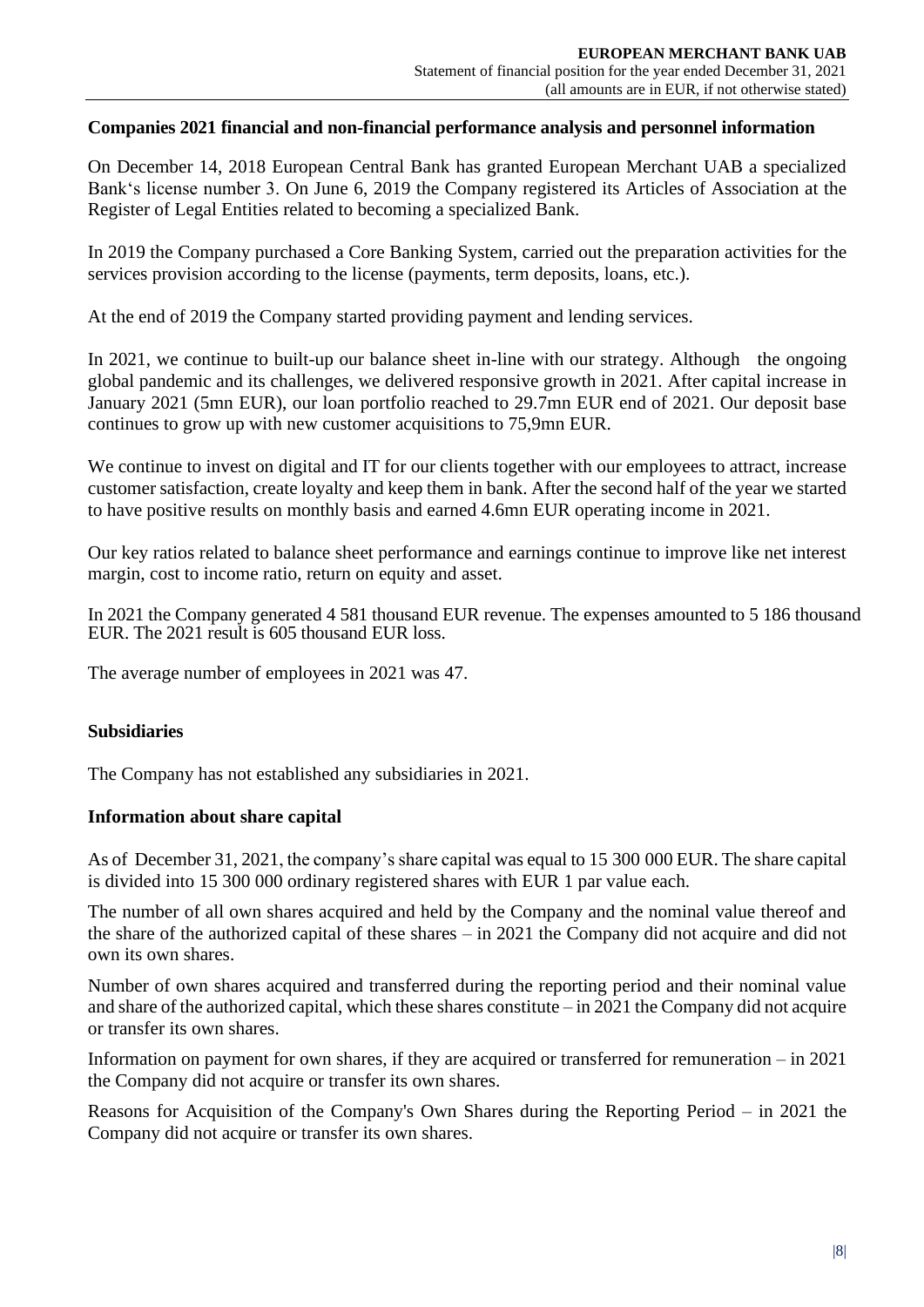### **Bank's plans and prognosis**

The company continues working on new initiatives which shall be launched in the future, e.g. new trade finance and trade services products, credit cards, alignments with merchants and scaling-up POS and even offering of investment services.

According to our business strategy for coming years, the Bank foresees the opportunities again in working with SMEs, both local and international, as well as focusing on fintech's, namely Electronic Money Institutions (EMIs), Payment Service Providers (PSP's), Payment Institutions (PI's) and Non-Bank Financial Institutions (NBFI's).

Based on its expertise, current development trends and market analysis, the Bank will continue to focus on the several markets. This includes mainly Lithuania; the EU member states and other jurisdictions (UK and others).

In addition to this, credit institutions are also foreseen as the potential B2B partners of the Bank, while individuals are seen as the key funding providers in terms of placing term deposits into the Bank to earn the attractive return.

#### **References and additional explanations on the data presented in the annual financial statements**

References and additional explanations are given in the financial statements notes.

#### **The important events that occurred after the end of the financial year**

Ukraine and Russia long-term conflict turned into military aggression (direct war) from Russia side, many sanctions were applied to Russia from the world economies (USA, EU, Australia and etc). Though the impact of these sanctions should affect both the Lithuanian and EU economies through three main channels: foreign trade, raw material supply and prices, and business and household sentiment, the negative impact of these factors on Lithuania is mitigated by the fact that Lithuania's foreign trade with Russia has changed significantly and trade relations were much less intense than a decade ago.

Bank has diligently implemented the new laws, policies and sanctions as well as conducting an initial analysis on Ukraine war effect on loan portfolio by examining criteria including imports from related countries, exports to related countries, trade relations with surrounding countries, dependence on natural gas prices, dependence on oil prices, effect on tourism revenues, FX effects, dependence on raw material and commodity prices, and impact analysis of shareholder structure. The Bank's customers received low impact scores due to their commercial relations and export to Russia. For the time being, no loss is foreseen in the loan portfolio of our Bank due to the sanctions and no change is observed in the risk status of our bank's loan customers due to the sanctions. The Bank evaluated that there is no material effect of Ukraine and Russia conflict on financials as of December 31, 2021.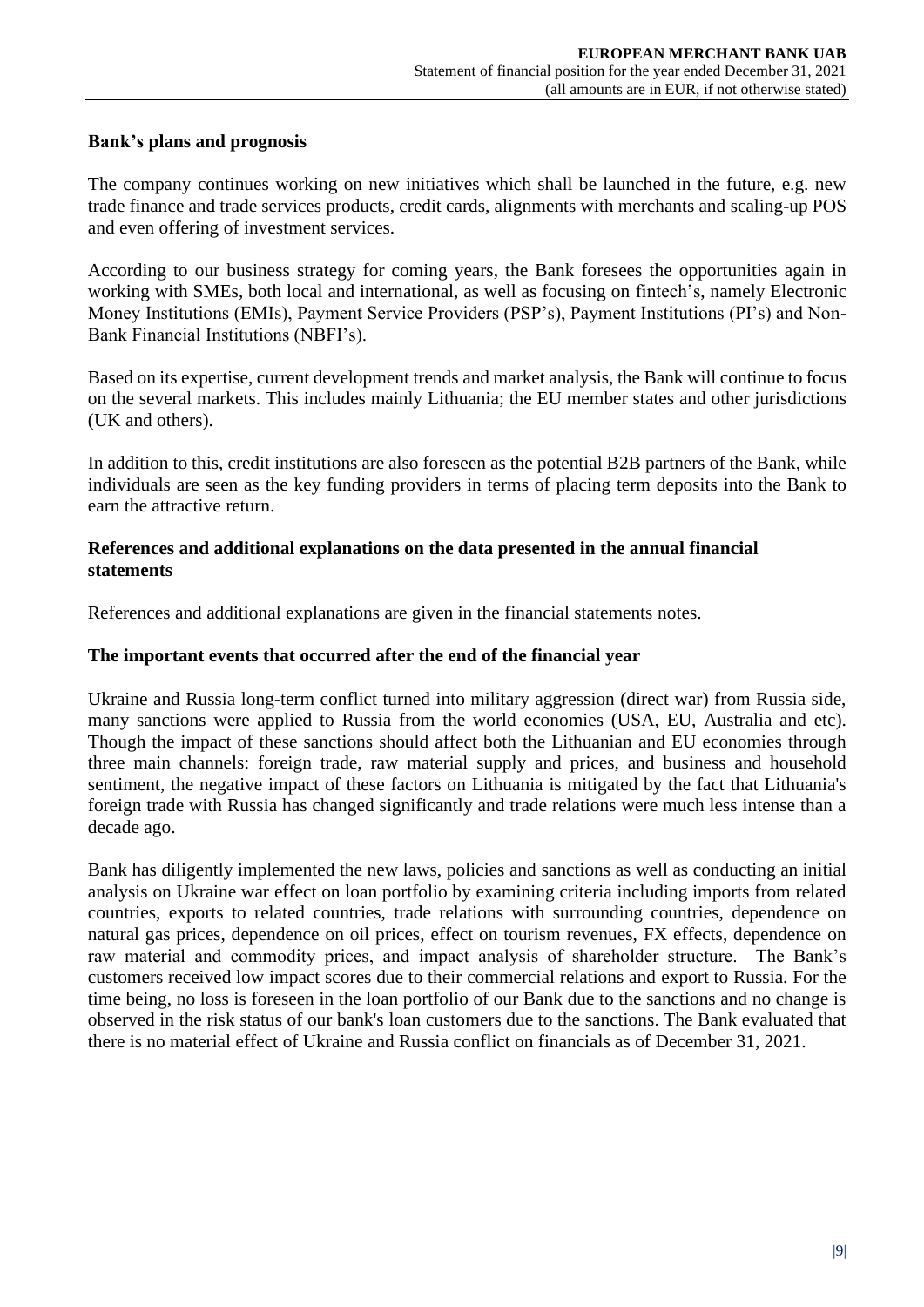#### **Name, family name Workplace Company code Company address Duties** Ekmel Cilingir Akce Holding Malta Ltd. C75291 Level 0, St. Julian's Business Centre, Triq Elija Zammit, St. Julian's, STJ 3155 Malta **Director** Vygintas Bubnys UAB Grinda <sup>120153047</sup> Eigulių 32, 03150 Vilnius Chairman of the Board-Vaineta Barevičiūtė-Kryževičienė\* Intrum Global<br>Business Services 303326659 Spaudos street 8, 05132 Vilnius **Operations Director** Hakan Turkmen Private Practicing<br>Lawyer 37519446166 Esentepe MAh. Buyukdere Cad. Yonca Apt. B Blok No: 151/20 34394 Sisli/Istanbul/Turkey Managing Partner-Legal Attorney

# **Information on the members of the Supervisory Board of the Company:**

\* Vaineta Barevičiūtė-Kryževičienė resigned as of 31 March 2022.

# **Information on the members of the Board of the Company:**

| Name, family name     | Workplace                               | Company<br>code | <b>Company address</b>                                                      |                                |
|-----------------------|-----------------------------------------|-----------------|-----------------------------------------------------------------------------|--------------------------------|
| Sarp Demiray          | European<br>Merchant Bank<br><b>UAB</b> | 304559043       | Gedimino ave. 35, Vilnius, LT-<br>01109 Business Center Merchants'<br>Club. | <b>CEO</b>                     |
| Semin Dulek           | European<br>Merchant Bank<br><b>UAB</b> | 304559043       | Gedimino ave. 35, Vilnius, LT-<br>01109 Business Center Merchants'<br>Club  | Deputy CEO                     |
| Justinas Dedela       | European<br>Merchant Bank<br><b>UAB</b> | 304559043       | Gedimino ave. 35, Vilnius, LT-<br>01109 Business Center Merchants'<br>Club  | Deputy CEO                     |
| Mehmet Guven<br>Aytas | European<br>Merchant Bank<br><b>UAB</b> | 304559043       | Gedimino ave. 35, Vilnius, LT-<br>01109 Business Center Merchants'<br>Club  | Head of<br><b>Global Sales</b> |

\* Eugenijus Preiksa has been appointed as a member of the Board as of 13 April 2022.

# CEO Sarp Demiray 14 April, 2022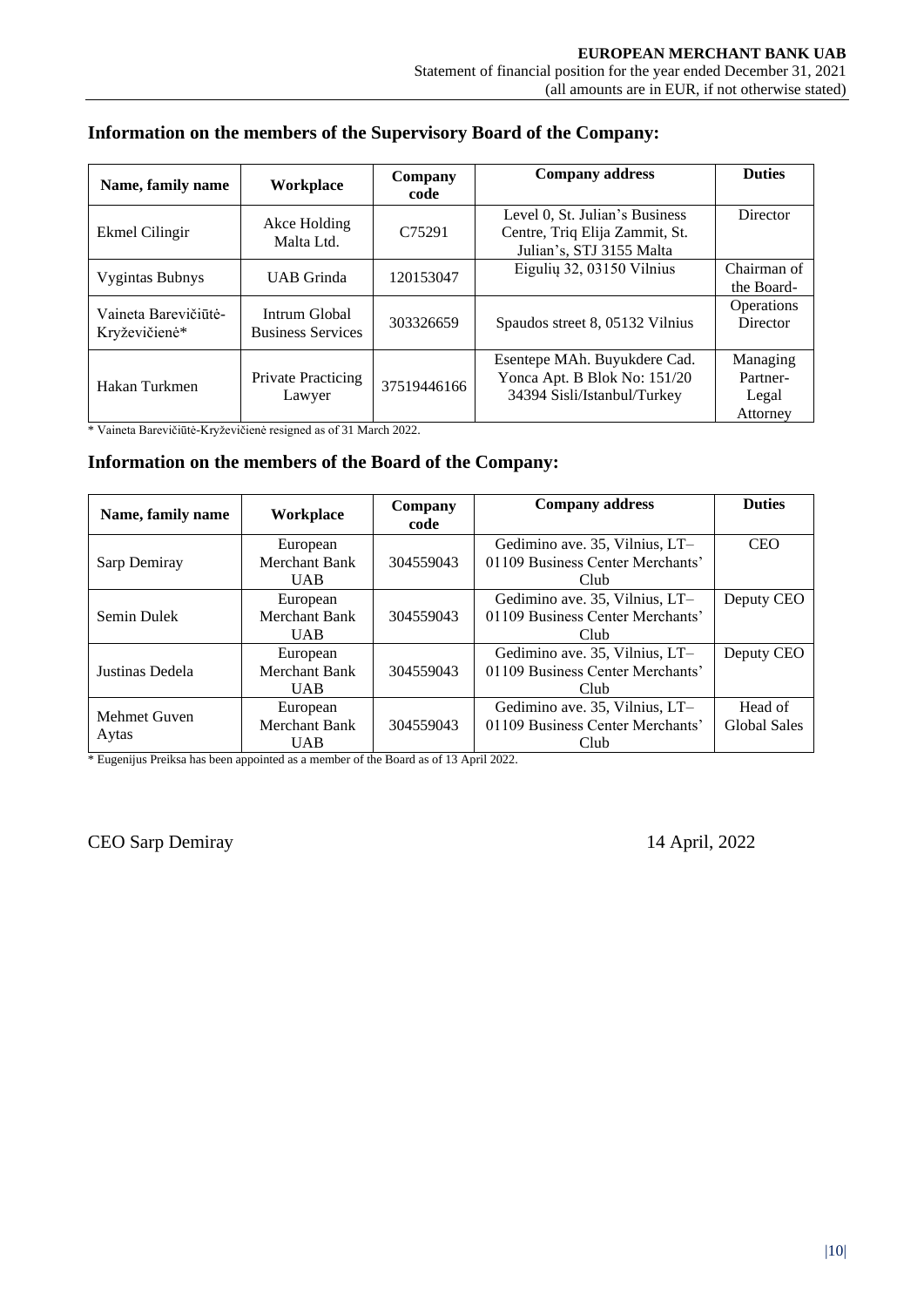# **COMPREHENSIVE INCOME STATEMENT FOR THE YEAR ENDED DECEMBER 31, 2021**

<span id="page-10-0"></span>

| <b>Article</b>                               |              | <b>Financial year</b> | <b>Previous financial</b> |
|----------------------------------------------|--------------|-----------------------|---------------------------|
|                                              | <b>Notes</b> |                       | vear                      |
| Net interest income                          |              | 1 033 738             | 28 8 95                   |
| Net fee and commission income                | $\mathbf{2}$ | 3 409 856             | 333 871                   |
| Net currency exchange gain (loss)            | 3            | 32 167                | (62 392)                  |
| Net gain (loss) on derivatives at fair value | 3            | (52051)               | 37813                     |
| Other income (loss)                          | 3            | (138156)              |                           |
| <b>Total revenue</b>                         |              | 4 285 554             | 338 187                   |
| Remuneration and related expenses            | 4            | (2658628)             | (2150351)                 |
| Depreciation and amortization                | $9-11$       | (628025)              | (425 560)                 |
| General and administrative expenses          | 5            | (1616835)             | (1253016)                 |
| <b>Expected credit losses</b>                | 8            | (92246)               | (1490)                    |
| <b>Total expenses</b>                        |              | (4995734)             | (3830417)                 |
| PROFIT (LOSS) BEFORE TAXES                   |              | (710180)              | (3492230)                 |
| Income tax                                   | 12           | 105 002               | 700 000                   |
| NET PROFIT (LOSS) FOR THE YEAR               |              | (605178)              | (2792230)                 |
|                                              |              |                       |                           |
| Profit (loss) per share                      |              | (0,04)                | (0, 30)                   |

The financial statements were approved and signed on 14 April, 2022 by:

Sarp Demiray CEO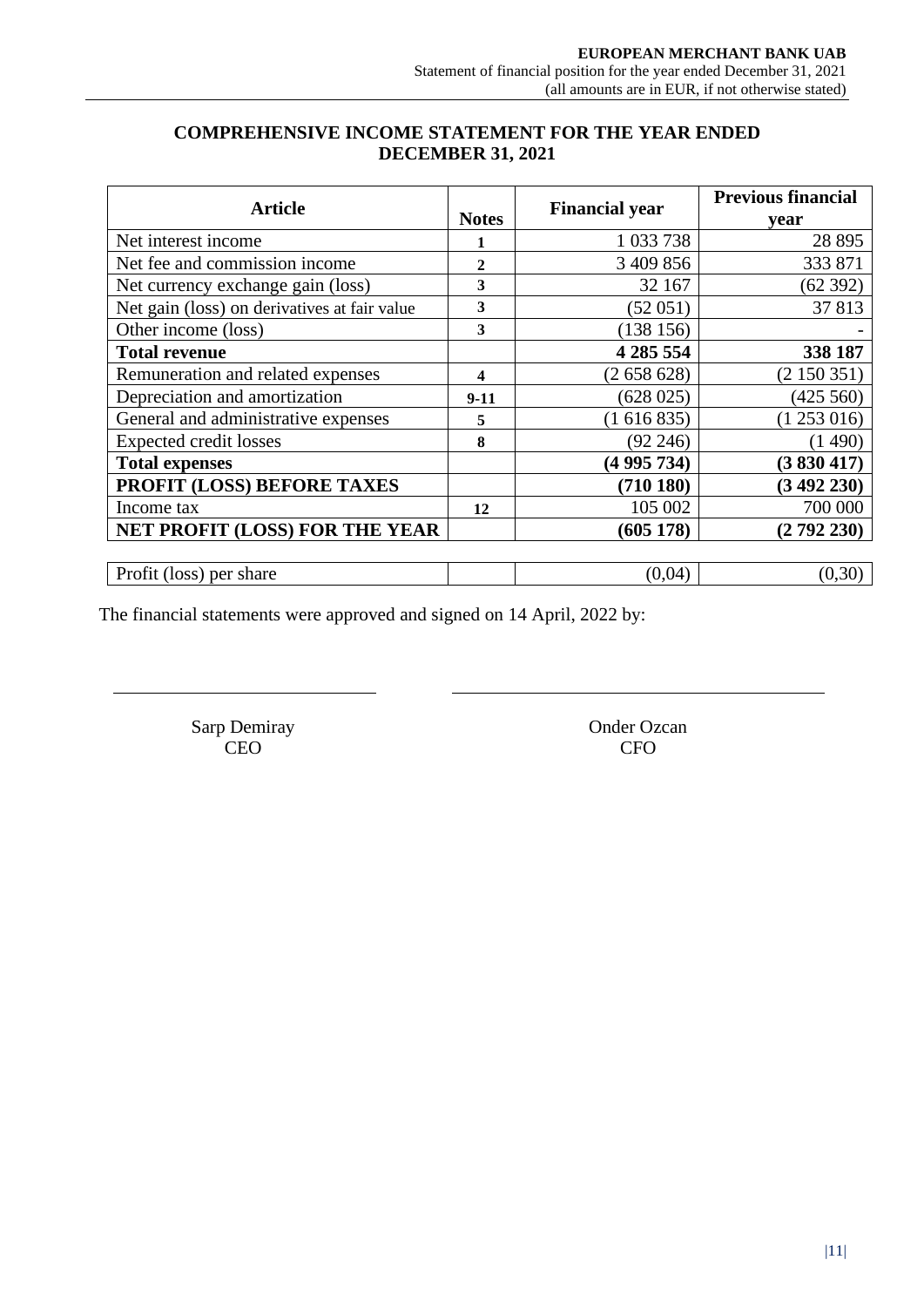# **STATEMENT OF FINANCIAL POSITION FOR THE YEAR ENDED DECEMBER 31, 2021**

<span id="page-11-0"></span>

|                                      |              |                       | <b>Previous</b>  |
|--------------------------------------|--------------|-----------------------|------------------|
| <b>Article</b>                       | <b>Notes</b> | <b>Financial year</b> | financial year   |
|                                      | no.          |                       | <b>Corrected</b> |
| <b>ASSETS</b>                        |              |                       |                  |
| Cash and cash equivalents            | 6            | 54 644 418            | 28 875 513       |
| <b>Terminal deposits</b>             | 7            |                       | 17 116 029       |
| Loans to customers                   | 8            | 29 679 988            | 1989 850         |
| Intangible assets                    | 9            | 1 225 174             | 818 165          |
| Tangible assets                      | 10           | 57 786                | 82 966           |
| Right of use assets                  | 11           | 314 612               | 441 629          |
| Deferred tax asset                   | 12           | 805 002               | 700 000          |
| Other assets                         | 13           | 597 577               | 143 037          |
| <b>TOTAL ASSETS</b>                  |              | 87 324 557            | 50 167 189       |
|                                      |              |                       |                  |
| <b>LIABILITIES</b>                   |              |                       |                  |
| Deposits from financial institutions | 14           | 50 301 803            | 24 755 092       |
| Deposits from public                 | 15           | 25 630 128            | 13 372 227       |
| Lease liabilities                    | 11           | 289 020               | 421 391          |
| Other liabilities                    | 16           | 533 112               | 5 442 807        |
| <b>TOTAL LIABILITIES</b>             |              | 76 754 063            | 43 991 517       |
| <b>Equity</b>                        |              |                       |                  |
| Capital                              | 17           | 15 300 000            | 10 300 000       |
| Retained earnings (loss)             |              | (4729506)             | (4124328)        |
| <b>TOTAL EQUITY</b>                  |              | 10 570 494            | 6 175 672        |
| <b>TOTAL EQUITY AND LIABILITIES</b>  |              | 87 324 557            | 50 167 189       |

The financial statements were approved and signed on 14 April, 2022 by:

Sarp Demiray CEO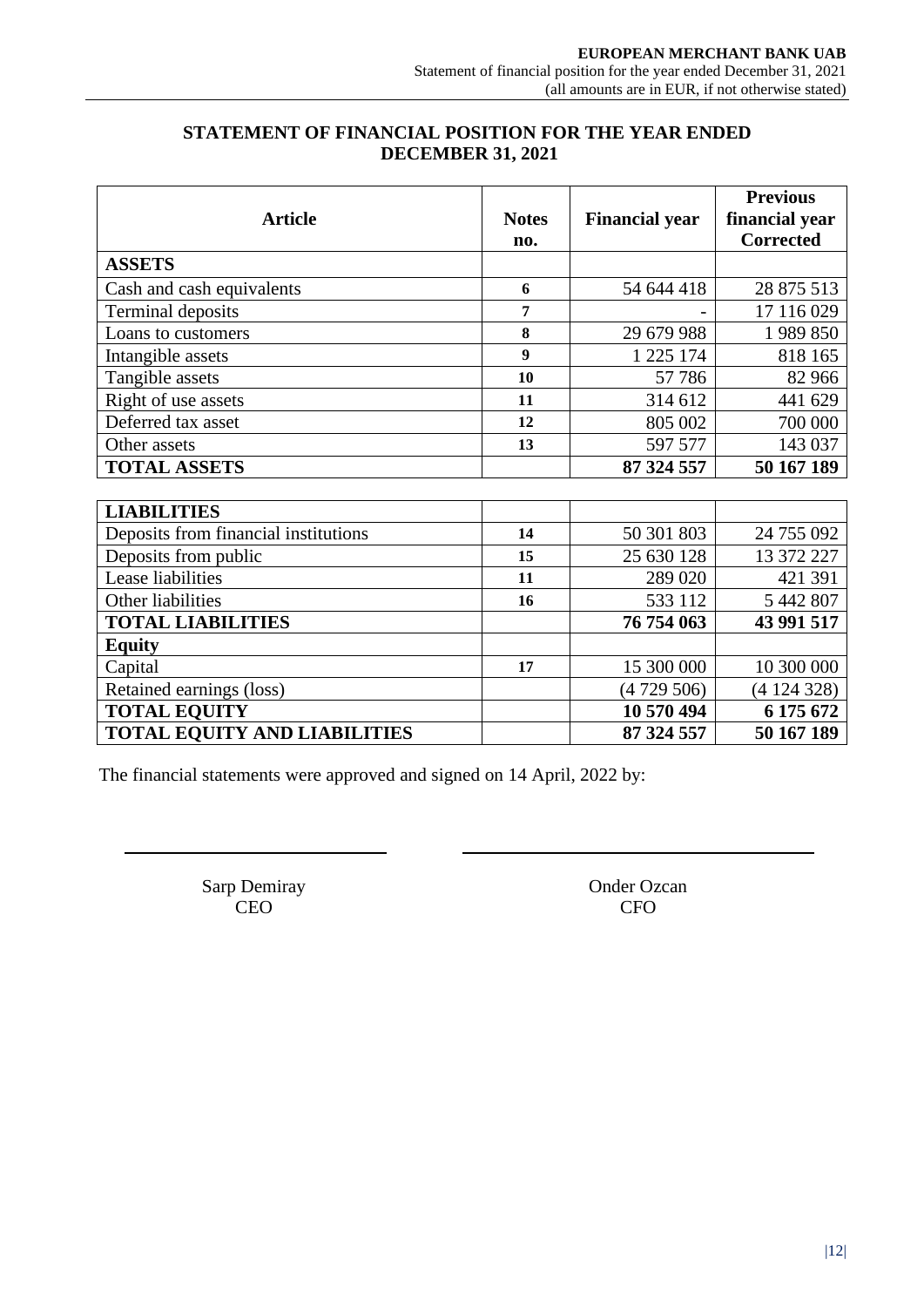### **STATEMENT OF CHANGES IN EQUITY FOR THE YEAR ENDED DECEMBER 31, 2021**

| <b>Article</b>                      | <b>Share capital</b> | <b>Retained</b><br>earnings (losses) | <b>Total Equity</b> |
|-------------------------------------|----------------------|--------------------------------------|---------------------|
| <b>Balance at December 31, 2019</b> | 3 300 000            | (1332098)                            | 1967902             |
| Profit (loss) for the year          |                      | (2792230)                            | (2792230)           |
| Share capital increase              | 7 000 000            |                                      | 7 000 000           |
| <b>Balance at December 31, 2020</b> | 10 300 000           | (4124328)                            | 6 175 672           |
| Profit (loss) for the year          |                      | (605178)                             | (605178)            |
| Share capital increase              | 5 000 000            |                                      | 5 000 000           |
| <b>Balance at December 31, 2021</b> | 15 300 000           | (4729506)                            | 10 570 494          |

<span id="page-12-0"></span>The financial statements were approved and signed on 14 April, 2022 by:

Sarp Demiray CEO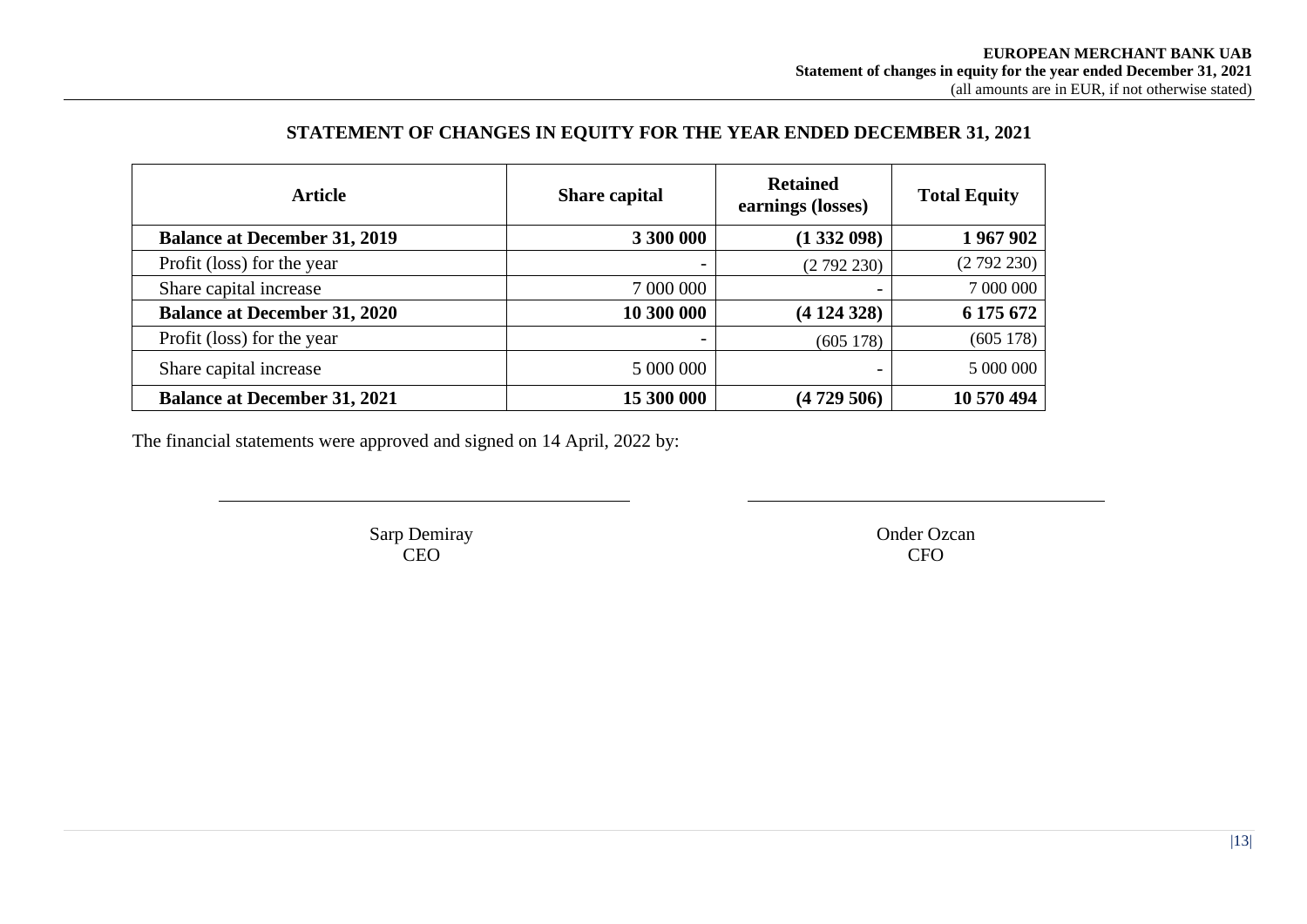# **STATEMENT OF CASH FLOWS FOR THE YEAR ENDED DECEMBER 31, 2021**

<span id="page-13-0"></span>

| <b>Article</b>                                                  | <b>Notes</b><br>no. | <b>Financial</b><br>year | <b>Previous</b><br>financial<br>vear |
|-----------------------------------------------------------------|---------------------|--------------------------|--------------------------------------|
| CASH FLOWS FROM OPERATING ACTIVITIES                            |                     |                          |                                      |
| Net profit (loss)                                               |                     | (605178)                 | (2792230)                            |
| <b>Adjustments:</b>                                             |                     |                          |                                      |
| Depreciation and amortization                                   |                     | 628 025                  | 425 560                              |
| Elimination of financing and investing activity results         |                     | (84218)                  | 10 355                               |
| Deferred tax assets                                             |                     | (105002)                 | (700000)                             |
| Other non- monetary transactions                                |                     | 43 510                   |                                      |
| <b>Changes:</b>                                                 |                     |                          |                                      |
| Decrease (increase) in loans to customer                        |                     | (27700200)               | (1989850)                            |
| Decrease (increase) in other receivables                        |                     | (454540)                 | (117597)                             |
| Increase (decrease) in payables to customers and banks          |                     | 37 765 232               | 37 956 491                           |
| Decrease (increase) in other liabilities                        |                     | (36134)                  | 219 138                              |
| Net cash flow from operating activities                         |                     | 9 451 495                | 33 035 931                           |
| <b>CASH FLOWS FROM INVESTING ACTIVITIES</b>                     |                     |                          |                                      |
| Acquisition of tangible and intangible fixed assets             |                     | (882 837)                | (622590)                             |
| Investments to terminal deposits                                |                     | 17 116 029               | (17088573)                           |
| Other increases in cash flow from investing activities          |                     | 52 051                   | (37811)                              |
| Net cash flows from investing activities                        |                     | 16 285 243               | (17748974)                           |
| <b>CASH FLOWS FROM FINANCING ACTIVITIES</b>                     |                     |                          |                                      |
| Issue of shares                                                 |                     |                          | 5 000 000                            |
| Net cash flows from financing activities                        |                     |                          | 5 000 000                            |
| Net foreign exchange difference on cash and cash<br>equivalents |                     | 32 167                   | (24064)                              |
| Net increase in cash and cash equivalents                       |                     | 25 768 905               | 20 262 893                           |
| Cash and cash equivalents at the beginning of the year          |                     | 28 875 513               | 8 612 620                            |
| Cash and cash equivalents at the end of the year                |                     | 54 644 418               | 28 875 513                           |

The financial statements were approved and signed on 14 April, 2022 by:

Sarp Demiray CEO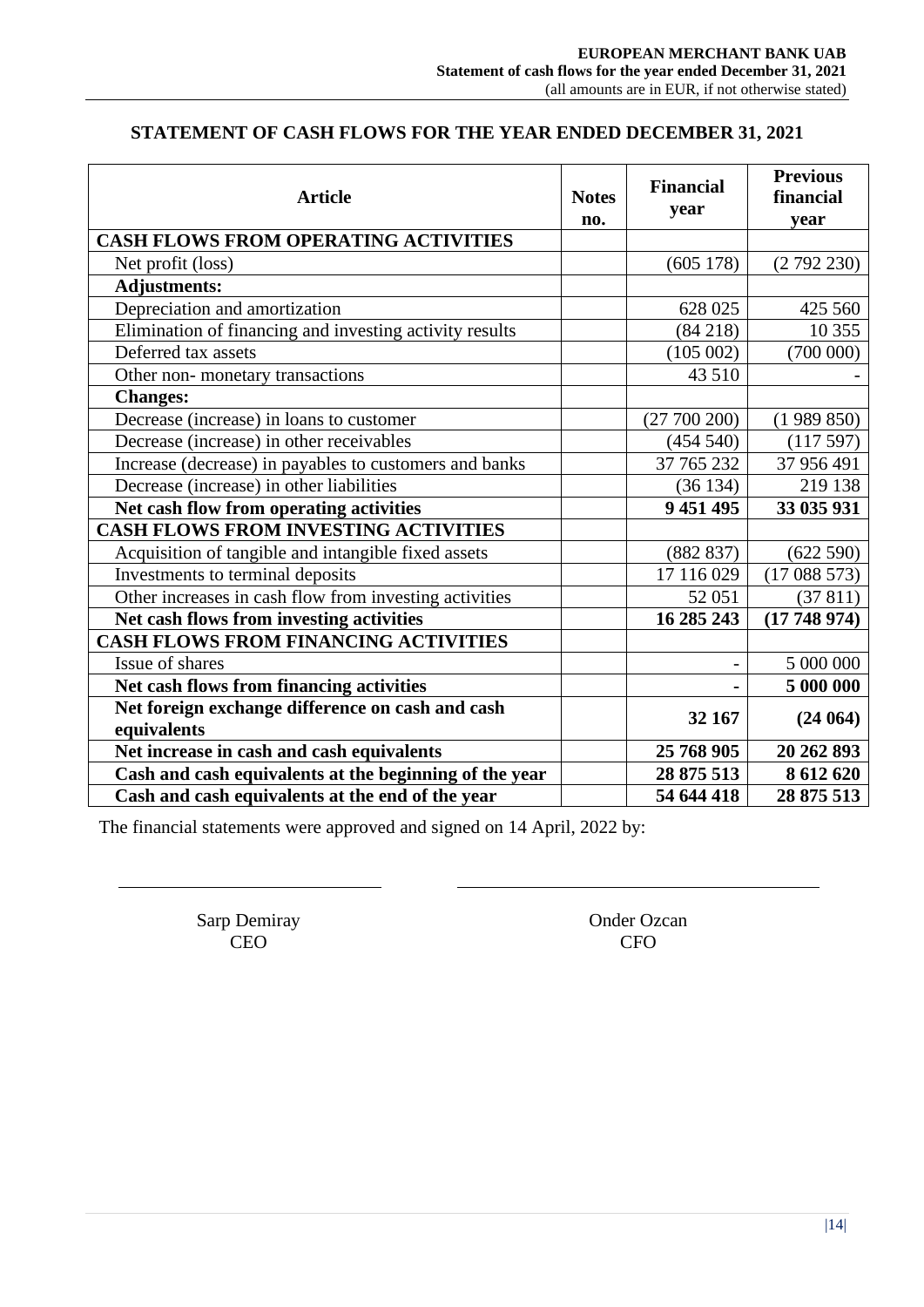# **EXPLANATORY NOTES FOR THE YEAR ENDED DECEMBER 31, 2020 I. GENERAL INFORMATION**

<span id="page-14-0"></span>European Merchant Bank UAB (hereinafter the Company) – was registered as a joint stock company in the Enterprise Register of the Republic of Lithuania on 2017-06-28; the company's code is 304559043. The Head Office of the company is located at Gedimino avenue 35, 01109, Vilnius.

Main activity of the Company is provision of financial services.

On December 14, 2018 the European Central Bank has issued a specialized bank license no.3 for the European Merchant Bank UAB. On June 6, 2019 the Company registered its Articles of Association in the Register of Legal Entities related to becoming a specialized Bank.

As of December 31<sup>st</sup>, 2021, the authorized capital of the company was EUR 15 300 000 which is divided into 15 300 000 ordinary registered shares with EUR 1 par value each.

The sole company's shareholder is Akce Holding Malta LTD, Code: C7529, address Level 0, St. Julian's Business Centre, Triq Elija Zammit, St. Julian's, STJ 3155 Malta:

|                         | 2021         |           | 2020         |           |
|-------------------------|--------------|-----------|--------------|-----------|
| <b>Shareholder</b>      | No of shares | Ownership | No of shares | Ownership |
| Akce Holding Malta Ltd. | 15 300 000   | 100%      | 10 300 000   | 100%      |
| <b>Total</b>            |              | 100%      |              | 100%      |

The company does not hold any own shares.

European Merchant Bank UAB has no subsidiaries or associated companies. The Bank also has no branches and representative offices.

The average number of employees in  $2021$  was  $47$   $(2020 - 35)$ .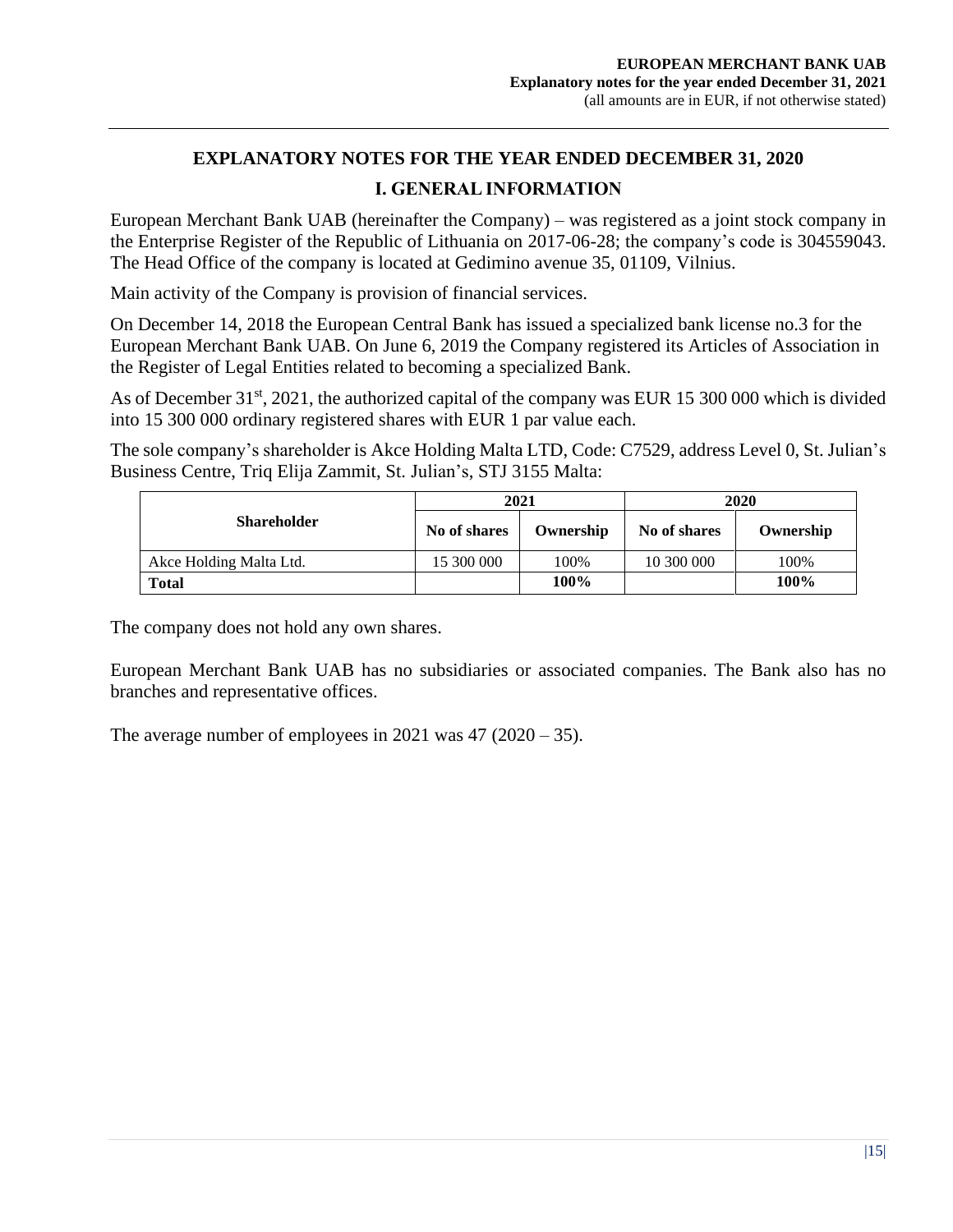### **II. BASIS OF PREPARATION OF FINANCIAL STATEMENT**

#### **Statement of compliance**

The financial statements of the company are prepared in accordance with the Laws of the Republic of Lithuania, regulating accounting and financial accountability, as well as the International Financial Reporting Standards (IFRS) that have been adopted for use in the European Union.

These financial statements have been prepared on a going concern basis.

#### **Basis of measurement**

The financial statements are prepared on a historical cost basis.

#### **Functional currency and foreign currency transaction**

The financial statements are presented in the local currency - Euro (EUR).

Foreign currency transactions are translated into the functional currency using the exchange rates prevailing at the dates of the transactions. Monetary assets and liabilities denominated in foreign currencies are translated into the functional currency at the spot exchange rate prevailing at the date of the statement of financial position. Non-monetary items carried at cost are translated using the exchange rate at the date of the transaction, while non-monetary assets carried at fair value or revalued amounts are translated at the exchange rate when the fair value was determined. Gains and losses resulting from the settlement of such transactions and from the translation of monetary assets and liabilities denominated in currencies other than EUR are recognized in the profit or loss.

#### **The use of assessments and decisions in the financial statements**

In the preparation of the financial statements in accordance with IFRS that have been adopted for use in the European Union, the management, based on the certain assumptions, has to evaluate factors which influence the choice of accounting principles as well as the effect on the assets, liabilities, income and expenses amounts. The actual results might differ from assumptions and forecasts. The evaluations, forecasts and assumptions are always reviewed and revised on a regular basis.

The effect of changes in evaluations is recognized in the period during which the evaluation is revised and for the coming periods if the evaluation affects the future periods as well. The evaluations might be revised based on the changed conditions which were used to make evaluation or if there are new information available or new experience gained during the period which might lead to more accurate evaluations.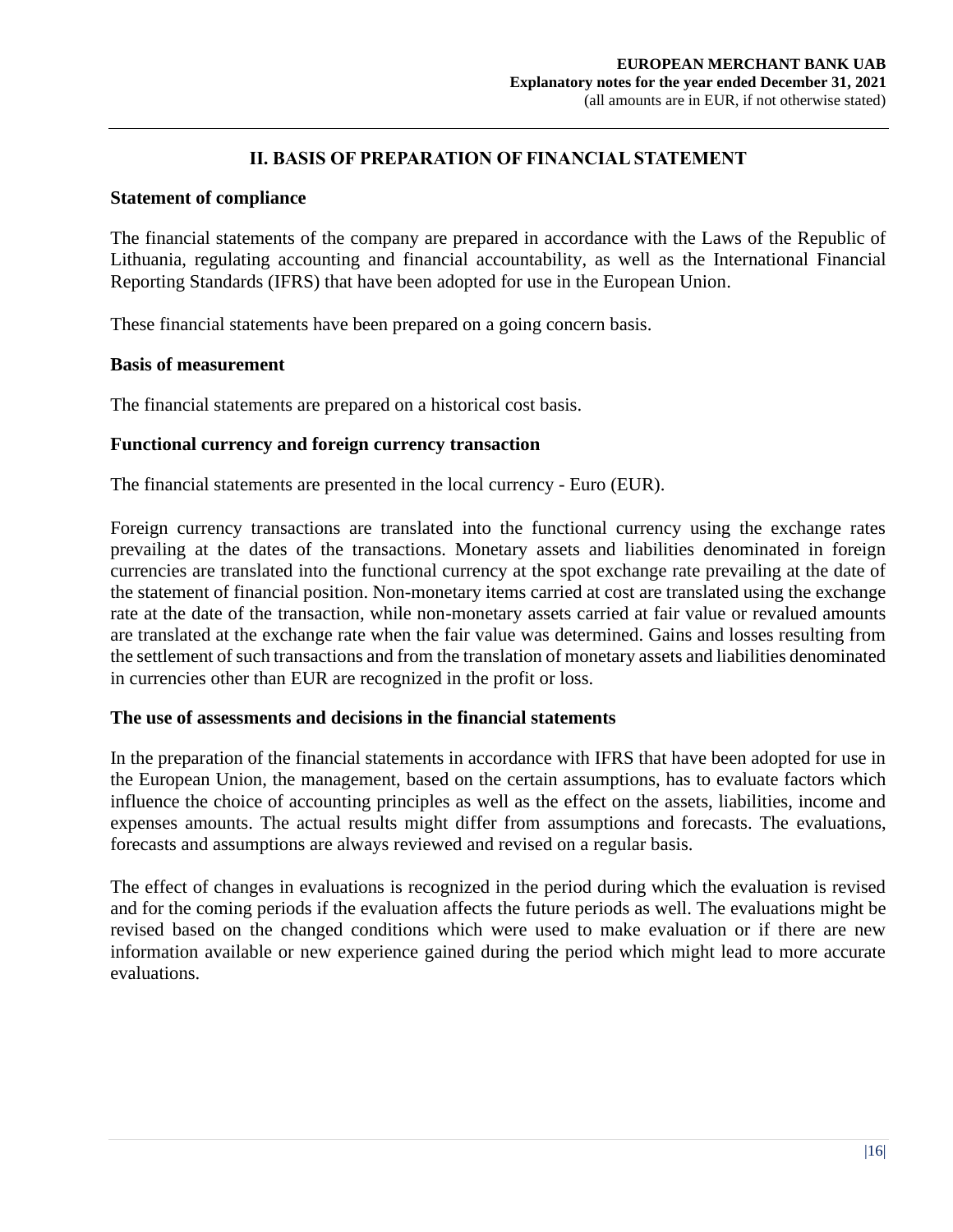### **Adoption of new and/or changed IFRS and International Financial Reporting Interpretations Committee (IFRIC) interpretations**

**Amendments to IFRS 16 Leases: COVID-19 Related Rent Concessions beyond 30 June 2021 (Amendments)** (issued on 31 March 2021, effective from 1 April 2021)

These amendments extend the scope of the 2020 amendments by increasing the period of eligibility to apply the practical expedient from 30 June 2021 to 30 June 2022.

On 28 May 2020, the Board issued COVID-19-Related Rent Concessions, which amended IFRS 16 Leases. The 2020 amendments permit lessees, as a practical expedient, not to assess whether rent concessions occurring as a direct consequence of the COVID-19 pandemic are lease modifications and, instead, to account for those rent concessions as if they were not lease modifications. Among other conditions, the 2020 amendments permit a lessee to apply the practical expedient only to rent concessions for which any reduction in lease payments affects only payments originally due on or before 30 June 2021. If a rent concession reduces lease payments both before and after 30 June 2021, IFRS 16 does not permit the practical expedient to be applied to that concession.

The amendments are effective in European Union for annual reporting periods beginning on or after 1 April 2021. The management of the Group has assessed that these amendments have no significant impact on these interim financial statements as no significant concessions/discounts have been received during the reporting period and are not expected to be received in subsequent periods.

**Interest Rate Benchmark Reform – Phase 2 – IFRS 9, IAS 39, IFRS 7, IFRS 4 and IFRS 16 (Amendments)** (issued on 27 August 2020, effective from 1 January 2021)

These amendments provide temporary reliefs which address the financial reporting effects when an interbank offered rate (IBOR) is replaced with an alternative nearly risk-free interest rate (RFR).

The amendments include the following practical expedients:

• A practical expedient to require contractual changes, or changes to cash flows that are directly required by the reform, to be treated as changes to a floating interest rate, equivalent to a movement in a market rate of interest

• Permit changes required by IBOR reform to be made to hedge designations and hedge documentation without the hedging relationship being discontinued

• Provide temporary relief to entities from having to meet the separately identifiable requirement when an RFR instrument is designated as a hedge of a risk component.

The amendments are effective in European Union for annual periods beginning on or after 1 January 2021. The management of the Group ant the Company's has assessed that these amendments have no significant impact on these interim financial statements.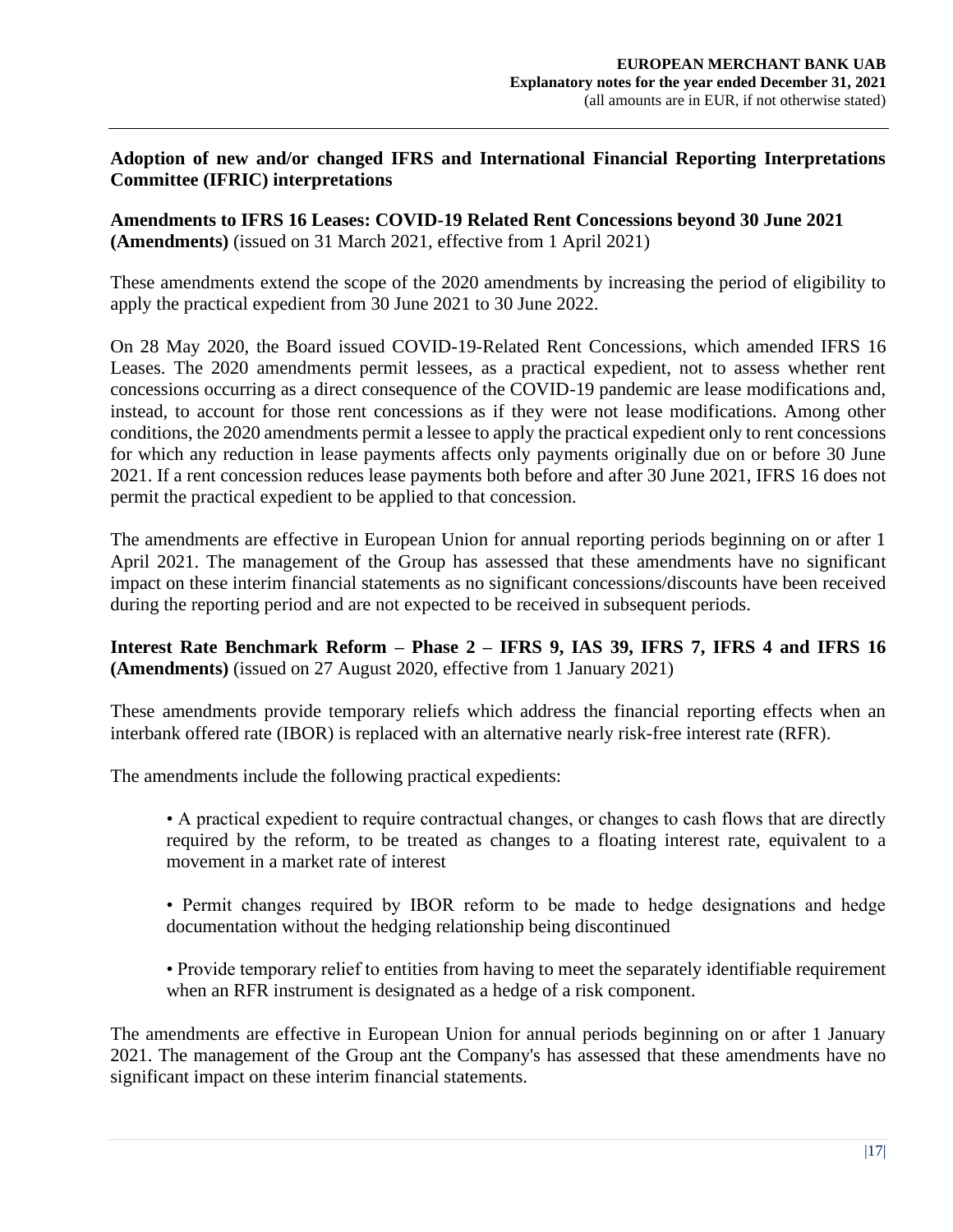**Amendments to IFRS 9, IAS 39 and IFRS 7: Interest Rate Benchmark Reform** (published on 27 August 2020, effective from 1 January 2021 and must be applied retrospectively)

Amendments to IFRS 9, IAS 39 and IFRS 7 will conclude phase two focused on issues that could affect financial reporting when an existing interest rate benchmark is replaced with a risk-free interest rate (an RFR). These amendments will not have an impact on the Company's financial statements.

### **Standards and their changes approved but not yet in force and not applied in advance.**

New standards, amendments and interpretations that are not mandatory for reporting period beginning on 1 January 2021 and have not been early adopted when preparing these financial statements are presented below:

**IFRS 3 Business Combinations; IAS 16 Property, Plant and Equipment; IAS 37 Provisions, Contingent Liabilities and Contingent Assets as well as Annual Improvements 2018-2020 (Amendments)** (All issued 14 May 2020, effective from 1 January 2022)

The IASB has issued narrow-scope amendments to the IFRS Standards as follows:

• IFRS 3 Business Combinations (Amendments) update a reference in IFRS 3 to the Conceptual Framework for Financial Reporting without changing the accounting requirements for business combinations.

• IAS 16 Property, Plant and Equipment (Amendments) prohibit a company from deducting from the cost of property, plant and equipment amounts received from selling items produced while the company is preparing the asset for its intended use. Instead, a company will recognise such sales proceeds and related cost in profit or loss of SPLOCI.

• IAS 37 Provisions, Contingent Liabilities and Contingent Assets (Amendments) specify which costs a company includes in determining the cost of fulfilling a contract for the purpose of assessing whether a contract is onerous.

• Annual Improvements 2018-2020 make minor amendments to IFRS 1 First-time Adoption of International Financial Reporting Standards, IFRS 9 Financial Instruments, IAS 41 Agriculture and the Illustrative Examples accompanying IFRS 16 Leases.

The amendments are effective in European Union for annual reporting periods beginning on or after 1 January 2022 with earlier application permitted.

The management of the Group is currently assessing the impact of these amendments on the financial statements.

The Company's management is currently assessing the impact of these amendments on the Group's and the Company's financial statements.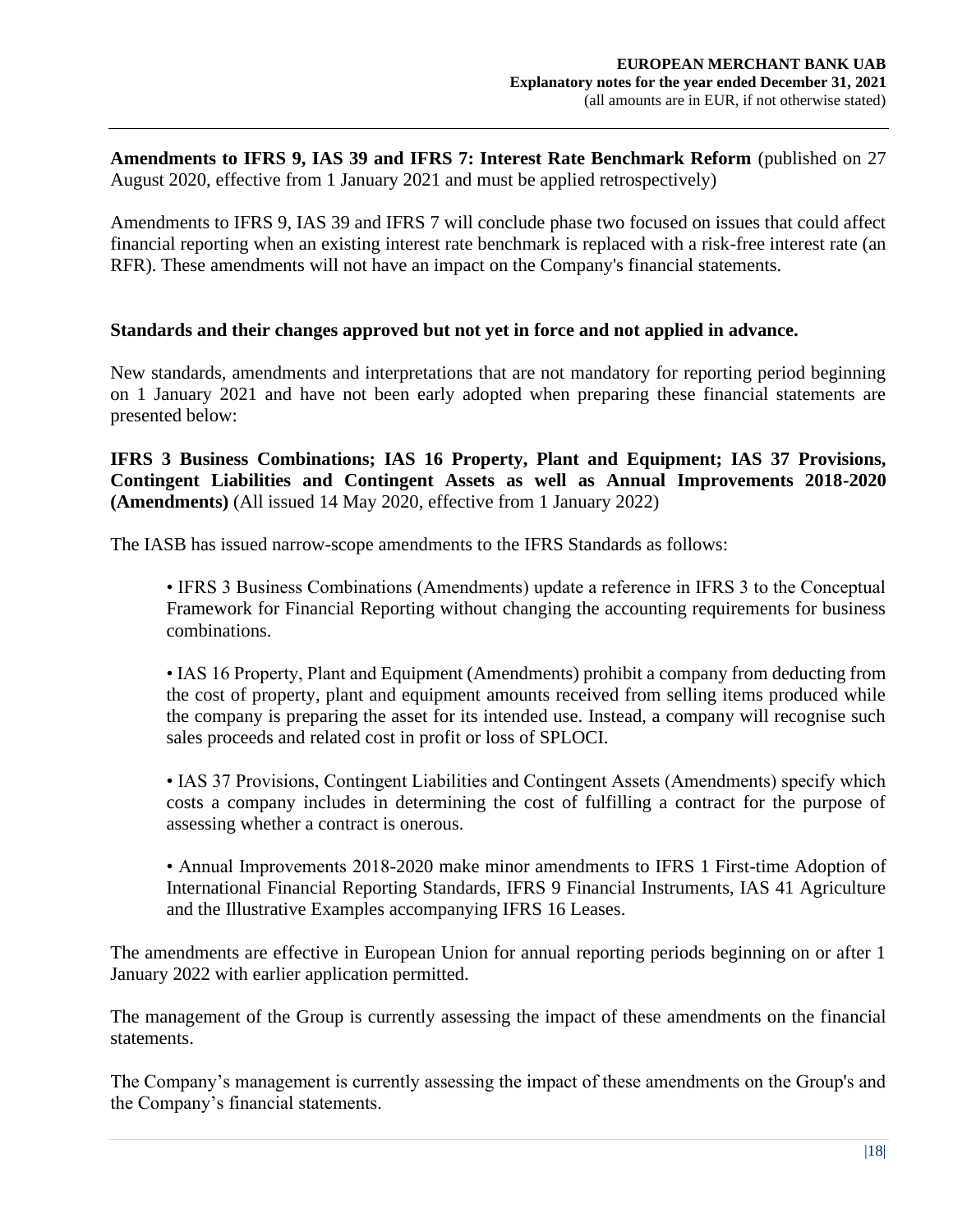**Amendments to IFRS 17 and IFRS 4: The deferral of effective dates for IFRS 17 and IFRS 9 for insurers** (published 25 June 2020, effective from 1 January 2021, but not before approval by the EU)

The amendments to IFRS 17 are effective, retrospectively, for annual periods beginning on or after 1 January 2023, with earlier application permitted. The amendments aim at helping companies implement the Standard. In particular, the amendments are designed to reduce costs by simplifying some requirements in the Standard, make financial performance easier to explain and ease transition by deferring the effective date of the Standard to 2023 and by providing additional relief to reduce the effort required when applying IFRS 17 for the first time.

The amendments to IFRS 4 change the fixed expiry date for the temporary exemption in IFRS 4 Insurance Contracts from applying IFRS 9 Financial Instruments, so that entities would be required to apply IFRS 9 for annual periods beginning on or after 1 January 2023.

The management has assessed that these amendments will not have any impact on the Bank's financial statements.

**IFRS 17: Insurance Contracts** (published 18 May 2017, effective from 1 January 2023, but not before approval by the EU)

The standard is effective for annual periods beginning on or after 1 January 2021 with earlier application permitted if both IFRS 15 Revenue from Contracts with Customers and IFRS 9 Financial Instruments have also been applied. In its March 2020 meeting the Board decided to defer the effective date to 2023. IFRS 17 Insurance Contracts establishes principles for the recognition, measurement, presentation and disclosure of insurance contracts issued. It also requires similar principles to be applied to reinsurance contracts held and investment contracts with discretionary participation features issued. The objective is to ensure that entities provide relevant information in a way that faithfully represents those contracts. This information gives a basis for users of financial statements to assess the effect that contracts within the scope of IFRS 17 have on the financial position, financial performance and cash flows of an entity. This IFRS will not have any impact on the financial position or performance of the Company as insurance services are not provided.

**Amendments to IAS 12 Income Taxes: Deferred Tax related to Assets and Liabilities arising from a Single Transaction** (issued on 7 May 2021, effective from 1 January 2023, but not before approval by the EU)

The amendments require companies to recognise deferred tax on transactions that, on initial recognition, give rise to equal amounts of taxable and deductible temporary differences. The amendments are effective for annual reporting periods beginning on or after 1 January 2023. Earlier application is permitted. The Amendments have not yet been endorsed by the EU. Company and the Group has not yet evaluated the impact of the implementation of these

**Amendments to IAS 8 Accounting policies, Changes in Accounting Estimates and Errors: Definition of Accounting Estimates** (issued on 12 February 2021, effective from 1 January 2023, but not before approval by the EU )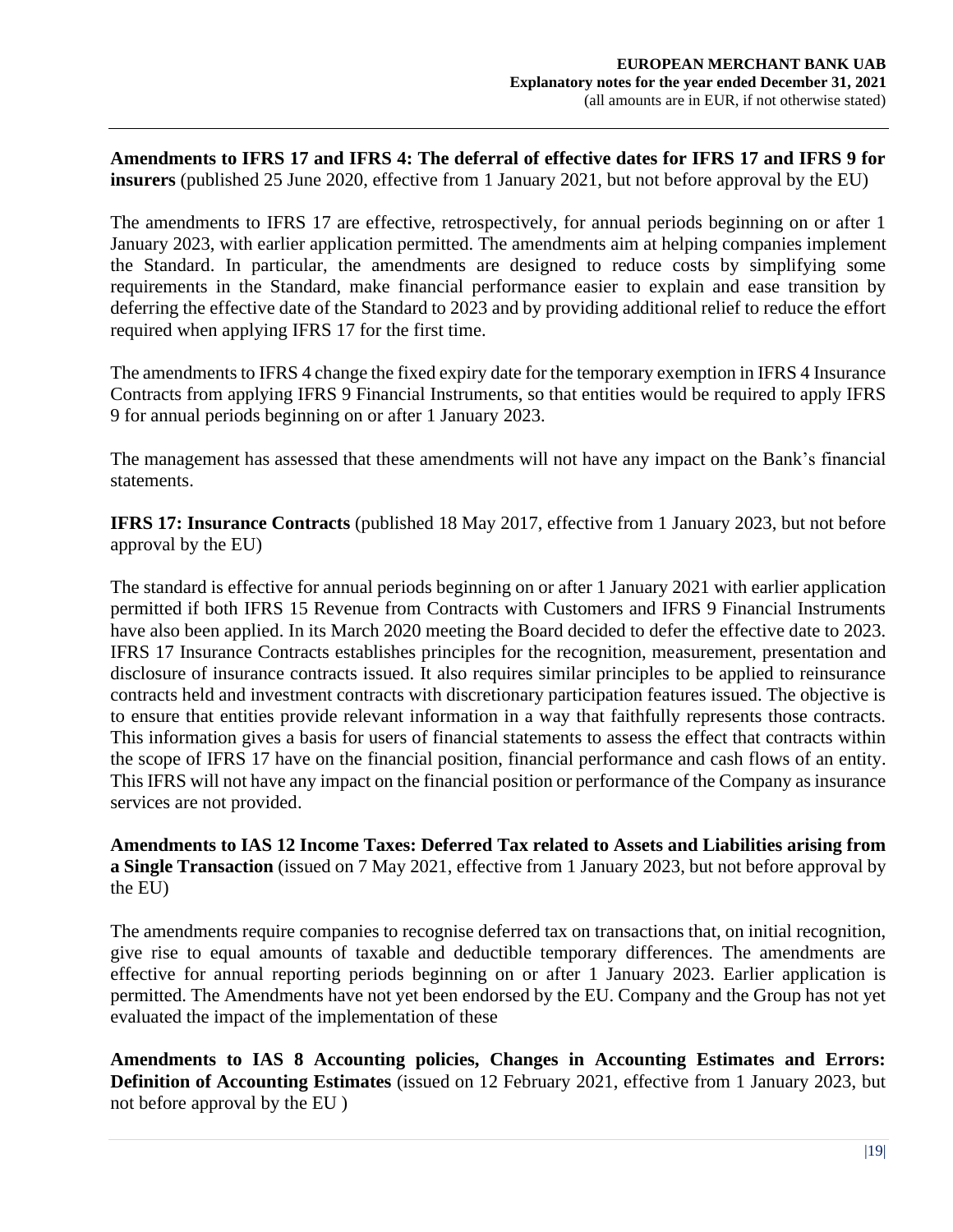The amendments introduce a new definition of accounting estimates, defined as monetary amounts in financial statements that are subject to measurement uncertainty. Also, the amendments clarify what changes in accounting estimates are and how these differ from changes in accounting policies and corrections of errors.

The amendments become effective for annual reporting periods beginning on or after January 1, 2023 with earlier application permitted and apply to changes in accounting policies and changes in accounting estimates that occur on or after the start of that period. The Amendments have not yet been endorsed by the EU. Company and the Group has not yet evaluated the impact of the implementation of these amendments.

**Amendments to IAS 1: Classification of Liabilities as Current or Non-current and Classification of Liabilities as Current or Non-current** (issued on 23 January 2020 and 15 July 2020 respectively, effective from 1 January 2023, but not before approval by the EU)

The amendments aim to promote consistency in applying the requirements by helping companies determine whether, in the statement of financial position debt and other liabilities with an uncertain settlement date should be classified as current or non-current. The amendments affect the presentation of liabilities in the statement of financial position and do not change existing requirements around measurement or timing of recognition of any asset, liability, income or expenses, nor the information that entities disclose about those items. Also, the amendments clarify the classification requirements for debt which may be settled by the company issuing own equity instruments. The Company is currently assessing the impact of this amendment on their financial statements.

**Amendments to IAS 1 Presentation of Financial Statements and IFRS Practice Statement 2: Disclosure of Accounting policies** (issued on 12 February 2021, effective from 1 January 2023, but not before approval by the EU)

The Amendments are effective for annual periods beginning on or after January 1, 2023 with earlier application permitted. The amendments provide guidance on the application of materiality judgements to accounting policy disclosures. In particular, the amendments to IAS 1 replace the requirement to disclose 'significant' accounting policies with a requirement to disclose 'material' accounting policies. Also, guidance and illustrative examples are added in the Practice Statement to assist in the application of the materiality concept when making judgements about accounting policy disclosures. The Amendments have not yet been endorsed by the EU. Company and the Group has not yet evaluated the impact of the implementation of these amendments

The following presents the main principles of the accounting policy which have been consistently applied to all the years presented, unless otherwise stated.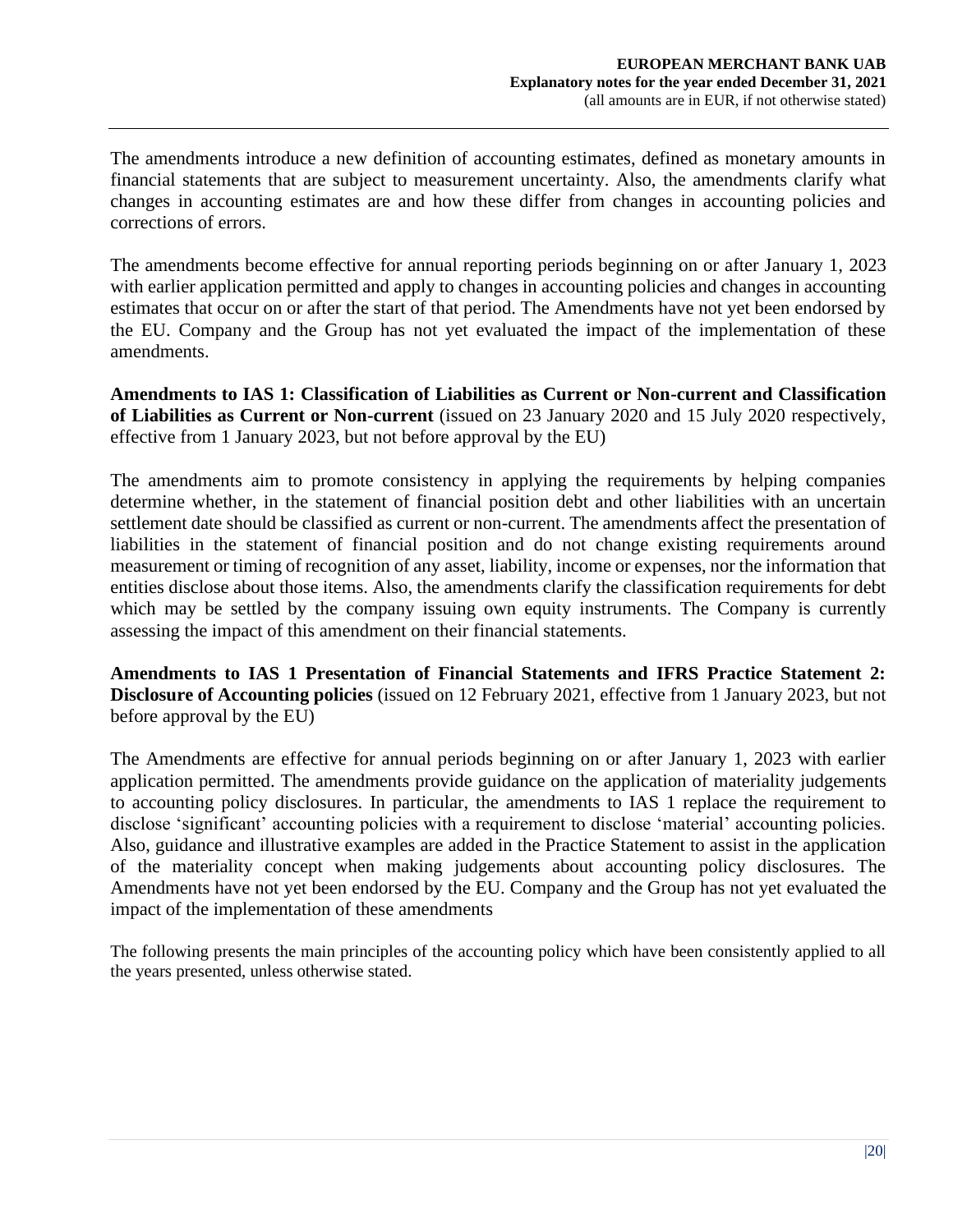### **Fixed assets**

#### *Intangible assets*

A long-term intangible asset are those assets which useful life is more than one year and which cost exceeds EUR 1.000. An intangible asset is initially measured at cost. An intangible asset is recognized in the balance sheet only when its cost can be measured reliably and it is likely that future economic benefits attributable to the assets will accrue to the company. Intangible assets are initially measured at cost and subsequently at cost less accumulated amortization and accumulated impairment. The cost includes all expenses for purchasing, manufacturing, taxes and other direct costs to otherwise bring the goods to their current location and condition. An amortization of the intangible asset is calculated using the straight-line method of amortization based on the estimated useful life of the asset:

| $\overline{\phantom{0}}$ | Software | 5 years |
|--------------------------|----------|---------|
|                          |          |         |

Other intangible assets 5 years

### *Impairment*

Assets that are amortized are tested for impairment when events or changes in circumstances indicate that the carrying amount may not be recoverable. An excess of the carrying amount of an asset over its recoverable amount is recognized as an impairment loss. The recoverable amount is the assets value less sales expenses or value of the asset in use whichever is greater. For the purpose of the impairment assessing assets are grouped at the lowest levels for which there are separately

identifiable cash flows (cash generating units). Impaired assets are reviewed for impairment at each reporting date.

### *Tangible assets*

Long-term tangible assets are those assets which useful life is more than one year and which cost exceeds EUR 300-1.000. Tangible assets are held at historical cost less accumulated depreciation and any impairment in value whenever events or changes in circumstances indicate that the carrying amount may not be recoverable.

Gains and losses on disposals of tangible assets are determined by reference to their carrying amount and are charged to the income statement. The cost includes all expenses for purchasing, manufacturing, taxes and other direct costs to otherwise bring the goods to their current location and condition. Asset maintenance costs are charged to the income statement when they are incurred. If the economic benefits increase for the company due to costs or if the useful life of the asset increases or if there are significant renewals of assets, then costs are capitalized and added to tangible assets and depreciated over the remaining useful life period of the improved asset.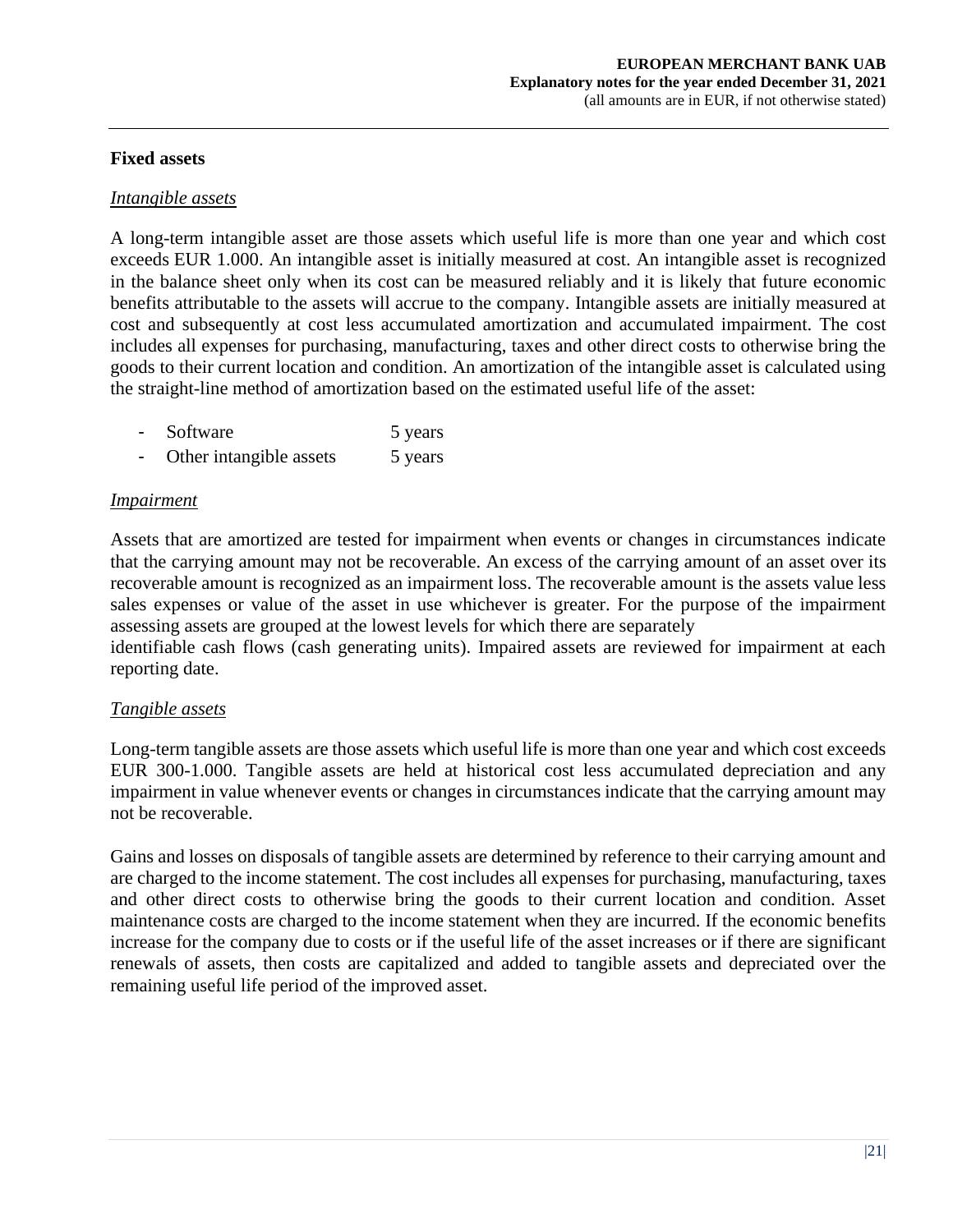Depreciation and amortization is calculated using the straight-line method of depreciation based on the estimated useful life of the asset. Useful lives, residual values and depreciation methods are reassessed and changed when necessary in connection with each closing day. The following amortization and depreciation useful life (years) are applied in the company for the respective asset category:

|            | - Computers                  | 3 years |
|------------|------------------------------|---------|
|            | - Office equipment           | 4 years |
|            | - Communication tools        | 5 years |
| $\sim 100$ | Other property and equipment | 4 years |
|            | - Furniture                  | 6 years |

### *Cash and cash equivalents*

Cash consists of cash on bank accounts. Cash equivalents are short-term, highly liquid investments that are readily convertible to known amounts of cash and which are subject to an insignificant risk of changes in value. Cash and cash equivalents comprise balances with less than three months' maturity from the date of acquisition.

For the purposes of the cash flow statement, cash and cash equivalents comprise the cash on bank accounts.

### *Loans and receivables*

Loans and receivables are non-derivative financial assets with fixed or determinable payments that are not quoted in an active market. When receivables are recognised initially, they are measured at fair value. Loans are carried at amortised cost using the effective interest method. In the case of impairment, the impairment loss is reported as a deduction from the carrying value of the loan. Gains and losses are recognised in profit or loss when the loans and receivables are derecognised or impaired, as well as through the amortization process.

Losses on loans and receivables and other financial assets impairment are established if there is objective evidence that the company will not be able to collect all amounts due or if there is objective evidence that the value of receivables is reduced, then the impairment loss is reported as a deduction from the carrying value of the loan. When receivables are uncollectible, it is written-off against the related allowances for loan impairment.

### **Derivative financial instruments**

Derivatives are initially recognized at fair value on the date on which a derivative contract is entered into and are subsequently remeasured at their fair value. The best evidence of the fair value of a derivative at initial recognition is the transaction price (i.e. the fair value of the consideration given or received). Fair values are obtained from quoted market prices in active markets, including recent market transactions, and valuation techniques, including discounted cash flow models. All derivatives are carried as assets when the fair value is positive and as liabilities when the fair value is negative.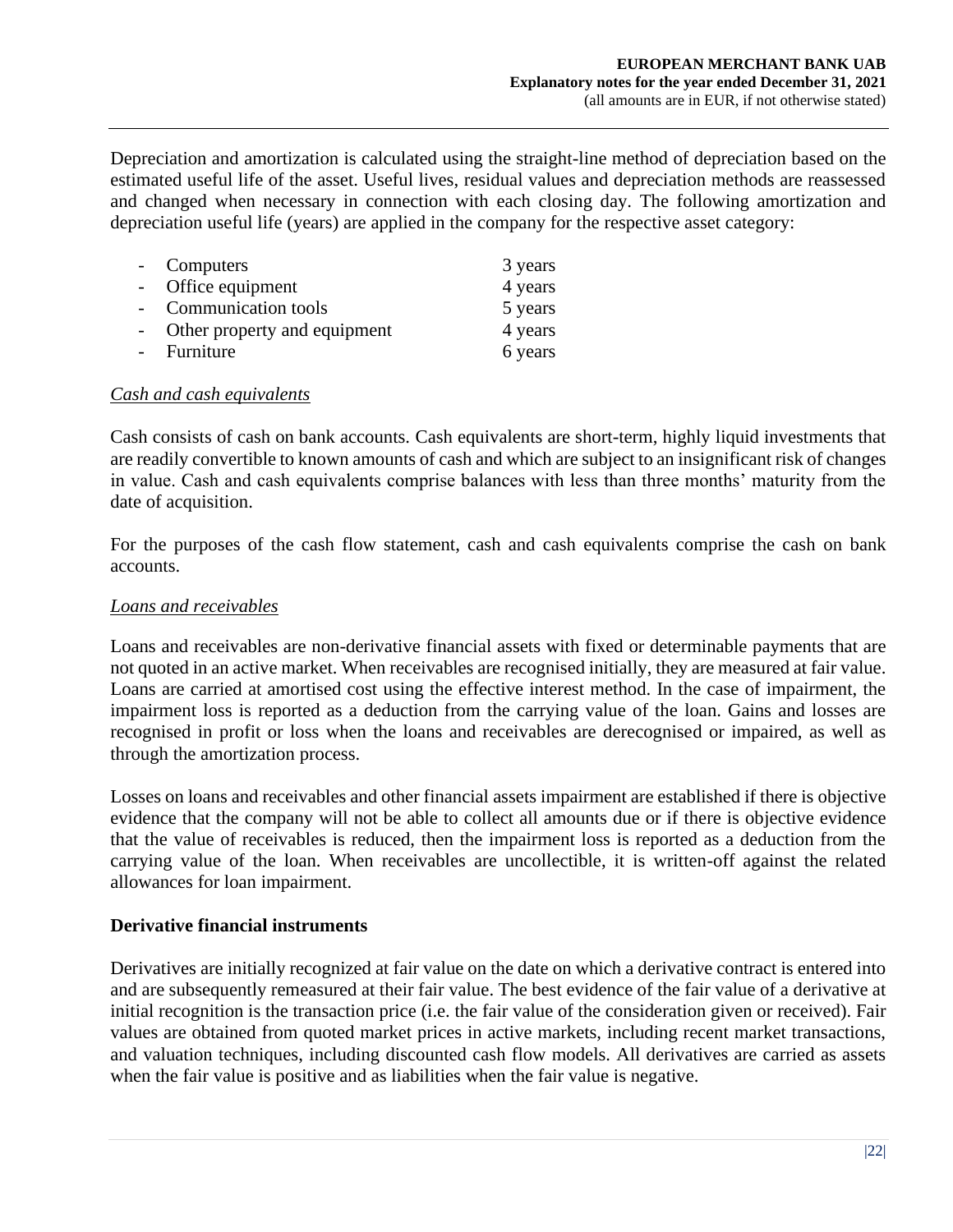### **Financial Instruments**

IFRS 9, Financial Instruments, combining all three aspects of accounting for financial instruments: classification and measurement, impairment, and hedge accounting.

A financial instrument is any contract that gives rise to a financial asset to one entity and a financial liability or equity instrument to another.

#### Initial recognition and evaluation:

Assigning financial assets at initial recognition depends on the contractual cash flow characteristics of the financial asset and the Company's business model that defines the management of the financial asset. Except for trade receivables and contract assets that do not have a significant funding component, the Company recognizes financial assets at fair value through initial recognition plus, when financial assets are not measured at fair value through profit or loss, transaction costs. Trade receivables and contract assets that do not include a significant funding component are measured at the transaction price determined in IFRS 15.

For a financial asset to be designated and measured at amortized cost or fair value through other comprehensive income, the cash flows arising from the financial asset should be only principal and interest payments (SPPI) on the principal uncovered amount. This assessment is called the SPPI test and is performed for each financial instrument.

The Company's financial asset management model specifies how the Company manages its financial assets to generate cash flows. The business model determines whether cash flows will be generated by collecting contractual cash flows, by selling this financial asset or by using both options.

Ordinary purchases or sales of financial assets are recognized on the trade date, i.e. the date the Company undertakes to purchase or sell the financial asset.

#### Subsequent evaluation

After initial recognition, the Company assesses financial assets:

- a) Amortized cost (debt financial instruments);
- b) At fair value through other comprehensive income when the cumulative gain or loss after the derecognition is transferred to profit or (loss) (debt financial instruments).;
- c) Fair value through other comprehensive income when the cumulative gain or loss on discontinuance is not transferred to profit or (loss) (equity).;
- d) At fair value through profit or loss.

#### Financial assets at fair value through profit or loss

Financial assets at fair value through profit or loss include financial assets held for trading, financial assets classified as at fair value through profit or loss, or financial assets at fair value through initial recognition. Financial assets are classified as held for trading if they are acquired for the purpose of selling or repurchasing in the near future.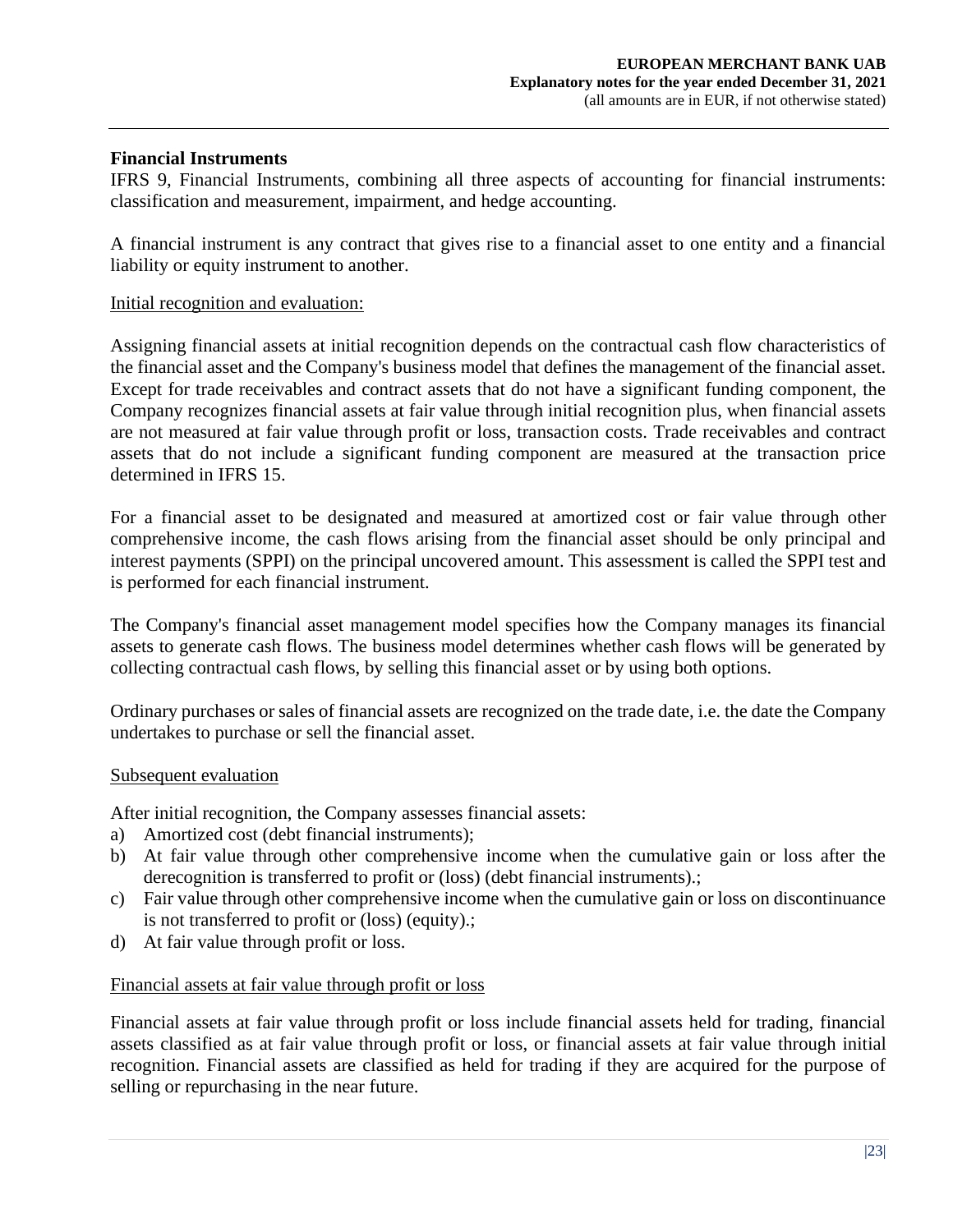Derivatives, including segregated embedded derivatives, are also classified as held for trading unless they are classified as effective hedging instruments (in accordance with IFRS 9). Financial assets related to cash flows that are not only principal and interest payments are classified and measured at fair value through profit or loss, irrespective of the business model. Notwithstanding the criteria described above, under which debt instruments are classified as amortized cost or fair value through other comprehensive income, debt instruments may be classified as at fair value through profit or loss at initial recognition if it eliminates or significantly reduces accounting inconsistencies. Financial assets are carried at fair value through profit or loss in the statement of financial position at fair value through profit or loss in the statement of comprehensive income.

### Impairment of financial assets

The Bank assesses at each statement of financial position date whether there is objective evidence that a financial asset or group of financial assets is impaired. Losses on loan and receivables impairment are established through profit or loss if there is objective evidence that the Bank will not be able to collect all amounts due. Evidence of impairment is based on the Expected Credit Losses model (ECL), which tests if the credit risk has not increased significantly after initial recognition.

The measurement of the provision for expected losses under the general model depends on whether the credit risk has increased significantly since initial recognition. The ECL model has a three-stage approach based on changes in the credit risk. Upon initial recognition and when the credit risk has not increased significantly after initial recognition, a provision shall be made for 12-month expected losses, and the financial asset is recognized as Stage 1. Twelve-month expected losses are the losses expected to occur during the instrument's lifetime, but that can be linked to events occurring in the next 12 months. Stage 2 includes financial assets for which the credit risk has increased significantly since initial recognition, but there is no objective evidence of a loss. Stage 3 (in default) of the model includes assets for which the credit risk has increased significantly since initial recognition, and there has been objective evidence of a loss event on the balance sheet date.

A collective assessment of impairment is performed on all financial institutions' instruments that are not defaulted as of the reporting date.

The guiding principle of the ECL model is to reflect the general pattern of deterioration or improvement in the credit quality of financial assets.

### **i) Financial liabilities**

### Initial recognition and evaluation:

Financial liabilities at initial recognition are classified as financial liabilities at fair value through profit or loss, loan receivables and payables. All financial liabilities at initial recognition are recognized at fair value and, for loans and receivables, less directly attributable transaction costs. The Company's financial liabilities include trade and other payables.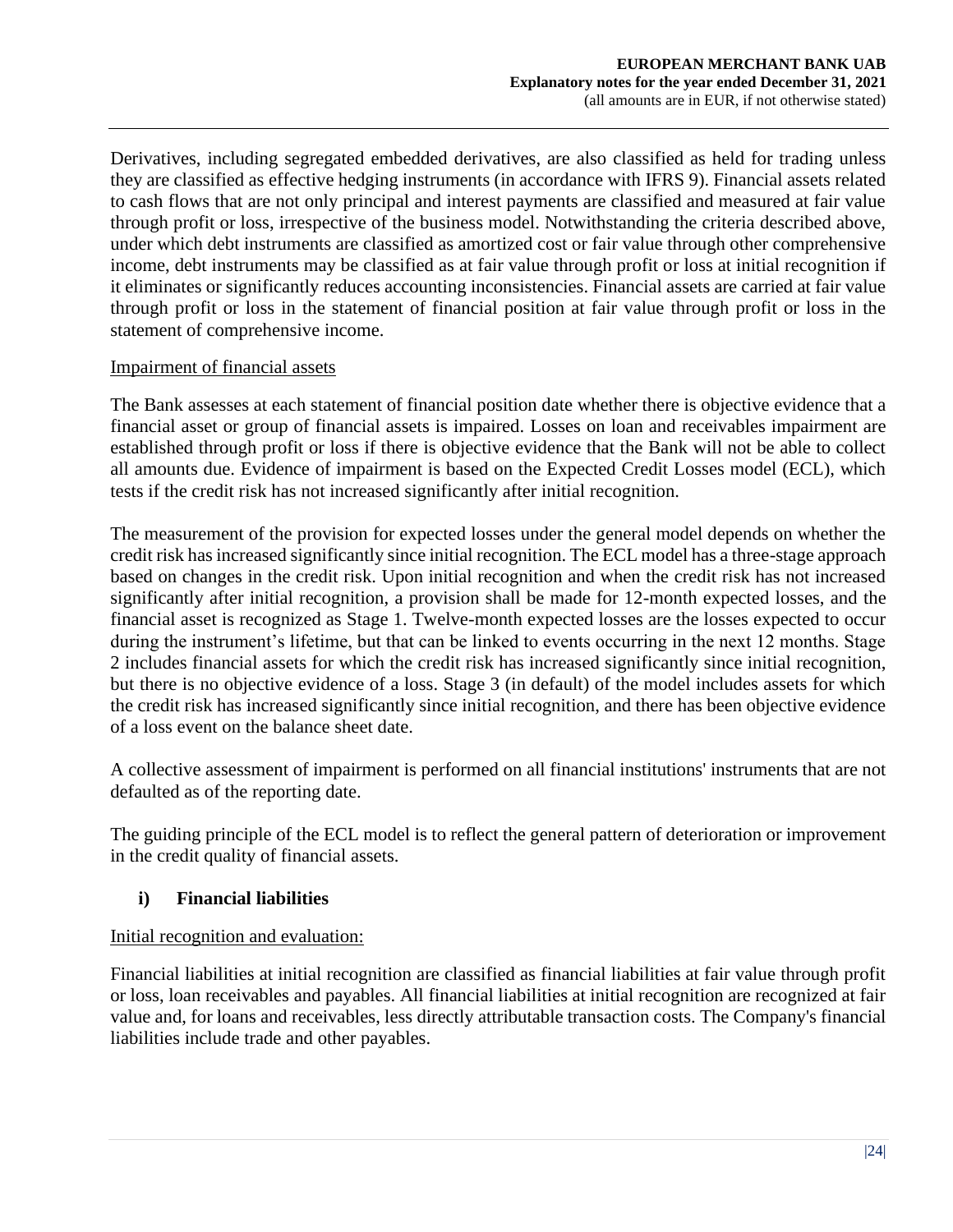#### Subsequent evaluation

The measurement of financial liabilities depends on their classification as described below.

#### Financial liabilities are carried at fair value through profit or loss

Financial liabilities carried at fair value through profit or loss include financial liabilities held for trading and financial liabilities designated at fair value through profit or loss at initial recognition. Financial liabilities are classified as held for trading if they are held for repurchase purposes in the near future.

### Loans received and other amounts due

After initial recognition, loans and other payables are carried at amortized cost using the effective interest rate method (EIR). Gains and losses are recognized in the statement of comprehensive income when the liabilities are derecognized or amortized. Amortized cost is calculated by reference to the discount or premium on the acquisition, as well as taxes or costs that are an integral part of the EIR. EIR amortization is included in financial expenses in the statement of comprehensive income.

### Coverage of financial instruments

Financial assets and financial liabilities are offset and the net amount is reported in the statement of financial position if there is an enforceable right to settle the amounts recognized and is intended to be settled net, i.e. to realize the assets and fulfil their obligations at the same time.

### **Derecognition of financial assets and liabilities**

### Financial assets

A financial asset (or, where applicable a part of a financial asset or part of a group of similar financial assets) is derecognized where:

- i) The rights to receive cash flows from the asset according to agreement have expired; or
- ii) The company has transferred its rights to receive cash flows from the asset, or retained the right to receive cash flows from the asset, but has assumed an obligation to pay them in full without material delay to a third party under a 'pass-through' arrangement, and the company either (a) has transferred substantially all the risks and rewards of the asset, or (b) has neither transferred nor retained substantially all the risks and rewards of the asset, but has transferred control of the asset.

### **Financial liabilities**

A financial liability is derecognized when it is settled, cancelled or expires. When one existing financial liability is replaced by another liability to the same lender but in other circumstances, or when the terms of an existing obligation are substantially changed, such a change is considered to be a termination of the original liability and a new liability occurs. The difference between the respective carrying amounts is recognized in the statement of comprehensive income.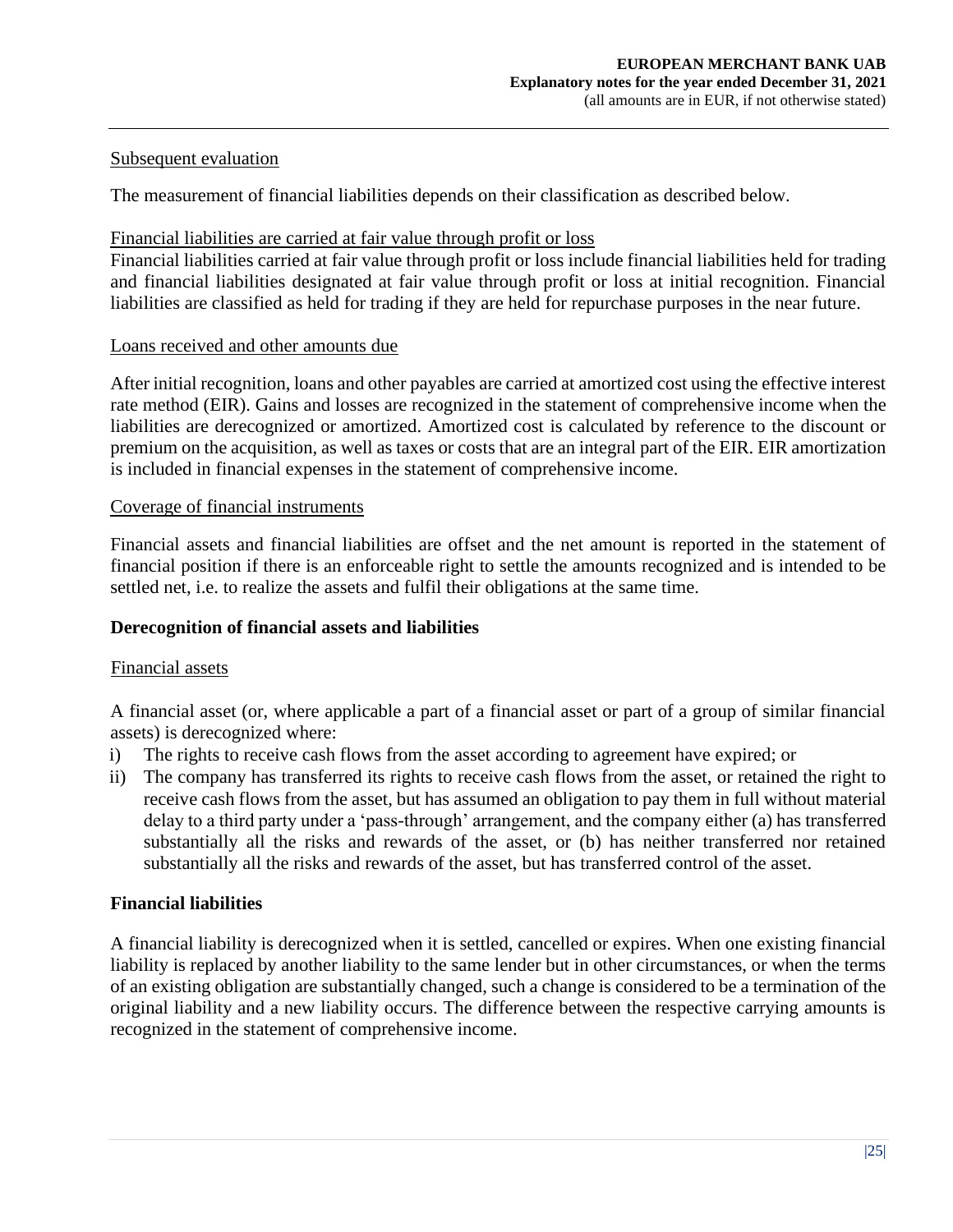#### Cash and cash equivalents

Cash equivalents are short-term, highly liquid investments that are readily convertible to known amounts of cash and which are subject to an insignificant risk of changes in value. Cash and cash equivalents comprise balances with less than three months' maturity from the date of acquisition.

For the cash flow statement, cash and cash equivalents comprise the cash in the bank's account balances.

### **Share capital and reserves**

Share capital is presented according to the company's articles of association. Consideration received for the shares sold in excess over their par value is shown as share premium.

The reserves are made from the distribution of fiscal year net profit decided by the shareholder meeting, in accordance with Republic of Lithuania' act of law as well as the company's articles of association.

According to Law on Companies of the Republic of Lithuania, mandatory reserve is compulsory under the Lithuanian regulatory legislation. Annual transfers of 5% of net result are required until the reserve reaches 10% of share capital. The mandatory reserve cannot be used for payment of dividends and it is established to cover future losses only.

#### **Employee benefits**

The company does not have any defined benefit, employee incentive plans or compensation through share-based incentive programs. Short-term benefits for employees are recognized as current operating costs for the period during which the employees provided the services. The benefits include salaries, social security contributions, bonuses, paid-holidays, and others.

### **Revenues**

Revenues are recognized as income on an accrual basis when earned. The services are treated as completed and provided for the customer if the following conditions are satisfied:

- The amount of the revenue can be measured reliably,
- The transaction is completed or the probability of the transaction being completed could be measured reliably,
- It is probable that the economic benefits associated with the transaction will flow to the enterprise.

The Bank's revenues from main operations are attributed to the interest income and from specialized bank services. Interest income is recognized using the effective interest method. The effective interest method is a method of calculating the amortized cost of a financial asset and of allocating interest income over the relevant period.

Fee and commission income is recognized on an accrual basis when the service is provided and is allocated over the life of the financial instrument. Such income includes a monthly service fee. Late payment fees are recognized when the payment is received from the customer.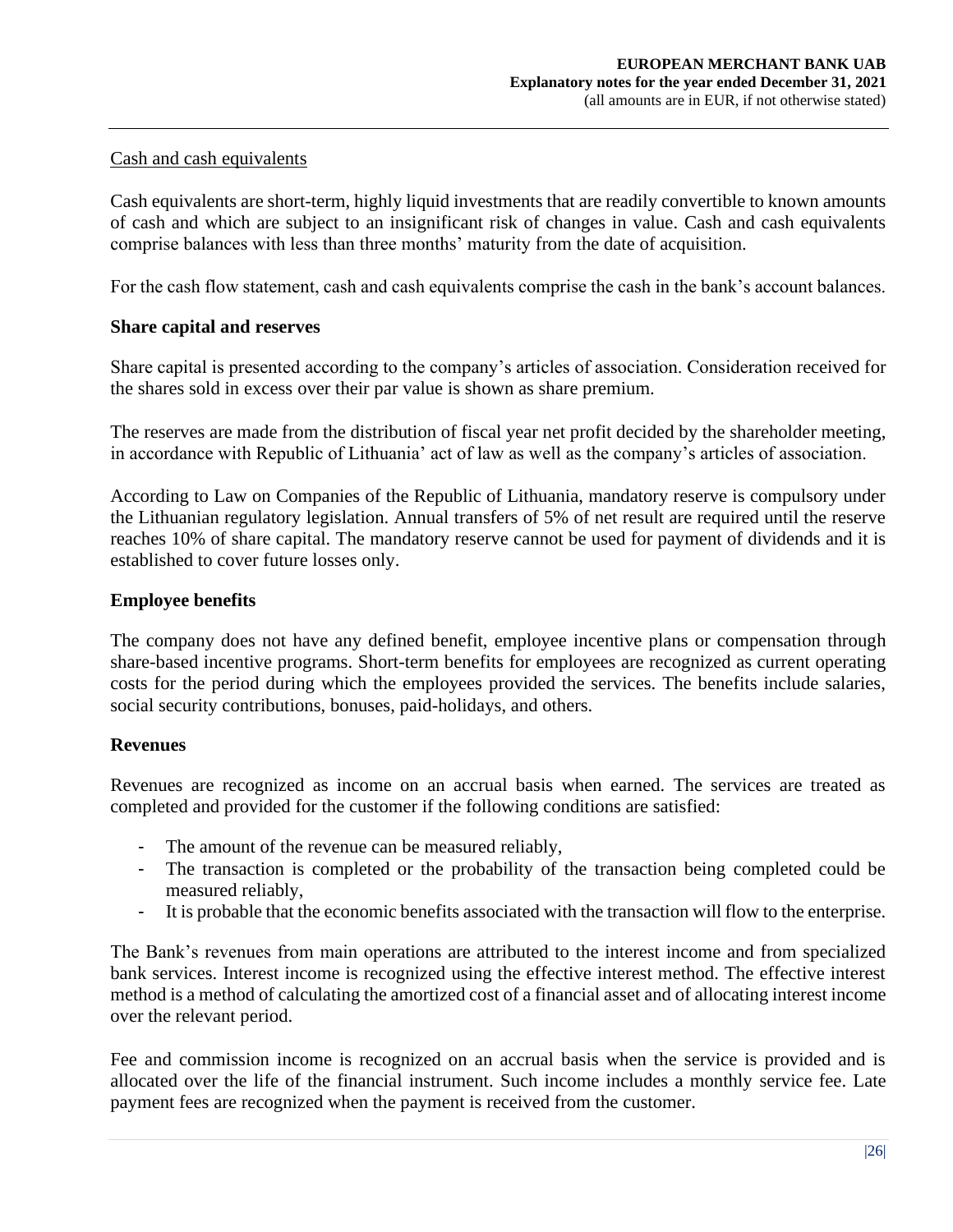Income from the financial activity is comprised of changes in the fair value of financial instruments. The fair value of the security is determined based on the quote based on information from an active market. The market is deemed to be active if there are enough frequent trades as well as the representative volume for the security in order to fairly evaluate the price on a continuous basis.

Gains and losses arising from the foreign currency translation of financial assets and liabilities are recognized at fair value as income or expenses of financial activities and included in the income statement for the period depending on if the foreign currency changes are net profit or loss respectively.

### **Expenses**

Expenses are recognized on the basis of accrual and revenue and expense matching principles in the reporting period when the income related to these expenses was earned, irrespective of the time the money was spent.

In those cases when the costs incurred cannot be directly attributed to the specific income and they will not bring income during the future periods, they are expensed as incurred.

General and administrative expenses include IT systems maintenance, communication expenses as well as other expenses.

Financial expenses include interests for debt as well as related administration expenses related to receivables. The interest expenses are recognized by using effective interest rate method.

#### **Finance and operating lessee**

The determination of whether an arrangement is a lease or it contains a lease, is based on the substance of the arrangement and requires an assessment of whether the fulfilment of the arrangement is dependent on the use of a specific asset or assets and the arrangement conveys a right to use the asset.

#### *Finance lease*

The Company recognizes the finance lease as assets and liabilities in the financial position statement, carried at the fair value of the finance lease at the beginning of the lease or minimal present value of the future lease payments, if the latter is lower. In calculating the present value of the minimum finance lease payments, the discount factor used is the interest rate implicit in the lease, when it is practicable to determine. Otherwise, the company's incremental borrowing rate is used. Initial direct costs incurred are included as part of the asset. Initial direct costs incurred are included as part of the asset. Lease payments are apportioned between the finance charge and the reduction of the outstanding liability. The finance charge payments are allocated to periods during the lease term so as to produce a constant periodic rate of interest on the remaining balance of the liability for each period.

For finance lease assets and lease liabilities the company calculates depreciation; in addition, the company also recognizes finance expenses related to finance lease. The depreciation policy for leased assets is consistent with that for depreciable assets that are owned. The leased assets are not depreciated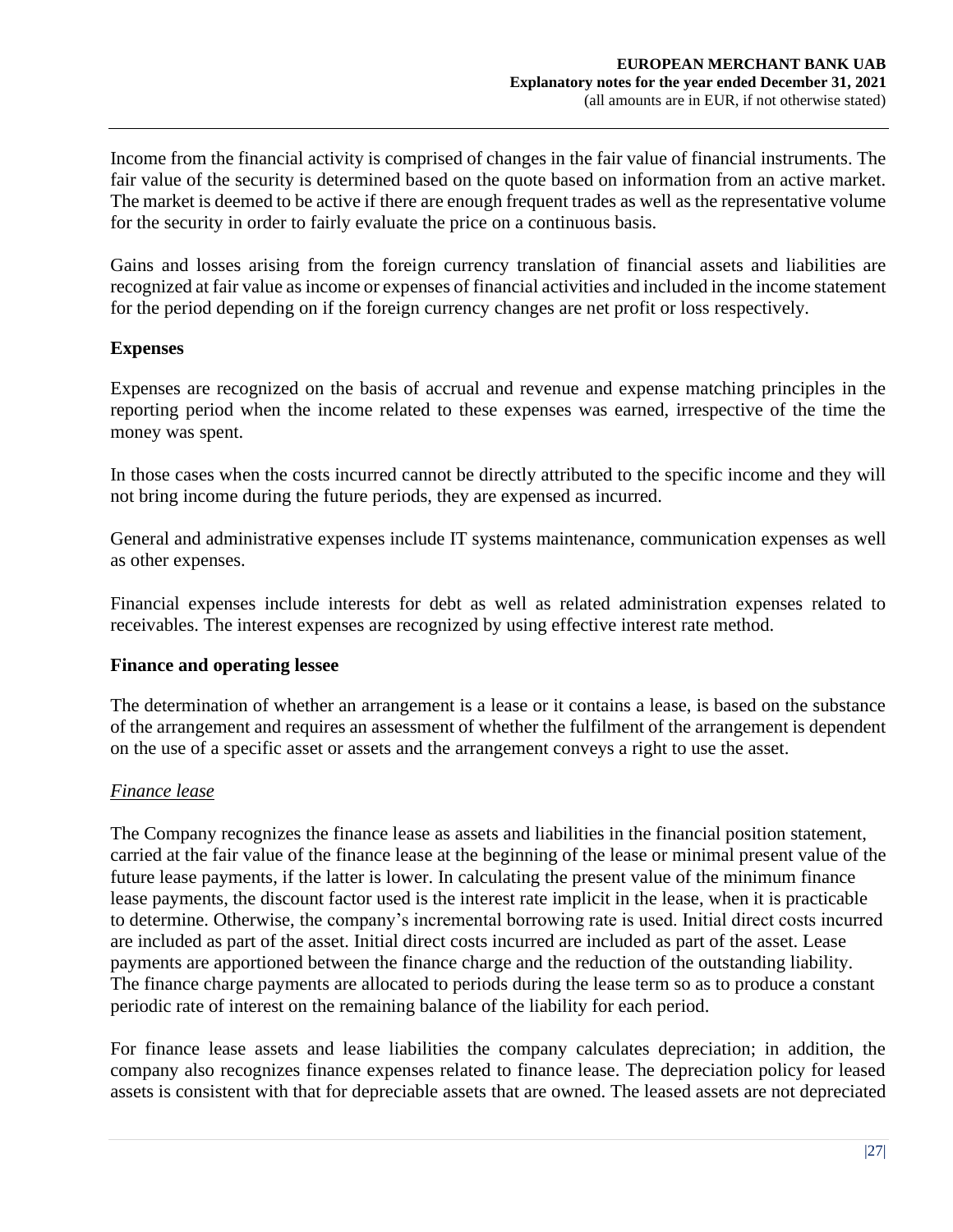over the period longer than the lease term, unless the company, according to the lease contract, gets transferred their ownership after the lease term is over.

If a sale and leaseback transaction results in a finance lease, any excess of sales proceeds over the carrying amount is not immediately recognized as income. Instead, it is deferred and amortized over the lease term.

### *Operating lease*

Leases of assets under which the risks and rewards of ownership are effectively retained by the lessor are classified as operating leases.

Lease payments are recognized as an expense (less any discounts granted to the lessee) in proportion to the lease term. Payments received under leases (less any discounts granted to the lessee) are recognized as income on a straight-line basis over the lease term.

### *Income tax*

The tax currently payable is based on taxable profit for the reporting period. Taxable profit differs from net profit as reported in the statement of comprehensive income because it excludes items of income or expense that are taxable or deductible in other years and it further excludes items that are never taxable or deductible. Income tax expenses are calculated based on the information available as at the date of preparation of the financial statements. In accordance with the Law on Corporate Income Tax of the Republic of Lithuania, the current income tax rate is  $15%$  on taxable income since January  $1<sup>st</sup>$ , 2010. Tax losses can be carried forward for indefinite period, except for the losses incurred as a result of disposal of securities and (or) derivative instruments. Such carrying forward is disrupted if the company changes its activities due to which these losses were incurred except when the company does not continue its activities due to reasons which do not depend on the company itself. The losses from disposal of securities can be carried forward for 5 consecutive years and can be covered only by profits from same kind transactions.

#### *Deferred income tax*

Deferred tax is recognized for temporary differences between the carrying amounts of assets and liabilities in the financial statements and their respective tax bases. Deferred income tax liabilities are generally recognized for all taxable temporary differences and deferred income tax assets are recognized to the extent that it is probable that taxable profits will be available against which deductible temporary differences can be utilized. Such assets and liabilities are not recognized if the temporary difference arises from goodwill (or negative goodwill) or from the initial recognition (other than in a business combination) of other assets and liabilities in a transaction that affects neither the tax profit nor the accounting profit.

Deferred tax assets are tested on each closing period and recognized to the extent it is likely on each closing day that they can be utilized. If it is not probable that future taxable profit will be available against which the temporary differences can be utilized, then deferred tax assets are reduced accordingly.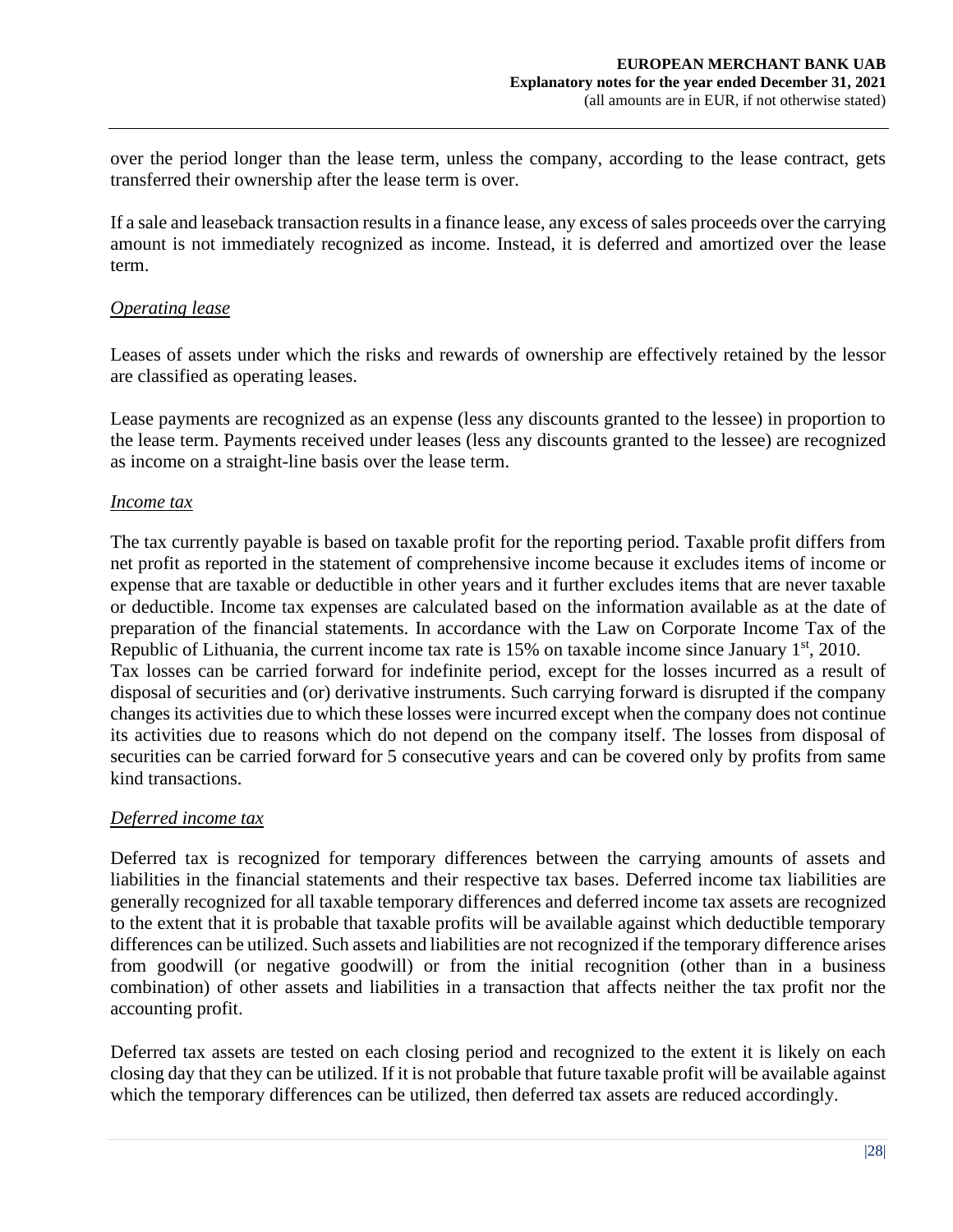Deferred income tax is determined using tax rates (and laws) that have been enacted or substantially enacted by the statement of financial position date and are expected to apply when the related deferred income tax asset is realized or the deferred income tax liability is settled.

Deferred tax assets and liabilities are offset only if the company has a legally enforceable right to set off current tax assets against current tax liabilities.

### *Income tax and deferred income tax for the reporting period*

Income tax and deferred income tax are charged or credited to profit or loss, except when they relate to items included directly to equity, in which case the deferred income tax is also accounted for in other comprehensive income.

### **Contingencies**

Contingent liabilities are not recognized in the financial statements. They are disclosed in the financial notes unless the possibility of an outflow of resources embodying economic benefits is marginal.

According to current laws, the Tax Inspectorate at any time could check the company's accounting registers for the last five years before the reporting period, and also can calculate and apply additional taxes and sanctions for the company. The management of the company has no any information about the events and conditions which can result in significant additional tax expenses or liabilities for the company.

A contingent asset is not recognized in the financial statements but disclosed in the financial notes when an inflow of economic benefits is probable.

#### **Subsequent events**

Events after the reporting date that provide additional information about the company's position at the statement of financial position date (adjusting events) are reflected in the financial statements. Events after the reporting date that are not adjusting events are disclosed in the notes when material.

#### **Related parties**

Parties are considered to be related if at least one of the conditions are met:

a. The person or its relative is treated as related to the company if the person:

i. Has control or jointly control of the company

ii. Can exercise a significant influence over the company

iii. Is the member of the management personnel of the company or of a parent of the company

b. An entity is related to the company if any of the following conditions are met:

i. An entity and the company are members of the same group (i.e. each parent, subsidiary, and fellow subsidiary is related to each other)

ii. One entity is an associate or joint venture of the other entity (or an associate or joint venture of a member of a group of which the other entity is a member)

iii. Both entities are joint ventures of the same third party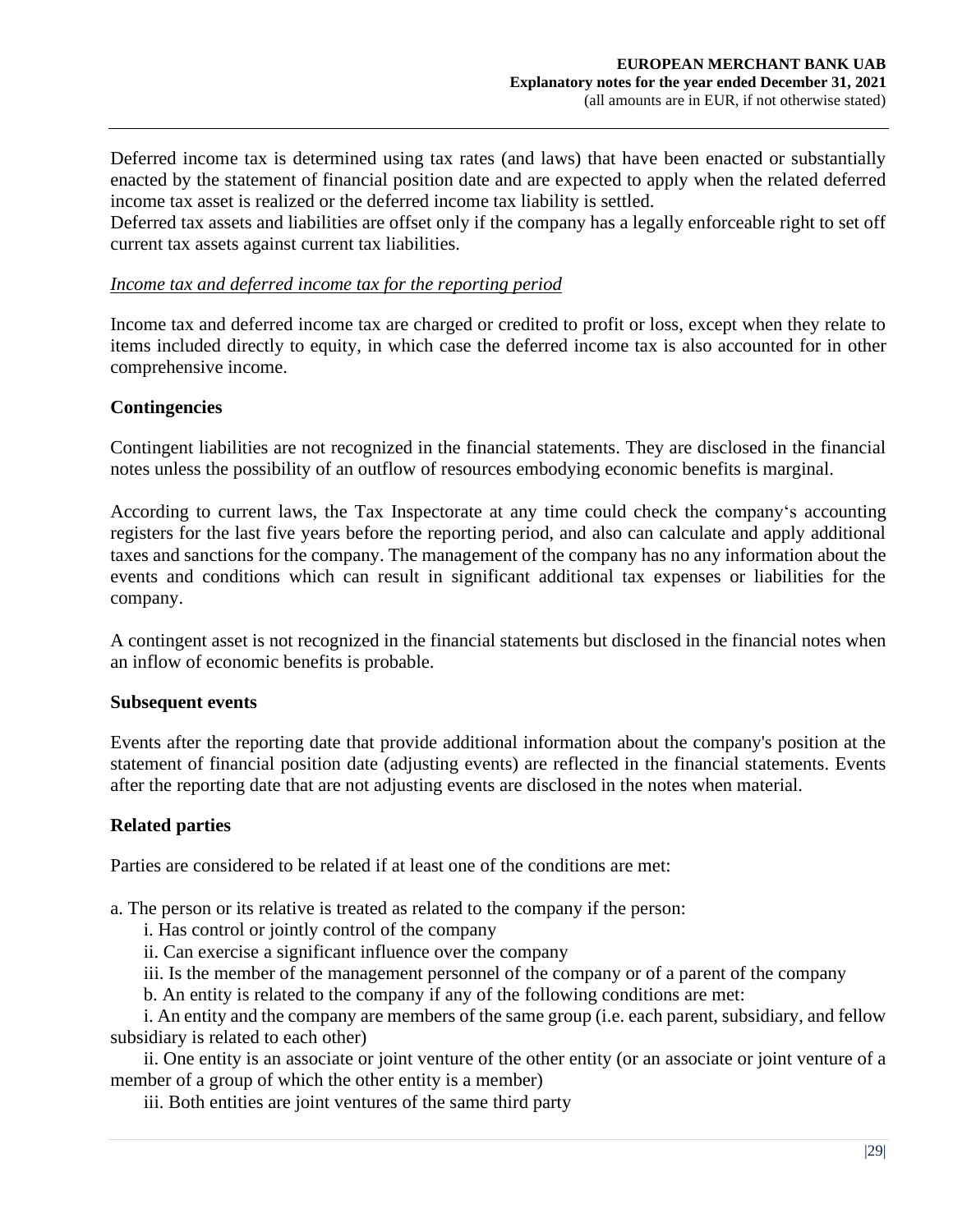iv. One entity is a joint venture of a third entity and the other entity is an associate of the third entity

v. An entity is a post-employment benefit plan for the benefit of employees of either the company or an entity related to the company. If the company is itself such a plan, the sponsoring employers are also related to the company

vi. An entity is controlled or jointly controlled by a person identified in (a)

vii. A person identified in (a), (i) has a significant influence over an entity or is a member of the key management personnel of an entity (or of a parent of an entity)

#### **Offsetting**

In the preparation of the financial statements, assets and liabilities, as well as income and expenses, are not offset, except the cases when a specific IFRS note requires or allows a specific offsetting operation.

#### **Reclassification**

In order to improve the accuracy of the figures presented in the financial statements, the 2020 figures have been reclassified to certain items in the statement of financial position. This reclassification did not affect the Bank's net comprehensive income statement for the Year 2020. Information on how the reclassified figures have been presented is given in the table below:

| <b>Statement of financial position</b> | 2020 value<br>before the<br>reclassification | <b>Reclassification</b><br>value | 2020 value<br>after the<br>reclassification |
|----------------------------------------|----------------------------------------------|----------------------------------|---------------------------------------------|
| Tangible assets                        | 524 595                                      | (441630)                         | 82 965                                      |
| Right of use assets                    | -                                            | 441 630                          | 441 630                                     |

| <b>Statement of financial position</b> | 2020 value<br>before the<br>reclassification | <b>Reclassification</b><br>value | 2020 value<br>after the<br>reclassification |
|----------------------------------------|----------------------------------------------|----------------------------------|---------------------------------------------|
| Lease liabilities                      | (5 864 198)                                  | 421 391                          | (5, 442, 807)                               |
| Other liabilities                      | ۰                                            | (421391)                         | (421 630)                                   |

| <b>Statement of financial position</b> | 2020 value<br>before the<br>reclassification | <b>Reclassification</b><br>value | 2020 value<br>after the<br>reclassification |
|----------------------------------------|----------------------------------------------|----------------------------------|---------------------------------------------|
| Deposits from financial institutions   | 471 889                                      | 24 283 203                       | 24 755 092                                  |
| Deposits from public                   | 37 655 430                                   | $(24\ 283\ 203)$                 | 13 372 227                                  |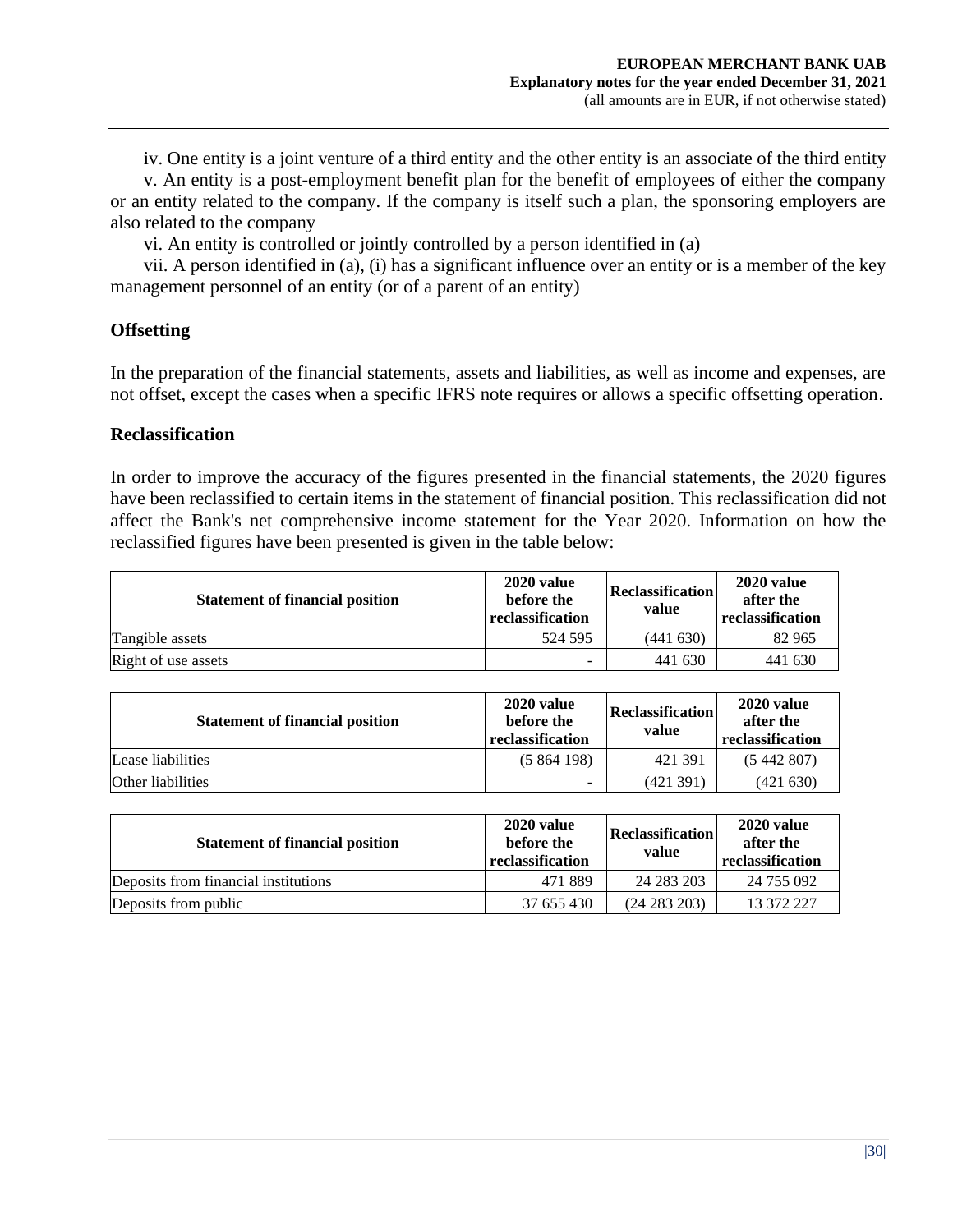# **III. NOTES TO THE FINANCIAL STATEMENTS**

### **Note 1** Net interest income

| <b>Items</b>                               | <b>Financial year</b> | <b>Previous</b><br>financial year |
|--------------------------------------------|-----------------------|-----------------------------------|
| Interest income                            | 1 4 1 3 7 9 6         | 110 400                           |
| Interest expense                           | (362, 412)            | (58 886)                          |
| Interest expense right of use fixed assets | (17646)               | (22619)                           |
| <b>TOTAL</b>                               | 1 033 738             | 28 8 95                           |

# **Note 2** Net fee and commission income

| <b>Items</b>                | <b>Financial year</b> | <b>Previous</b><br>financial year |  |
|-----------------------------|-----------------------|-----------------------------------|--|
| Fee and commission revenue  | 3 5 8 7 6 2 4         | 397 118                           |  |
| Fee and commission expenses | (177768)              | (63247)                           |  |
| <b>TOTAL</b>                | 3 409 856             | 333 871                           |  |

# **Note 3** Financial income and expenses

| <b>Items</b>                                                                                          | <b>Financial year</b> | <b>Previous</b><br>financial year |
|-------------------------------------------------------------------------------------------------------|-----------------------|-----------------------------------|
| Foreign currency translation and items in the statement of financial<br>position revaluation net gain | 143 768               | 46 540                            |
| Foreign currency translation and items in the statement of financial<br>position revaluation net loss | (111601)              | (108932)                          |
| Total exchange rate gain (loss)                                                                       | 32 167                | (62392)                           |
| Realized income (loss) from forward foreign exchange transactions                                     | (51087)               | 41 173                            |
| Unrealized income (loss) from forward foreign exchange transactions                                   | (964)                 | (3362)                            |
| Interest paid                                                                                         |                       | ∍                                 |
| Total result from forward foreign exchange transactions                                               | (52 051)              | 37 813                            |
| Other income from the sale of equity assets                                                           | (138156)              |                                   |

# **Note 4** Renumeration and related expenses

| <b>Items</b>                          | <b>Financial year</b> | <b>Previous</b><br>financial year |
|---------------------------------------|-----------------------|-----------------------------------|
| Payroll expenses                      | 2 369 043             | 1 689 848                         |
| Bonuses expenses                      | 205 000               | 379 401                           |
| Social security contribution expenses | 63 532                | 40 046                            |
| Other expenses                        | 21 053                | 41 056                            |
| <b>TOTAL</b>                          | 2 658 628             | 2 150 351                         |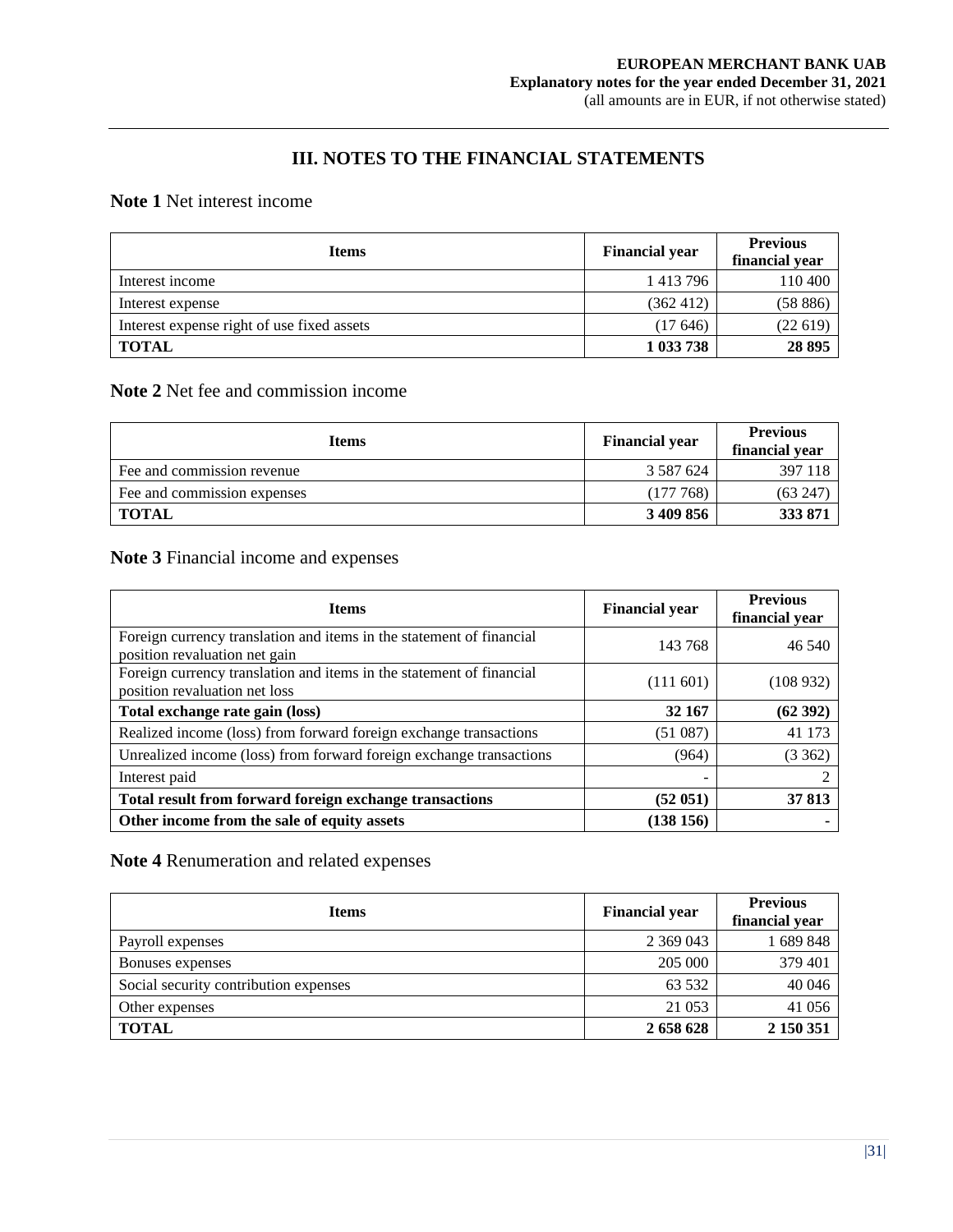| <b>Items</b>                                    | <b>Financial year</b> | <b>Previous</b><br>financial year |
|-------------------------------------------------|-----------------------|-----------------------------------|
| Legal and consultancy expenses                  | 407 951               | 108 601                           |
| IT expenses                                     | 239 940               | 322 995                           |
| Non-deductible VAT expense                      | 232 324               | 170 452                           |
| Consultations expenses by the supervisory Board | 177 599               | 175 949                           |
| Business trip expenses                          | 70 490                | 23 623                            |
| Bank of Lithuania fine                          | 65 000                |                                   |
| Advertising and public relation expenses        | 55 481                | 29 4 44                           |
| Expenses related to the premises                | 46 288                | 39 554                            |
| Telecommunication expenses                      | 44 8 64               | 18701                             |
| Insurance expenses                              | 43 3 8 6              | 31 354                            |
| Employees search and recruitment expenses       | 32 135                | 192722                            |
| Memberships expenses                            | 19 4 48               | 19 966                            |
| Financial statements audit expenses             | 18 150                | 10 000                            |
| Training expenses                               | 16 179                | 11 310                            |
| Representation expenses                         | 5 8 9 2               | 32789                             |
| Office supplies expenses                        | 2961                  | 3 6 6 7                           |
| Payments and settlements related expenses       | 1620                  | 476                               |
| Donation expenses                               | 1 500                 |                                   |
| Transportation expenses                         | 1 0 9 2               | 1 4 0 9                           |
| Other expenses                                  | 134 535               | 60 004                            |
| <b>TOTAL</b>                                    | 1 616 835             | 1 253 016                         |

# **Note 5** General and administrative expenses

### **Note 6** Cash and cash equivalents

| <b>Items</b>               | <b>Financial year</b> | <b>Previous financial</b><br>vear |
|----------------------------|-----------------------|-----------------------------------|
| Cash at Central Bank       | 47 827 042            | 21 896 720                        |
| Cash at other banks        | 5 9 20 5 6 5          | 5 946 769                         |
| Cash at Lithuanian banks   | 897 738               | 1 032 024                         |
| Expected credit losses (-) | (927)                 |                                   |
| <b>TOTAL:</b>              | 54 644 418            | 28 875 513                        |

# **Note 7** Terminal deposits

| <b>Items</b>                                    | <b>Financial year</b>    | <b>Previous financial</b><br>vear |
|-------------------------------------------------|--------------------------|-----------------------------------|
| Term deposits in foreign financial institutions | $\overline{\phantom{0}}$ | 17 088 573                        |
| Accrued interest                                |                          | 27456                             |
| <b>TOTAL:</b>                                   | -                        | 17 116 029                        |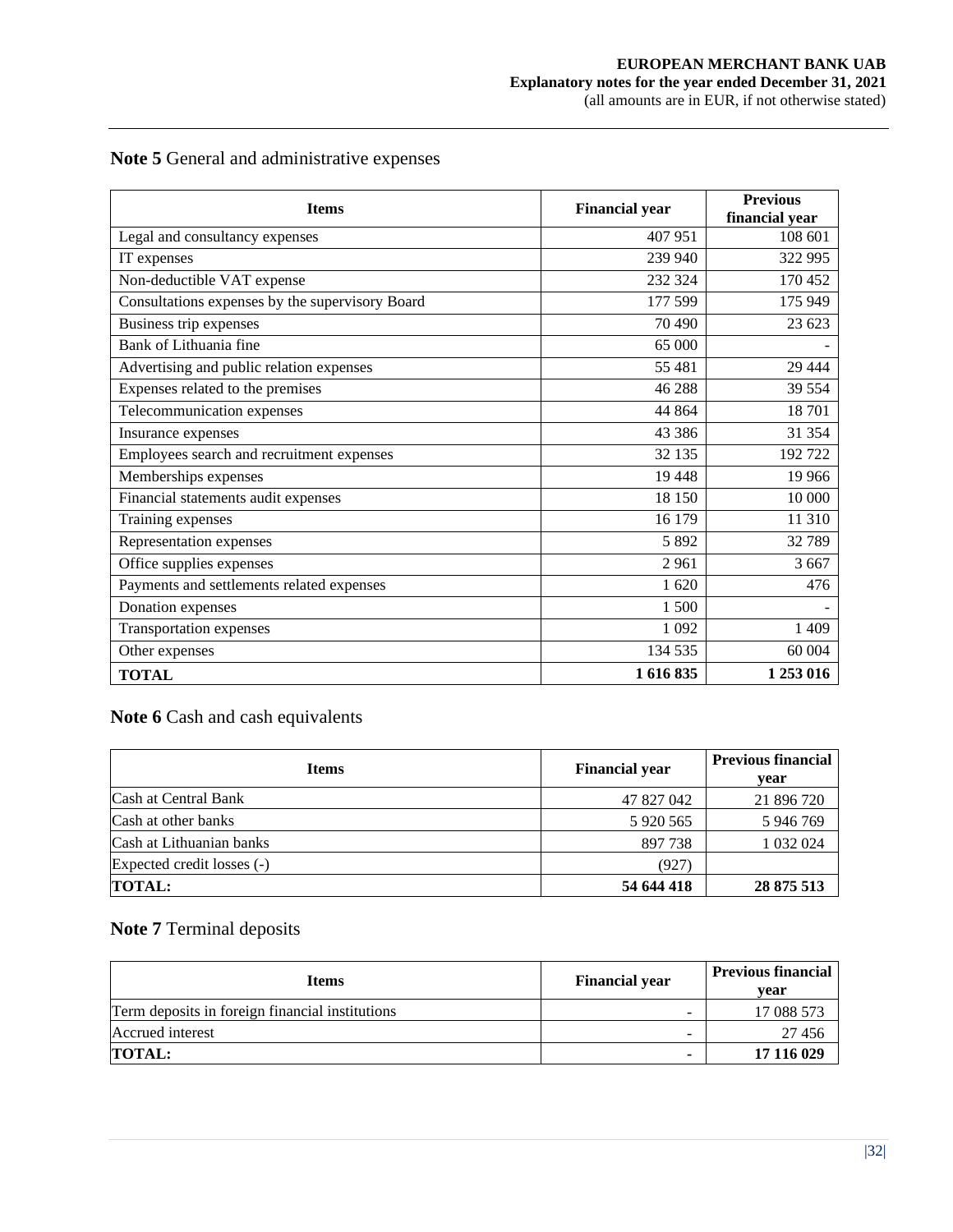#### **Note 8** Loans to customers

| <b>Items</b>                        | <b>Financial year</b> | <b>Previous financial</b><br>year |
|-------------------------------------|-----------------------|-----------------------------------|
| Loans to small and medium companies | 18 688 358            | 1 990 397                         |
| Loans to corporates                 | 6 636 363             |                                   |
| Loans to financial institutions     | 4 3 6 4 9 4 8         |                                   |
| Accrued interest                    | 83 128                | 943                               |
| Expected credit losses              | (92809)               | (1490)                            |
| <b>TOTAL:</b>                       | 29 679 988            | 1989850                           |

#### **31-12-2021**

| Distribution of loans by overdue days | <b>Gross</b><br>loans | <b>Expected</b><br><b>Credit Losses (ECL)</b> |  | <b>Net</b> | Impairment |             |
|---------------------------------------|-----------------------|-----------------------------------------------|--|------------|------------|-------------|
|                                       |                       | <b>Stage 2</b><br>Stage 1                     |  | Stage 3    | loans      | coverage, % |
| Not overdue                           | 29 772 797            | (92809)                                       |  |            | 29 679 988 | 0,3         |
| $0-30$ days                           |                       |                                               |  |            | -          |             |
| $31-89$ days                          |                       |                                               |  |            | -          |             |
| 90 days and more                      |                       |                                               |  |            | -          |             |
| <b>Total loans to customers</b>       | 29 772 797            | (92809)                                       |  |            | 29 679 988 | 0,3         |

#### **31-12-2020**

| Distribution of loans by overdue days | Gross<br>loans | <b>Expected</b><br><b>Credit Losses (ECL)</b> |   | <b>Net</b> | Impairment               |             |
|---------------------------------------|----------------|-----------------------------------------------|---|------------|--------------------------|-------------|
|                                       |                | Stage 2<br><b>Stage 1</b>                     |   | Stage 3    | loans                    | coverage, % |
| Not overdue                           | 1991340        | (1490)                                        |   |            | 1989 850                 | 0,1         |
| $0-30$ days                           |                |                                               |   |            | $\overline{\phantom{0}}$ |             |
| 31-89 days                            |                |                                               |   |            | $\overline{\phantom{0}}$ |             |
| 90 days and more                      |                |                                               | - |            | -                        |             |
| <b>Total loans to customers</b>       | 1 991 340      | (1490)                                        |   |            | 1989850                  | 0,1         |

# **Note 9** Non-current intangible assets

| <b>Items</b>                                      | <b>Financial vear</b> |
|---------------------------------------------------|-----------------------|
| <b>Balance at December 31, 2020</b>               | 818 165               |
| a) Non-current intangible assets acquisition cost |                       |
| At December 31, 2020                              | 1 098 215             |
| Changes during the financial year:                |                       |
| - Acquisition of assets                           | 865 866               |
| <b>December 31, 2021</b>                          | 1964081               |
| b) Amortization –                                 |                       |
| At December 31, 2020                              | (280050)              |
| Changes during the financial year:                |                       |
| - Depreciation during the financial year          | (458 857)             |
| <b>December 31, 2021</b>                          | (738907)              |
| c) Balance at December 31, 2021 (a) $-$ (b)       | 1 2 2 5 1 7 4         |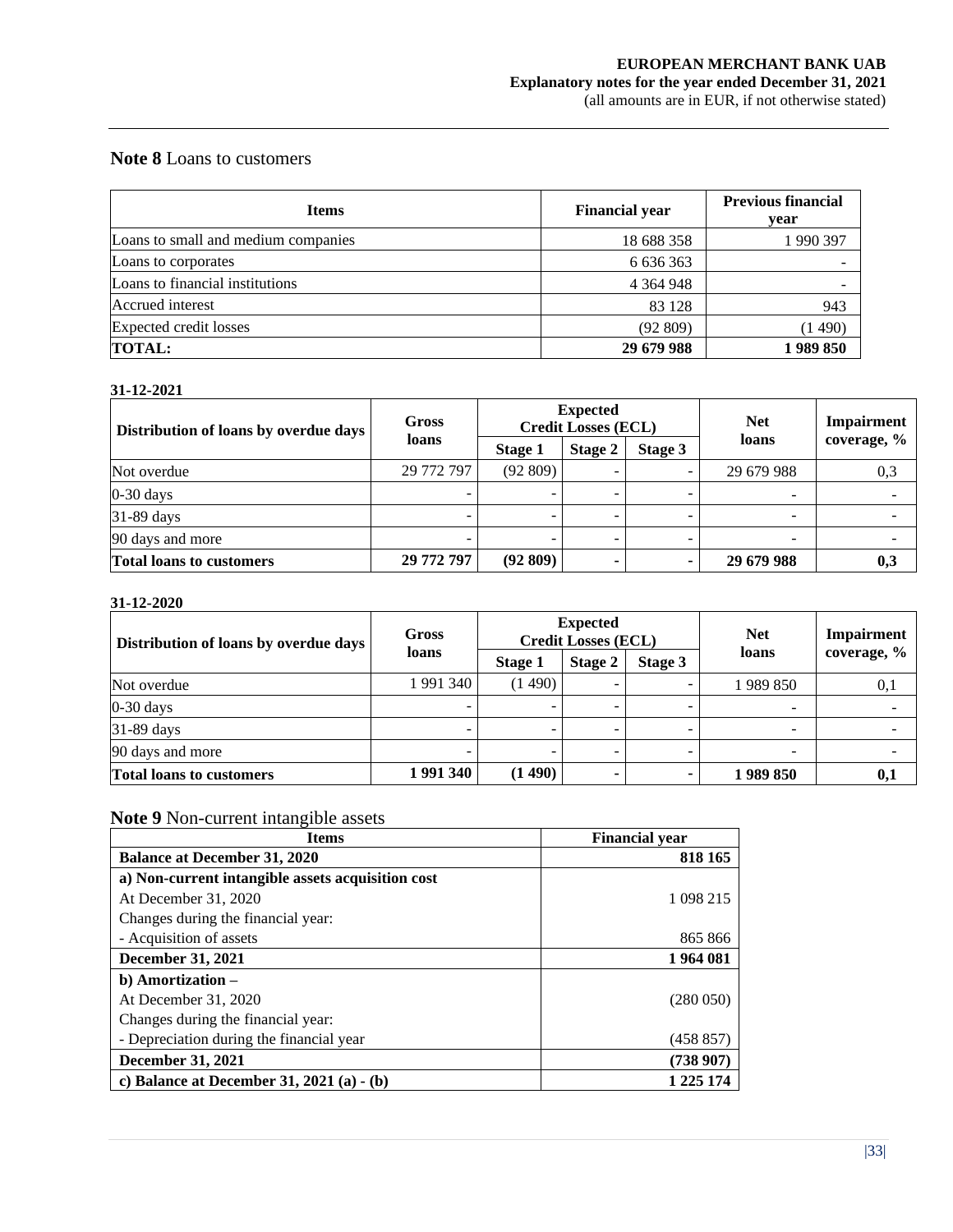| <b>Items</b>                                    | Computer<br>equipment | <b>Other</b><br>equipment | Total    |
|-------------------------------------------------|-----------------------|---------------------------|----------|
| <b>Balance at December 31, 2020</b>             | 81 524                | 1442                      | 82 966   |
| a) Non-current tangible assets acquisition cost |                       |                           |          |
| At December 31, 2020                            | 115 191               | 2 3 2 2                   | 117 513  |
| Changes during the financial year:              |                       |                           |          |
| - Acquisition of assets                         | 16 971                | $\overline{\phantom{0}}$  | 16 971   |
| <b>December 31, 2021</b>                        | 132 162               | 2 3 2 2                   | 134 484  |
| b) Amortization                                 |                       |                           |          |
| At December 31, 2020                            | (33666)               | (881)                     | (34547)  |
| Changes during the financial year:              |                       |                           |          |
| - Depreciation during the financial year        | (41 430)              | (721)                     | (42 151) |
| <b>December 31, 2021</b>                        | (75096)               | (1602)                    | (76 698) |
| c) Balance at December 31, 2021 (a) $-$ (b)     | 57 066                | 720                       | 57 786   |

**Note 10** Non-current tangible assets

#### **Note 11** Right of use assets

The value of the right to use assets is determined on the basis of the discounted lease payments (liabilities) over the lease term planned by the management. The depreciation period for these assets corresponds to the lease term of the asset. Lease payments that do not meet the criteria of the applicable standard are recognized as an expense. The discount rate used to depend on the term of the lease is 5 percent.

Short term or low value leases are recognized on a straight-line basis in the income statement.

| <b>Right of use asset</b> | <b>Balance at</b><br>January 1,<br>2021 | <b>Additions</b><br>Increase | <b>Deposit</b> | <b>Depreciation</b> | <b>Balance at</b><br>December 31,<br>2021 |
|---------------------------|-----------------------------------------|------------------------------|----------------|---------------------|-------------------------------------------|
| Premises                  | 441 629                                 | -                            |                | (127 017)           | 314 612                                   |
| <b>Total</b>              | 441 629                                 |                              |                | (127 017)           | 314 612                                   |

| <b>Right of use asset</b> | <b>Balance at January</b><br>1. 2021 | <b>Additions</b> /<br>Increase | <b>Payments</b> | <b>Balance at December</b><br>31.2021 |
|---------------------------|--------------------------------------|--------------------------------|-----------------|---------------------------------------|
| Lease liability           | 421 391                              | $\overline{\phantom{a}}$       | (132 371)       | 289 020                               |
| Total                     | 421 391                              | ۰                              | (132371)        | 289 020                               |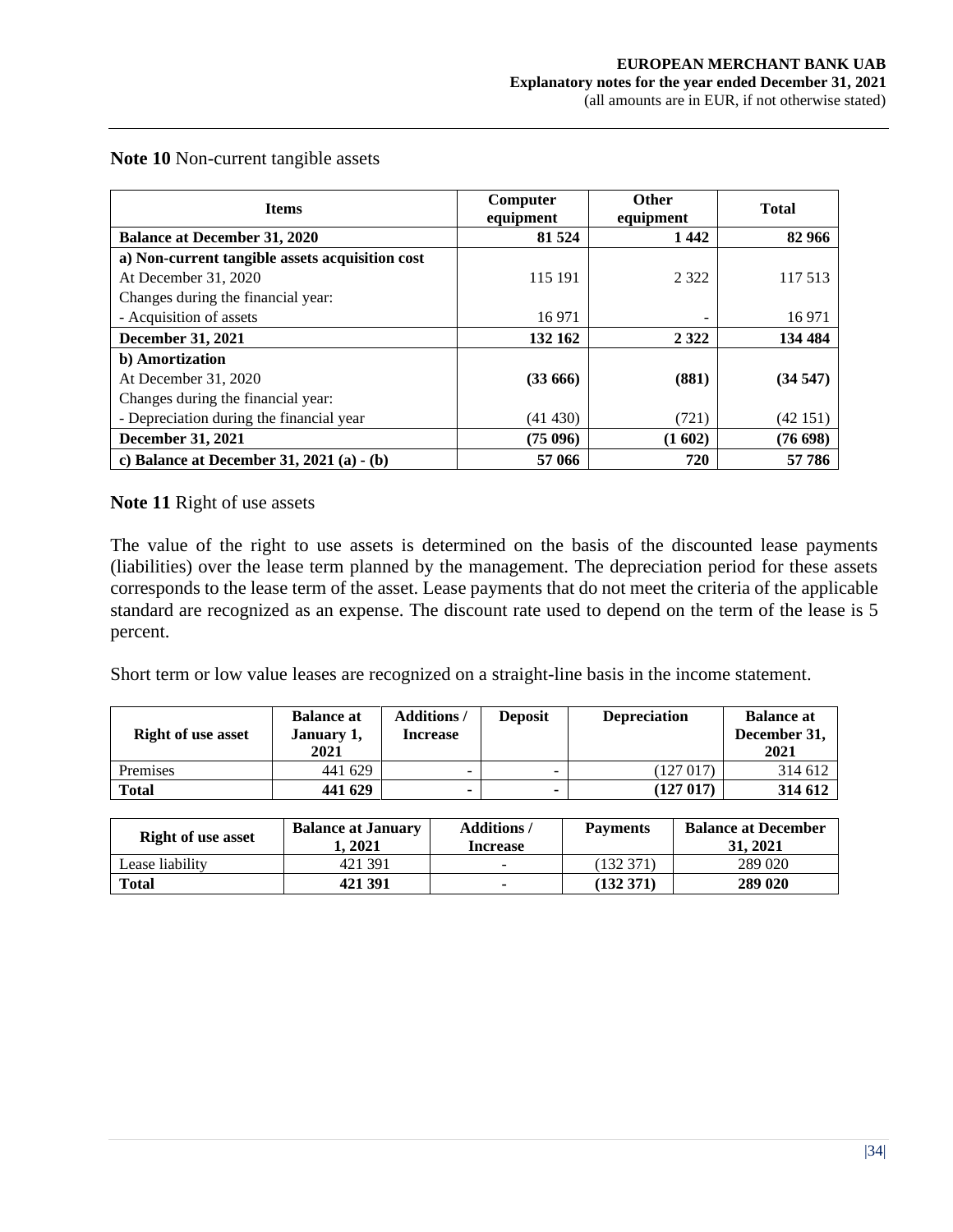#### **EUROPEAN MERCHANT BANK UAB Explanatory notes for the year ended December 31, 2021**

(all amounts are in EUR, if not otherwise stated)

| <b>Right of use asset</b> | <b>Balance at</b><br>January 1,<br>2020 | <b>Additions</b> /<br><b>Increase</b> | <b>Deposit</b> | <b>Depreciation</b> | <b>Balance at</b><br><b>December</b><br>31, 2020 |
|---------------------------|-----------------------------------------|---------------------------------------|----------------|---------------------|--------------------------------------------------|
| Premises                  | 380 767                                 | 167 266                               | 13 645         | (120049)            | 441 629                                          |
| <b>Total</b>              | 380 767                                 | 167 266                               | 13 645         | (120049)            | 441 629                                          |

| <b>Right of use asset</b> | <b>Balance at January</b><br>. . 2020 | <b>Additions</b> /<br>Increase | <b>Payments</b> | <b>Balance at December</b><br>31.2020 |
|---------------------------|---------------------------------------|--------------------------------|-----------------|---------------------------------------|
| Lease liability           | 371931                                | 167 266                        | (117806)        | 421 391                               |
| Total                     | 371 931                               | 167 266                        | (117806)        | 421 391                               |

# **Note 12** Deferred income tax asset

| <b>Items</b>                                                                                        | <b>Financial year</b> | <b>Previous financial</b><br>vear |
|-----------------------------------------------------------------------------------------------------|-----------------------|-----------------------------------|
| Accrued tax loses                                                                                   | 825 647               | 699 905                           |
| Accrual for vacation reserve of social security contribution                                        | 241                   | 95                                |
| Right of use asset                                                                                  | 47 192                |                                   |
| Expected credit losses (1 stage)                                                                    | 13 9 21               |                                   |
| Other                                                                                               | 596                   |                                   |
| Differences between the useful lives of intangible fixed assets<br>and financial and tax accounting | (39 242)              |                                   |
| Lease liability                                                                                     | (43353)               |                                   |
| Total deferred income tax asset                                                                     | 805 002               | 700 000                           |
| Subtract: post-valuation reduction of deferred tax asset                                            |                       |                                   |
| Net deferred income tax asset                                                                       | 805 002               | 700 000                           |

#### **Note 13** Other Assets

| <b>Items</b>                                             | <b>Financial year</b> | <b>Previous financial</b><br>vear |
|----------------------------------------------------------|-----------------------|-----------------------------------|
| Collateral given (Given to credit card issuer companies) | 264 690               |                                   |
| Prepaid expenses                                         | 229 587               | 85 855                            |
| Trade receivables                                        | 96 422                | 56 899                            |
| Other assets                                             | 6878                  | 283                               |
| <b>TOTAL:</b>                                            | 597 577               | 143 037                           |

# **Note 14** Deposits from financial institutions

| <b>Items</b>    | <b>Financial year</b> | <b>Previous</b><br>financial year |
|-----------------|-----------------------|-----------------------------------|
| Demand deposits | 50 301 803            | 24 755 092                        |
| <b>TOTAL:</b>   | 50 301 803            | 24 755 092                        |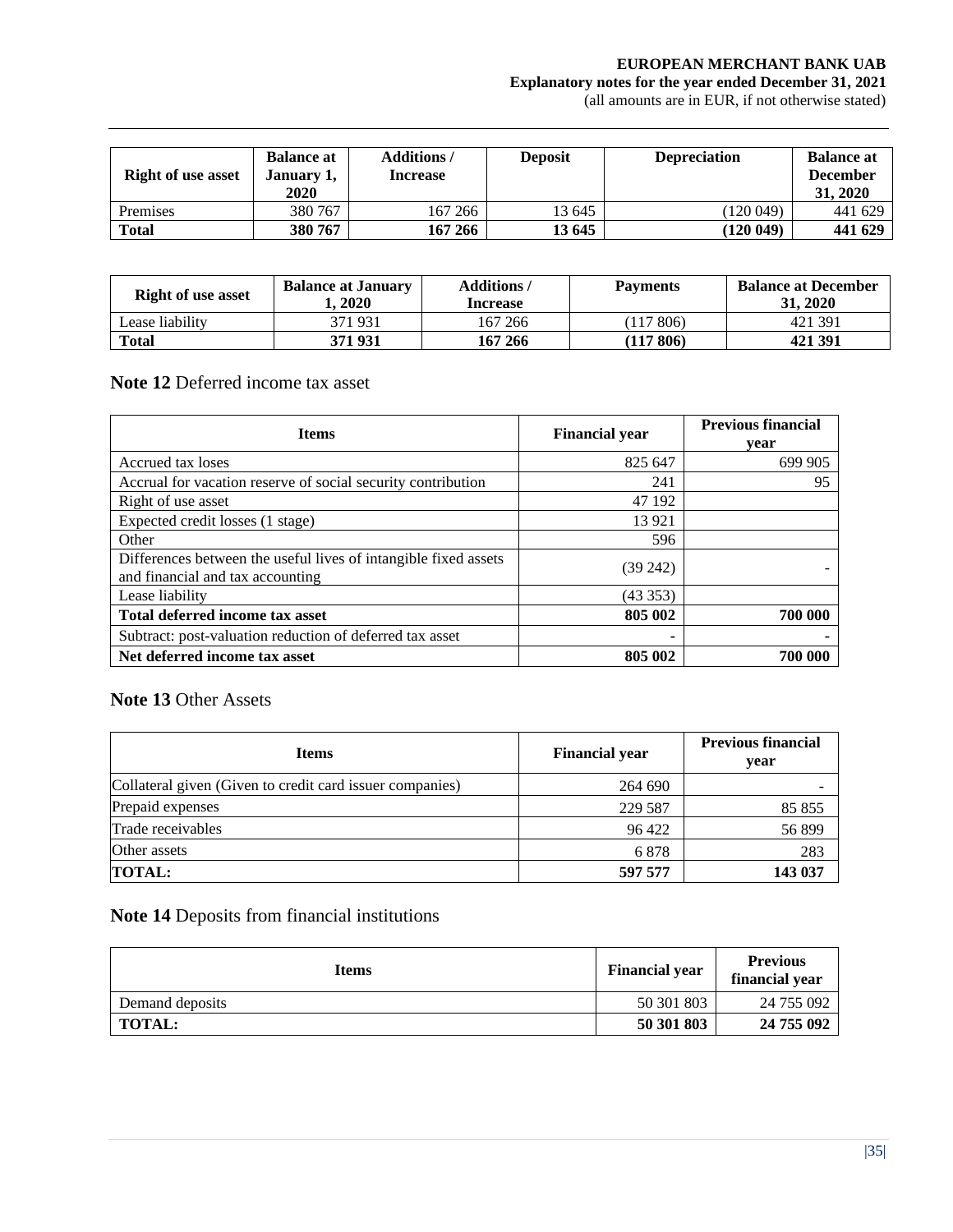### **Note 15** Deposits from public

| <b>Items</b>     | <b>Financial year</b> | <b>Previous</b><br>financial year |
|------------------|-----------------------|-----------------------------------|
| Demand deposits  | 2 2 6 0 0 9 1         | 2 182 925                         |
| Term deposits    | 23 300 807            | 11 156 452                        |
| Accrued interest | 69 230                | 32 850                            |
| <b>TOTAL:</b>    | 25 630 128            | 13 372 227                        |

Average rate interests on time deposits in 2021 year were 0,97%. (2020 – 0.94%)

### **Note 16** Amounts payables and liabilities

| <b>Items</b>                                                            | <b>Financial year</b>    | <b>Previous financial</b><br>year |
|-------------------------------------------------------------------------|--------------------------|-----------------------------------|
| Accrued expenses                                                        | 289 729                  | 55 648                            |
| Liabilities to vendors                                                  | 140 423                  | 120 659                           |
| Accrued vacation reserve                                                | 42 5 93                  | 36 073                            |
| VAT payable                                                             | 25 0 56                  | 12 3 9 5                          |
| Changes in fair value Forward contracts                                 | 5 2 3 7                  | 4 2 7 2                           |
| Amounts received from shareholders for increase of the share<br>capital | $\overline{\phantom{a}}$ | 5 000 000                         |
| Liabilities to employees                                                |                          | 213 703                           |
| Other                                                                   | 30 074                   | 57                                |
| <b>Total</b>                                                            | 533 112                  | 5 442 807                         |

### **Note 17** Share capital and reserves

#### *Share capital*

As of December 31, 2020, the company's share capital was equal to 15 300 000 EUR (as of December 31, 2020 – 10 300 000 EUR). The share capital is divided into 15 300 000 ordinary registered shares with EUR 1 par value each.

All shares as of December 31, 2021 and December 31, 2020 are fully paid-up. The company does not have any other types of shares except the ordinary shares as referred to above.

#### *Mandatory reserve*

As of December 31, 2021, the company did not have reserves. According to Law on Companies of the Republic of Lithuania, mandatory reserve is compulsory under the Lithuanian regulatory legislation. Annual transfers of 5% of net result are required until the reserve reaches 10% of share capital.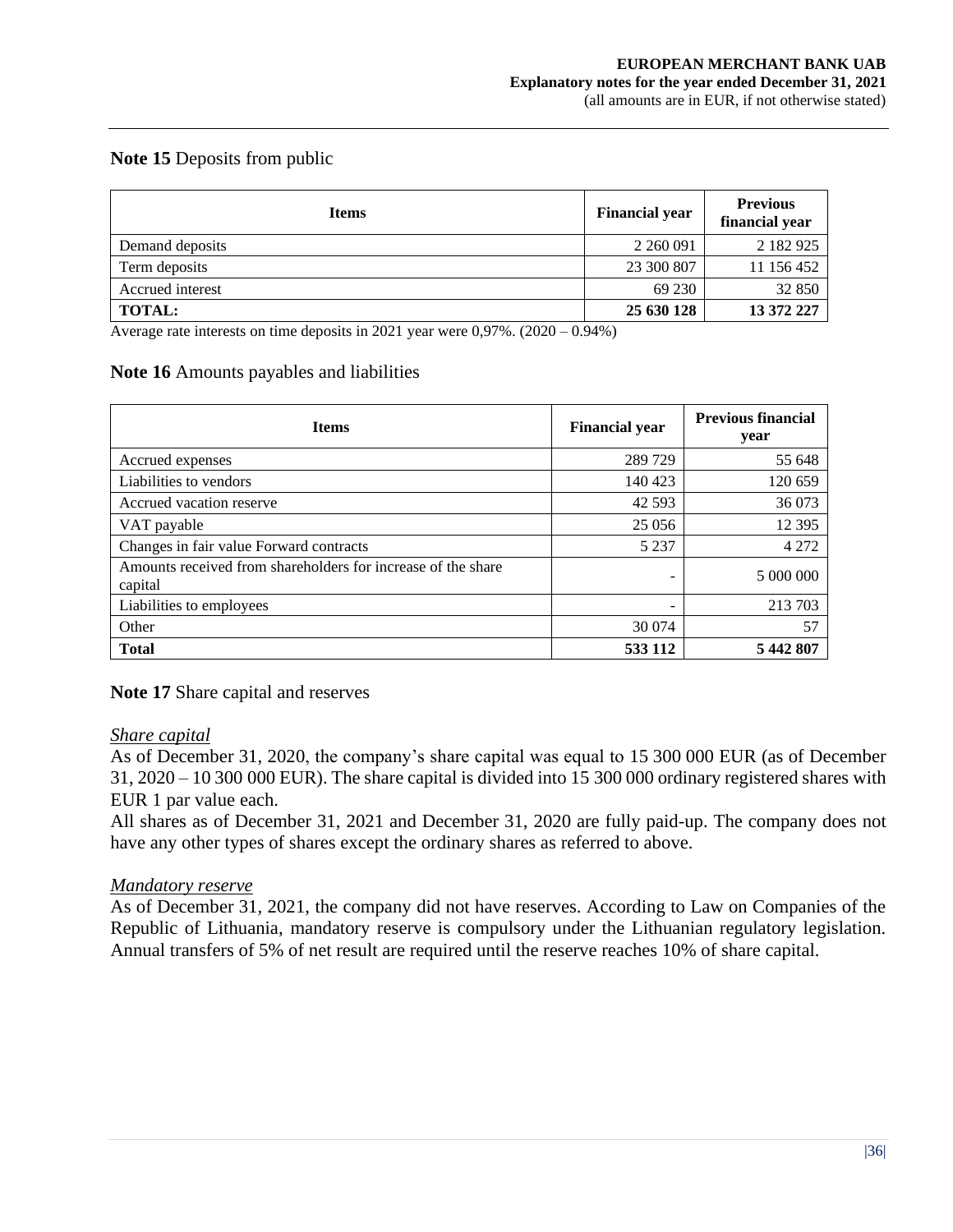### **Note 18** Financial risk management

The company defines the risk as the possibility of a negative deviation from an expected financial outcome and negative impact for the company. One consequence of risk-taking is the occurrence of losses. The company shall make appropriate efforts to minimize expected losses through ensuring sound internal practices, good internal controls as well as insurance policies. The most important types of risk the company is exposed to are:

- Credit risk
- Liquidity risk
- Market risk

This Note to the financial statements includes information about the impact of the risks on the company, its objectives, policy, and processes related to the risk assessment and management, also the information about the capital management. The quantitative disclosures are presented in other Notes to the financial statements.

The Management Board is responsible for the development and supervisory of risk management structure. The risk management policy of the company is designed to identify and analyses the risks that the company faces with, the implementation and the supervision of the respective limits and controls. The risk management policy and the risk management systems are revised on a regular basis to reflect the developments in the market conditions and the operations of the company. The company seeks to develop a disciplinary and constructive risk management policy where all employees are aware of their functions and obligations.

#### **Credit risk**

Credit risk means the risk for the company to incur losses due to the customers' failure to fulfil their financial obligations towards the company. The company usesseveral measures designed to continuously ensure that transactions are made with reliable customers and the transaction amounts do not exceed the approved credit risk limit. The company does not grant any guarantees in respect of obligations of other parties. The largest credit risk is represented by the carrying value of each unit of financial assets, including the derivative financial instruments in the statement of the financial position, if any. As a result, the company's management believes that the maximum risk is equal to the amounts receivable less the recognized impairment loss as of the statement of the financial position date.

### **Liquidity risk**

The liquidity risk means the risk that the company is unable to meet its financial obligations in time. For liquidity risk management, the company's policy is to maintain a sufficient cash and cash equivalents enabling the company to fulfil its obligations under ordinary or complex conditions without incurring unacceptable loss or risk to the company's reputation.

The following table discloses the company's largest liquidity risk exposures irrespective of the security measures as of December 31, 2021: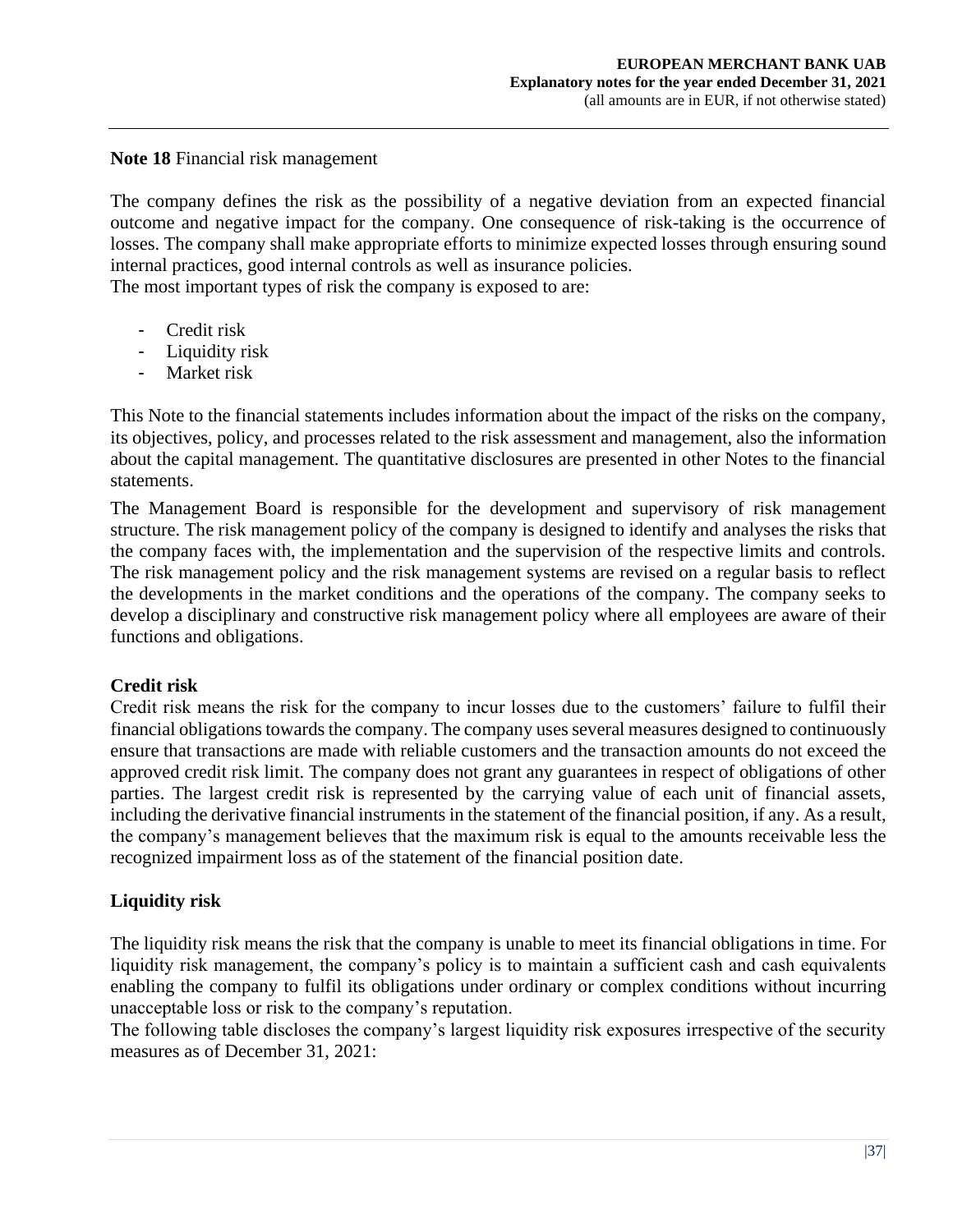# **EUROPEAN MERCHANT BANK UAB Explanatory notes for the year ended December 31, 2021**

(all amounts are in EUR, if not otherwise stated)

|                                                                                                                                                | Amount/market<br>value | <b>Applicable</b><br>weight | <b>Value</b>  |
|------------------------------------------------------------------------------------------------------------------------------------------------|------------------------|-----------------------------|---------------|
| <b>Liquidity Buffer</b>                                                                                                                        | 47 283 042             |                             | 47 283 042    |
| Withdrawable central bank reserves                                                                                                             | 47 283 042             | 1,0                         | 47 283 042    |
| <b>Retail deposits</b>                                                                                                                         | 23 341 541             |                             | 2 350 523     |
| deposits where the payout has been agreed within the                                                                                           | 18 18 8                | 1,00                        | 18 18 8       |
| following 30 days                                                                                                                              |                        |                             |               |
| Other retail deposits                                                                                                                          | 23 323 353             | 0,10                        | 2 3 3 2 3 3 5 |
| <b>Operational deposits</b>                                                                                                                    | 22 999 065             |                             | 5700512       |
| maintained for clearing, custody, cash management or<br>other comparable services in the context of an<br>established operational relationship | 22 999 065             |                             | 5 700 512     |
| covered by Deposit Guarantee Scheme                                                                                                            | 246 271                | 0,05                        | 12 3 14       |
| not covered by Deposit Guarantee Scheme                                                                                                        | 22 752 794             | 0,25                        | 5 688 198     |
| <b>Excess operational deposits</b>                                                                                                             | 28 862 056             |                             | 22 514 857    |
| deposits by financial customers                                                                                                                | 19 702 165             | 1,00                        | 19 702 165    |
| deposits by other customers                                                                                                                    | 7 159 891              |                             | 2 812 692     |
| covered by Deposit Guarantee Scheme                                                                                                            | 256 322                | 0,20                        | 51 264        |
| not covered by Deposit Guarantee Scheme                                                                                                        | 6 903 569              | 0,40                        | 2761428       |
| <b>Non-operational deposits</b>                                                                                                                | 2760038                |                             | 2756038       |
| correspondent banking and provisions of prime<br>brokerage deposits                                                                            | 2 166 317              | 1,00                        | 2 166 317     |
| Deposits by financial customers                                                                                                                | 588 721                | 1,00                        | 588 721       |
| deposits by other customers                                                                                                                    | 5 000                  |                             |               |
| covered by Deposit Guarantee Scheme                                                                                                            | 5 000                  | 0,20                        | 1 000         |
| <b>Committed facilities</b>                                                                                                                    | 4732154                |                             | 588 731       |
| credit facilities                                                                                                                              | 4 732 154              |                             | 588 731       |
| to non-financial customers other than retail customers                                                                                         | 4 347 102              | 0,10                        | 434 710       |
| to credit institutions                                                                                                                         | 385 052                | 0,40                        | 154 021       |
| <b>Other liabilities</b>                                                                                                                       |                        |                             |               |
| liabilities resulting from operating expenses                                                                                                  | 794 118                | 0,0                         |               |
| <b>Total Outflows</b>                                                                                                                          |                        |                             | 33 910 661    |
| Inflows Subject to 75% Cap                                                                                                                     |                        |                             | 6 858 162     |
| Reduction for Inflows Subject to 75% Cap                                                                                                       |                        |                             | 6 858 162     |
| <b>NET LIQUIDITY OUTFLOW</b>                                                                                                                   |                        |                             | 27 052 499    |
| <b>LIQUIDITY COVERAGE RATIO (%)</b>                                                                                                            |                        |                             | 174,78%       |

#### **Market risk**

Market risk is the risk that the fair value, the company's results or future cash flows of financial instruments will fluctuate due to changes in market variables, such as interest rates, foreign exchange rates and equity prices. The purpose of the market risk management is to manage the open risk exposures with a view to maximizing the return.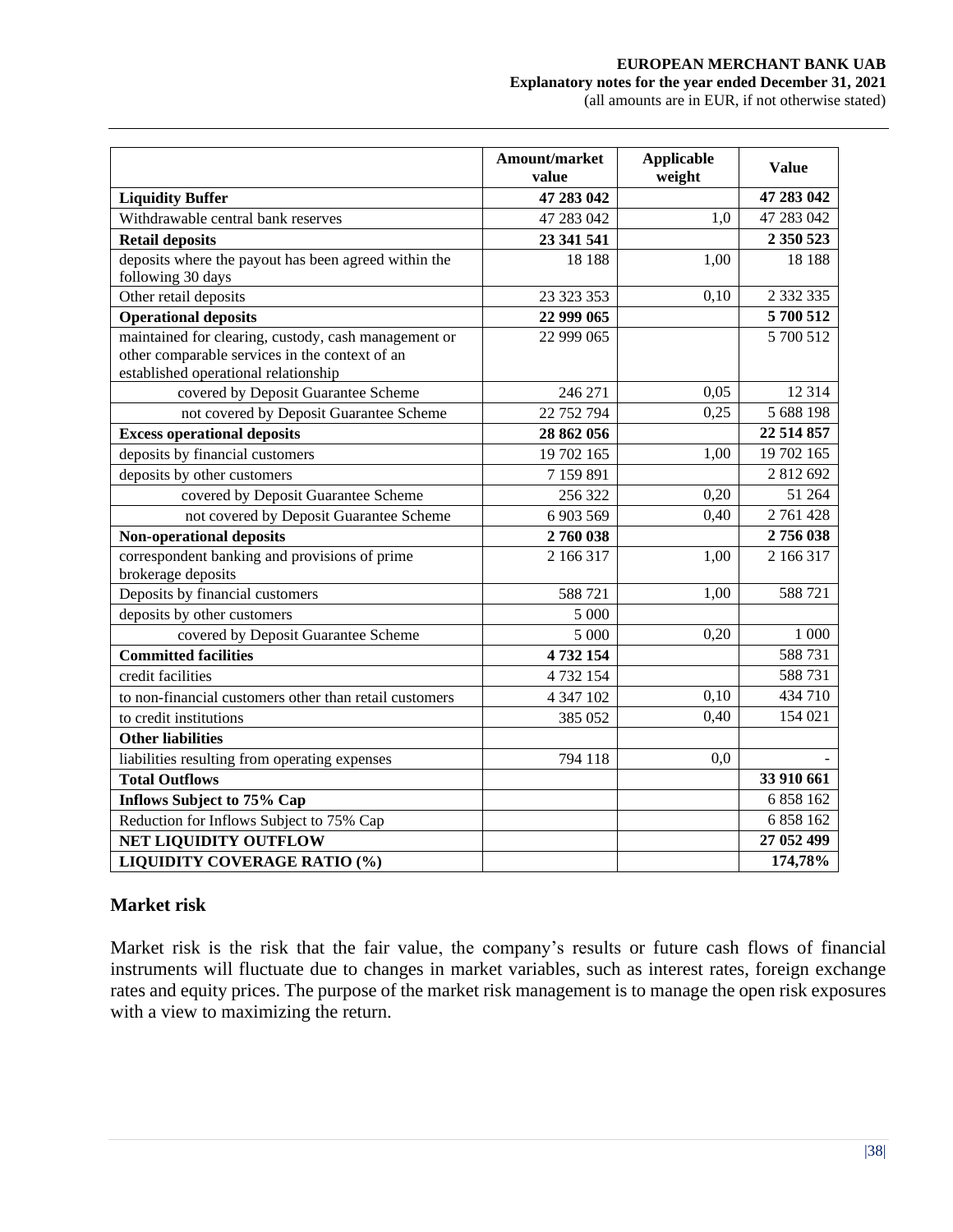### **Foreign exchange risk**

Foreign exchange rate risk is the risk that the value of the Company assets and liabilities, including derivative financial instruments, will fluctuate due to changes in exchange rates or other relevant risk factors. The exchange rate risk arising from banking operations is managed by limiting the total value of assets and liabilities, including financial derivatives, in the same currency to the desired level by using derivatives such as foreign exchange forwards.

The Company manage the structural foreign exchange risk inherent in the structure of the balance sheet and income. Market risk arising from foreign currency positions is managed by setting a limit for open foreign currency positions.

The Company's monetary assets and monetary liabilities in different currencies on December 31, 2021 and 2020 were as follows:

|              | 2021          |                    |                          | 2020          |                          |                    |
|--------------|---------------|--------------------|--------------------------|---------------|--------------------------|--------------------|
|              | <b>Assets</b> | <b>Liabilities</b> | <b>Derivatives</b>       | <b>Assets</b> | <b>Liabilities</b>       | <b>Derivatives</b> |
| <b>EUR</b>   | 82 606 914    | 83 238 082         | ÷.                       | 49 652 455    | 50 167 189               |                    |
| <b>USD</b>   | 562 829       | 56 207             | 470 000                  | 226 430       |                          | 270 000            |
| <b>GBP</b>   | 154 768       | 29 390             | 120 000                  | 97 311        | $\overline{\phantom{0}}$ | 90 000             |
| <b>TRY</b>   | 45            | -                  | $\overline{\phantom{a}}$ | 9 0 9 7       |                          | 80 000             |
| <b>JPY</b>   | ۰             |                    |                          | 93 348        |                          | 90 000             |
| AED          | -             |                    | -                        | 88 548        |                          |                    |
| <b>Total</b> | 83 324 556    | 83 324 556         | 590 000                  | 50 167 189    | 50 167 189               | 530 000            |

**Note 19** Prudential requirements

#### **Capital adequacy**

The Company has to comply with the prudential regulatory capital requirement determined by the European Central Bank, including capital adequacy ratio.

In addition, the Company has the following goals:

- To ensure the Company ability to comply with the capital adequacy requirements
- To ensure the ability to maintain an optimal capital level in order to ensure the growth of the investment portfolio and to protect against potential risks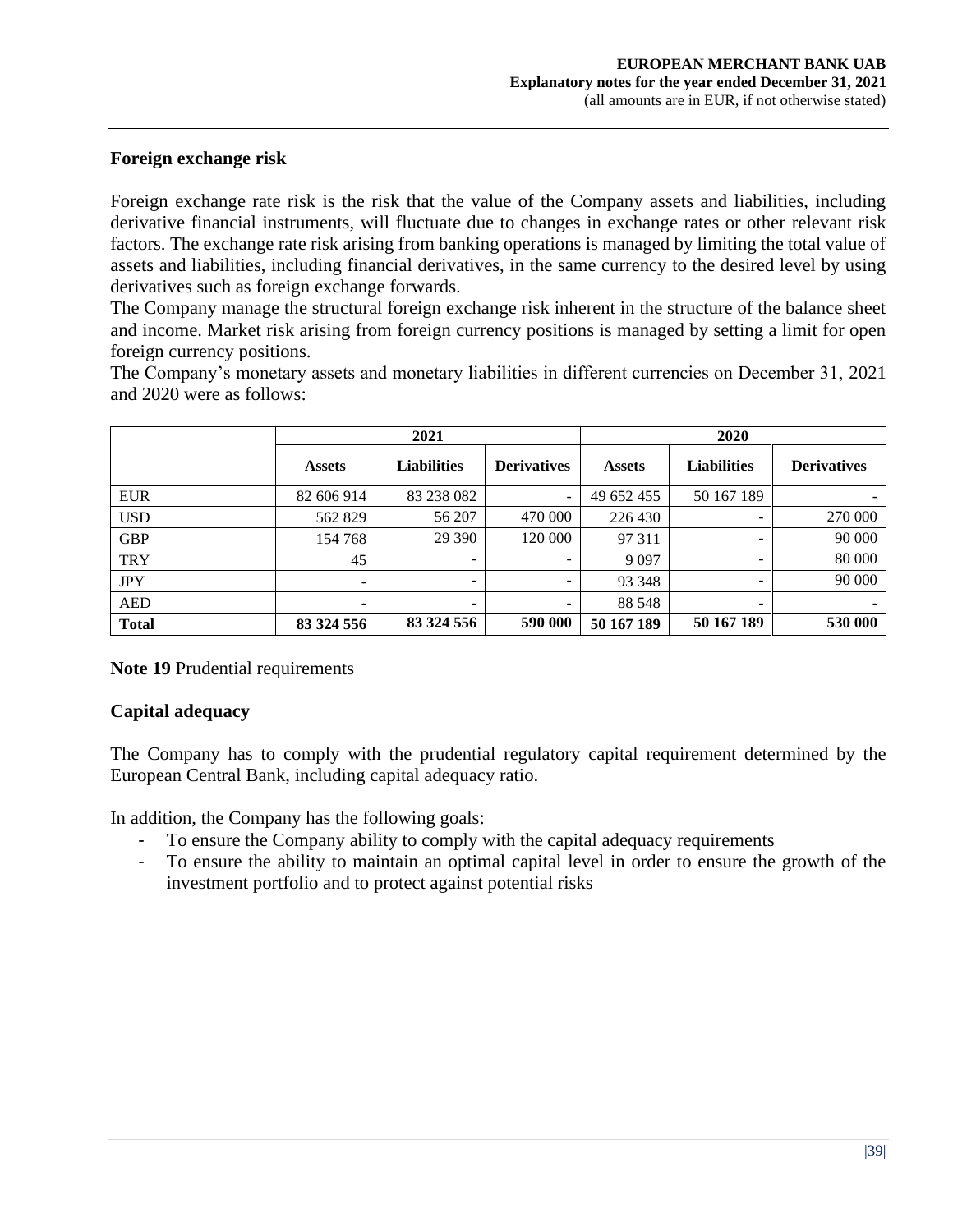### **Information on compliance with all prudential requirements of the Company**

The Company has complied with all prudential requirements as of December 31, 2021:

| CET1 Capital ratio - 4,5%                                                                  | 18,57%    |
|--------------------------------------------------------------------------------------------|-----------|
| T1 Capital ratio - 6%                                                                      | 18,57%    |
| Total capital ratio - 8%                                                                   | 18,57%    |
| Capital conservation buffer - 2,5%                                                         | 1 150 947 |
| Leverage ratio - shall be more than 3%                                                     | 9,99%     |
| Liquidity requirement - liquidity coverage ratio shall not be less than 100%               | 174,78%   |
| Liquidity requirement - net stable funding ratio shall not be less than 100%               | 170,02%   |
| Large exposure requirement for non-institutions- shall not exceed 25% of bank's T1 capital | 23,99%    |
| Large exposure requirement for institutions- shall not exceed 100% of bank's T1 capital    | 30,33%    |

#### **Interest rate risk**

As per the December 31, 2021 financial figures, the company has calculated Economic value of equity (EVE) in EUR. The scenarios of 2% increase or decrease in interest rates on various time buckets is calculated and EVE is hence found to be positive. The company did not have any derivatives with the purpose to manage interest rate risk.

#### **Note 20** Transactions with related parties

The company's related parties are considered to be its shareholders, employees, Members of the Board, their close family members or entities that they directly or indirectly, through one or several intermediaries control or are controlled by, or are managed jointly with the company, and this relation enables one of the parties to exercise control or significant influence upon the other party in making financial or operating decisions.

#### **2021-12-31**

| Related parties name | <b>Acquisitions from</b><br>related parties<br>during 2021 | <b>Liabilities</b><br>2021-12-31 | Income from<br>related parties<br>during 2021 | Receivable<br>2021-12-31 |
|----------------------|------------------------------------------------------------|----------------------------------|-----------------------------------------------|--------------------------|
| Shareholder          |                                                            |                                  |                                               |                          |
| Associated companies |                                                            | 3 3 1 7 1 8 5                    | 102 344                                       |                          |
| <b>Total</b>         |                                                            | 3 3 1 7 1 8 5                    | 102 344                                       |                          |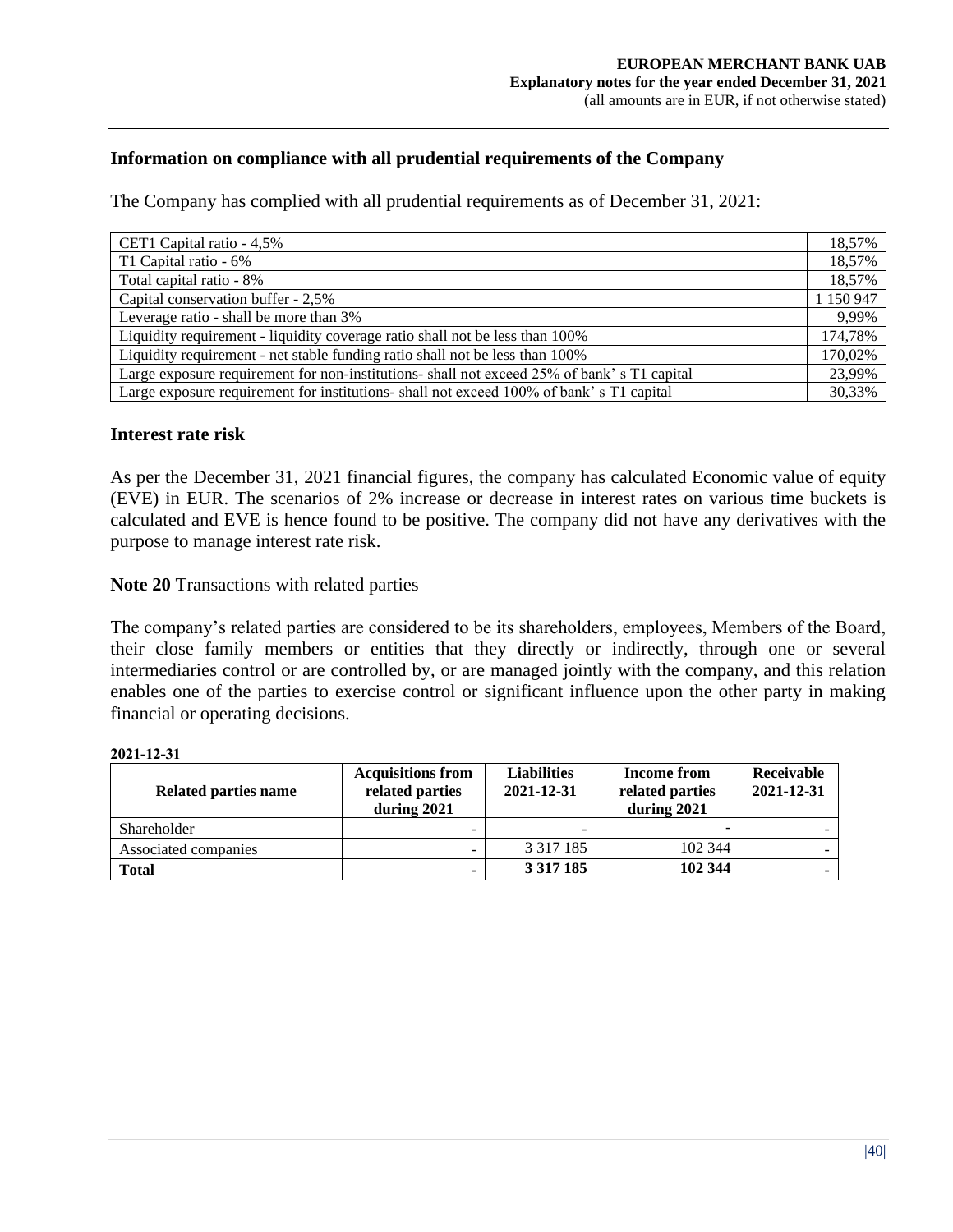#### **2020-12-31**

| Related parties name | <b>Acquisitions from</b><br>related parties<br>during 2020 | <b>Liabilities</b><br>2020-12-31 | <b>Income from</b><br>related parties<br>during 2021 | Receivable<br>2020-12-31 |
|----------------------|------------------------------------------------------------|----------------------------------|------------------------------------------------------|--------------------------|
| Shareholder          |                                                            | 5 000 000                        |                                                      |                          |
| Associated companies |                                                            | 107 590                          |                                                      |                          |
| <b>Total</b>         |                                                            | 5 107 590                        |                                                      |                          |

Financial relationships with the Company's management are presented below:

| <b>Items</b>                                              | <b>Financial year</b> | <b>Previous</b><br>financial year |
|-----------------------------------------------------------|-----------------------|-----------------------------------|
| Amounts paid to Companies management and related parties: |                       |                                   |
| - Amounts related to employment relationships             | 638 037               | 547857                            |
| - Allowance for work at the Supervisory Board             | 177 599               | 175 949                           |
| - Share-based payment                                     |                       |                                   |
| - Free of charge granted assets or services               |                       |                                   |
| - Other significant amounts                               |                       |                                   |

#### **Note 21** Off balance sheet items

| <b>Items</b>                                                | 2021     | 2020      |
|-------------------------------------------------------------|----------|-----------|
| Foreign exchange future contact to decrease the risk of the |          |           |
| foreign currency exchange rate                              | 590 000  | 530 000   |
| Credit commitments granted                                  | 1932 244 | 2 695 358 |
| Guarantees                                                  | 13 881   | 13 881    |

**Note 22** Subsequent events

Ukraine and Russia long-term conflict turned into military aggression (direct war) from Russia side, many sanctions were applied to Russia from the world economies (USA, EU, Australia and etc). Though the impact of these sanctions should affect both the Lithuanian and EU economies through three main channels: foreign trade, raw material supply and prices, and business and household sentiment, the negative impact of these factors on Lithuania is mitigated by the fact that Lithuania's foreign trade with Russia has changed significantly and trade relations were much less intense than a decade ago.

Bank has diligently implemented the new laws, policies and sanctions as well as conducting an initial analysis on Ukraine war effect on loan portfolio by examining criteria including imports from related countries, exports to related countries, trade relations with surrounding countries, dependence on natural gas prices, dependence on oil prices, effect on tourism revenues, FX effects, dependence on raw material and commodity prices, and impact analysis of shareholder structure.